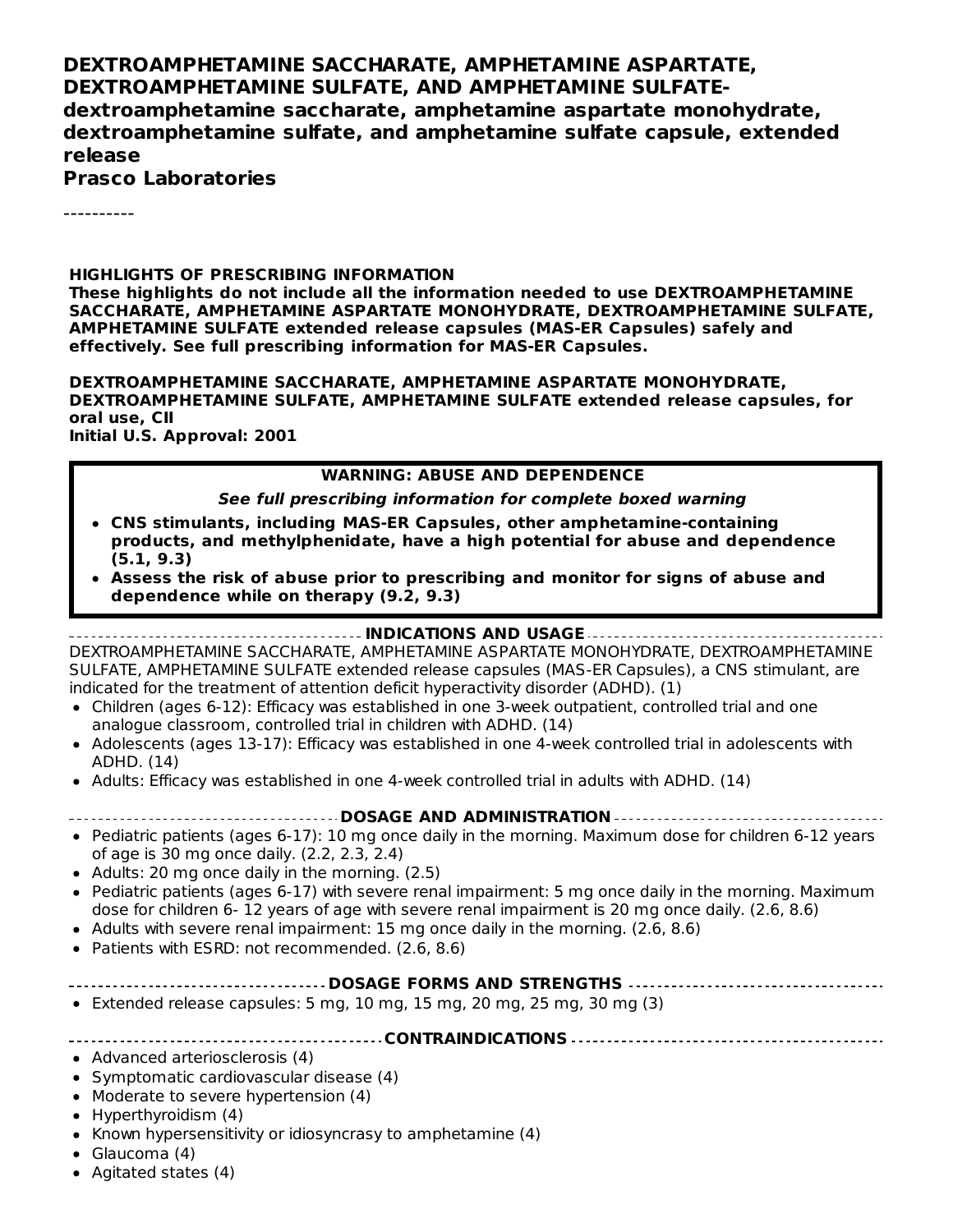- History of drug abuse (4)  $\bullet$
- During or within 14 days following the administration of monoamine oxidase inhibitors (MAOI) (4, 7.1)  $\bullet$
- **WARNINGS AND PRECAUTIONS** Serious Cardiovascular Reactions: Sudden death has been reported with usual doses of CNS stimulants in children and adolescents with structural cardiac abnormalities or other serious heart problems; sudden death, stroke, and myocardial infarction have been reported in adults taking CNS stimulants at usual doses. Stimulant drugs should not be used in patients with known structural cardiac abnormalities, cardiomyopathy, serious heart rhythm abnormalities, coronary artery disease, or other serious heart problems. (5.2)
- Increase in Blood Pressure: Monitor blood pressure and pulse at appropriate intervals. Use with caution in patients for whom blood pressure increases may be problematic. (5.2)
- Psychiatric Adverse Events: Stimulants may cause treatment-emergent psychotic or manic symptoms in patients with no prior history, or exacerbation of symptoms in patients with pre-existing psychosis. Evaluate for bipolar disorder prior to stimulant use. Monitor for aggressive behavior. (5.3)
- Long-Term Suppression of Growth: Monitor height and weight at appropriate intervals. (5.4)
- Seizures: May lower the convulsive threshold. Discontinue in the presence of seizures. (5.5)  $\bullet$
- Peripheral Vasculopathy, including Raynaud's phenomenon: Stimulants used to treat ADHD are associated with peripheral vasculopathy, including Raynaud's phenomenon. Careful observation for digital changes is necessary during treatment with ADHD stimulants. (5.6)
- Serotonin Syndrome: Increased risk when co-administered with serotonergic agents (e.g., SSRIs, SNRIs, triptans), but also during overdosage situations. If it occurs, discontinue MAS-ER Capsules and initiate supportive treatment (4, 5.7, 10).
- Visual Disturbance: Difficulties with accommodation and blurring of vision have been reported with stimulant treatment. (5.8)
- Tics: May exacerbate tics. Evaluate for tics and Tourette's syndrome prior to stimulant administration. (5.9)

#### **ADVERSE REACTIONS**

- Children (ages 6 to 12): Most common adverse reactions (≥5% and with a higher incidence than on placebo) were loss of appetite, insomnia, abdominal pain, emotional lability, vomiting, nervousness, nausea, and fever. (6.1)
- Adolescents (ages 13 to 17): Most common adverse reactions (≥5% and with a higher incidence than on placebo) were loss of appetite, insomnia, abdominal pain, weight loss, and nervousness. (6.1)
- Adults: Most common adverse reactions ≥5% and with a higher incidence than on placebo were dry mouth, loss of appetite, insomnia, headache, weight loss, nausea, anxiety, agitation, dizziness, tachycardia, diarrhea, asthenia, and urinary tract infections. (6.1)

#### **To report SUSPECTED ADVERSE REACTIONS, contact Takeda Pharmaceuticals at 1-800-828- 2088 or FDA at 1-800-FDA-1088 or www.fda.gov/medwatch**

- **DRUG INTERACTIONS** MAOI antidepressants are contraindicated; MAOIs potentiate the effects of amphetamine. Do not administer MAS-ER Capsules during or within 14 days after use of MAOI. (4, 7.1)
- Alkalinizing agents (GI antacids and urinary): These agents increase blood levels of amphetamine. (7.1)
- $\bullet$ Acidifying agents (GI and urinary): These agents reduce blood levels of amphetamine. (7.1)
- Adrenergic blockers, antihistamines, antihypertensives, phenobarbital, phenytoin, veratrum alkaloids,  $\bullet$ and ethosuximide: Effects may be reduced by amphetamines. (7.1)
- Tricyclic antidepressants, norepinephrine, and meperidine: Effects may be potentiated by amphetamines. (7.1)
	- **USE IN SPECIFIC POPULATIONS**
- Pregnancy: May cause fetal harm. (8.1)
- Lactation: Breastfeeding not recommended. (8.2)

#### **See 17 for PATIENT COUNSELING INFORMATION and Medication Guide.**

**Revised: 2/2022**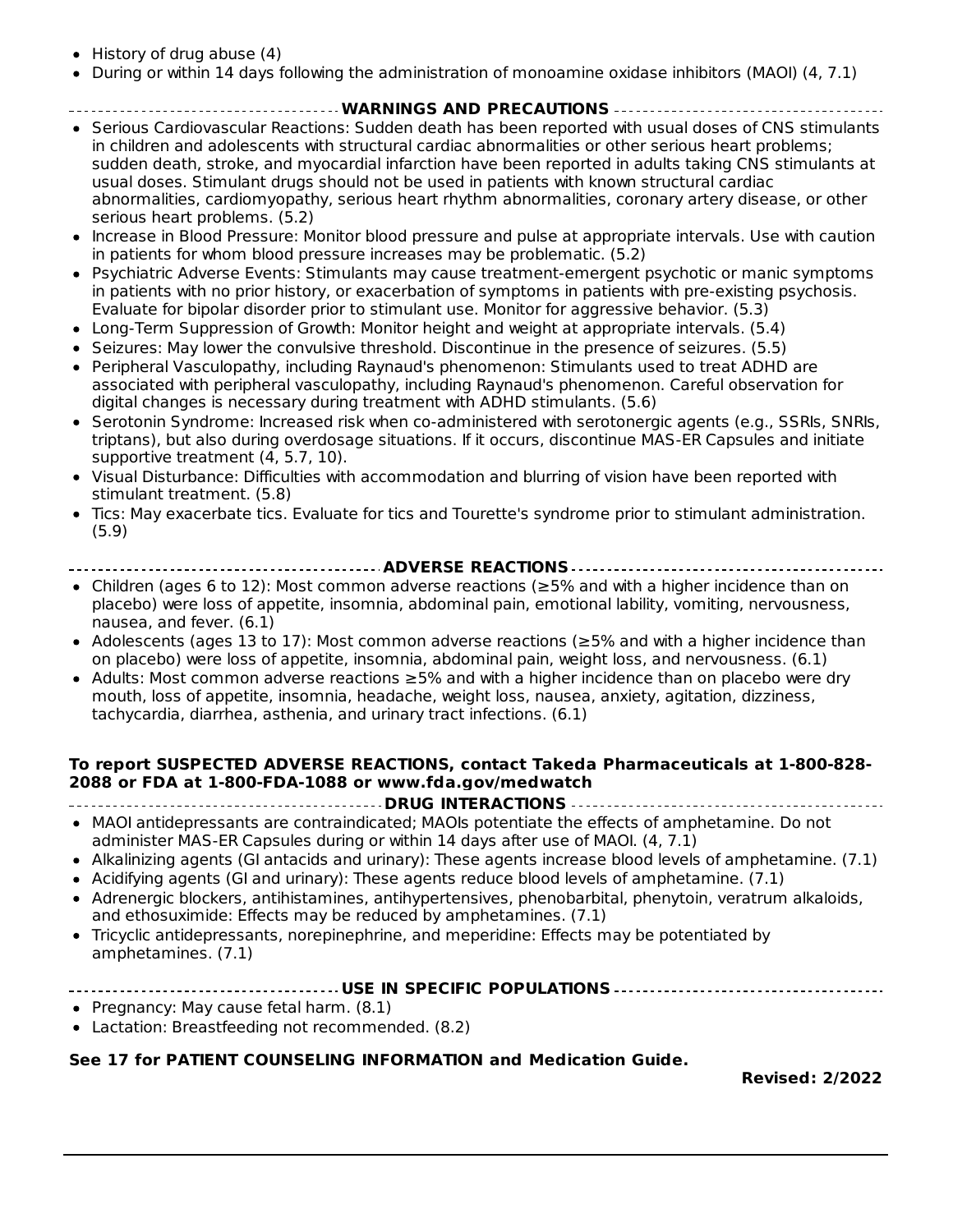## **FULL PRESCRIBING INFORMATION: CONTENTS\* WARNING: ABUSE AND DEPENDENCE**

### **1 INDICATIONS AND USAGE**

1.1 Attention Deficit Hyperactivity Disorder

## **2 DOSAGE AND ADMINISTRATION**

- 2.1 Important Information Prior to Initiating Treatment
- 2.2 Dosing Considerations for All Patients
- 2.3 Children
- 2.4 Adolescents
- 2.5 Adults
- 2.6 Dosage in Patients with Renal Impairment

## **3 DOSAGE FORMS AND STRENGTHS**

## **4 CONTRAINDICATIONS**

## **5 WARNINGS AND PRECAUTIONS**

- 5.1 Potential for Abuse and Dependence
- 5.2 Serious Cardiovascular Reactions
- 5.3 Psychiatric Adverse Events
- 5.4 Long-Term Suppression of Growth
- 5.5 Seizures
- 5.6 Peripheral Vasculopathy, including Raynaud's Phenomenon
- 5.7 Serotonin Syndrome
- 5.8 Visual Disturbance
- 5.9 Tics
- 5.10 Prescribing and Dispensing

## **6 ADVERSE REACTIONS**

6.1 Clinical Trials Experience

6.2 Adverse Reactions Associated with the Use of Amphetamine, MAS-ER Capsules, or ADDERALL

## **7 DRUG INTERACTIONS**

7.1 Clinically Important Interactions with Amphetamines

## **8 USE IN SPECIFIC POPULATIONS**

- 8.1 Pregnancy
- 8.2 Lactation
- 8.4 Pediatric Use
- 8.5 Geriatric Use
- 8.6 Renal Impairment

### **9 DRUG ABUSE AND DEPENDENCE**

- 9.1 Controlled Substance
- 9.2 Abuse
- 9.3 Dependence

#### **10 OVERDOSAGE**

### **11 DESCRIPTION**

## **12 CLINICAL PHARMACOLOGY**

- 12.1 Mechanism of Action
- 12.2 Pharmacodynamics
- 12.3 Pharmacokinetics

### **13 NONCLINICAL TOXICOLOGY**

- 13.1 Carcinogenesis, Mutagenesis, Impairment of Fertility
- 13.2 Animal Toxicology and/or Pharmacology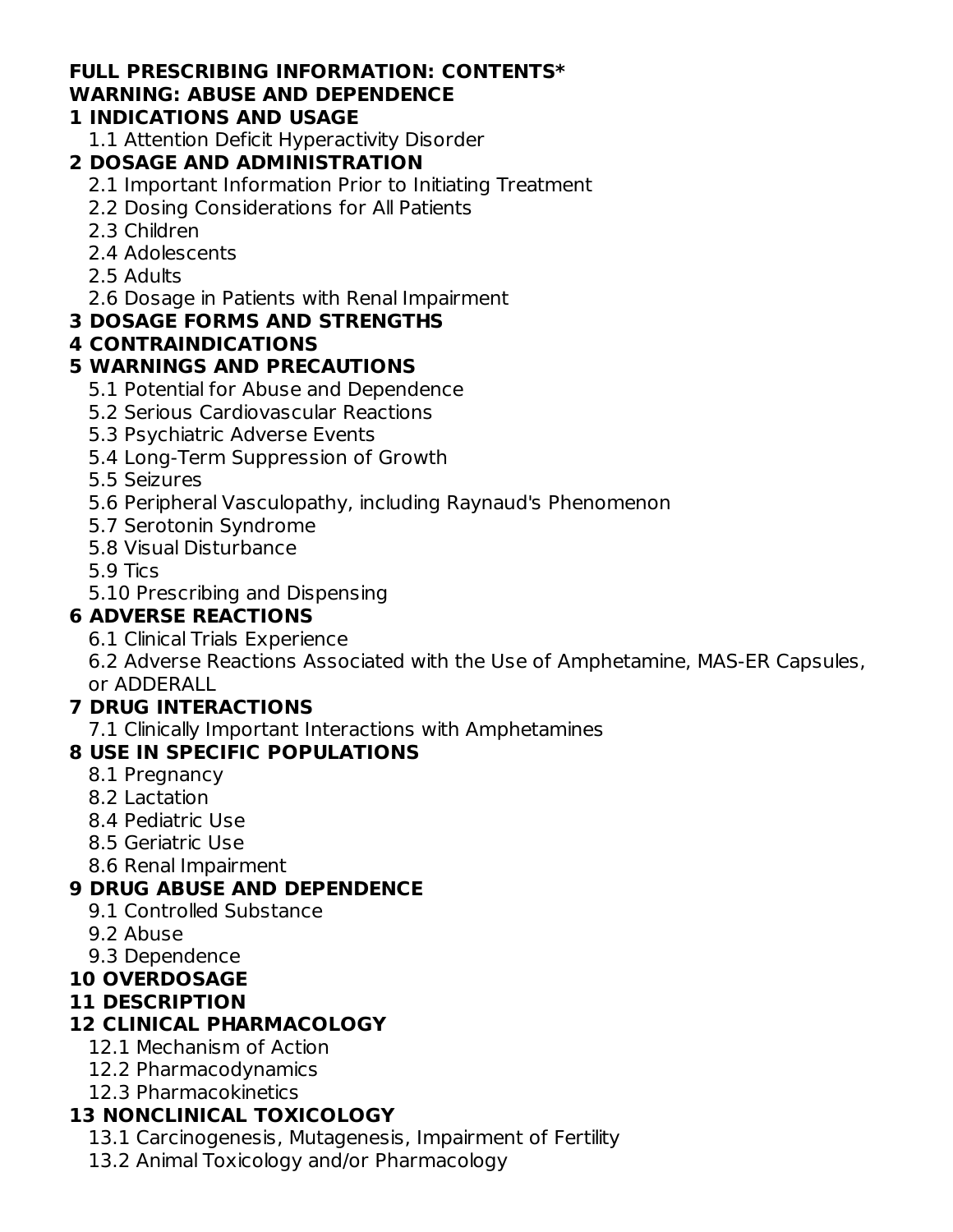#### **14 CLINICAL STUDIES 16 HOW SUPPLIED/STORAGE AND HANDLING 17 PATIENT COUNSELING INFORMATION**

\* Sections or subsections omitted from the full prescribing information are not listed.

#### **FULL PRESCRIBING INFORMATION**

#### **WARNING: ABUSE AND DEPENDENCE**

**CNS stimulants, including MAS-ER Capsules, other amphetaminecontaining products, and methylphenidate, have a high potential for abuse and dependence. Assess the risk of abuse prior to prescribing and monitor for signs of abuse and dependence while on therapy [see Warnings and Precautions (5.1) and Drug Abuse and Dependence (9.2, 9.3)].**

#### **1 INDICATIONS AND USAGE**

#### **1.1 Attention Deficit Hyperactivity Disorder**

MAS-ER Capsules are indicated for the treatment of attention deficit hyperactivity disorder (ADHD).

The efficacy of MAS-ER Capsules in the treatment of ADHD was established on the basis of two controlled trials in children aged 6 to 12, one controlled trial in adolescents aged 13 to 17, and one controlled trial in adults who met DSM-IV $^{\circledR}$  criteria for ADHD [see Clinical Studies (14)].

A diagnosis of ADHD (DSM-IV $^{\circledR}$ ) implies the presence of hyperactive-impulsive or inattentive symptoms that caused impairment and were present before age 7 years. The symptoms must cause clinically significant impairment, e.g., in social, academic, or occupational functioning, and be present in two or more settings, e.g., school (or work) and at home. The symptoms must not be better accounted for by another mental disorder. For the Inattentive Type, at least six of the following symptoms must have persisted for at least 6 months: lack of attention to details/careless mistakes; lack of sustained attention; poor listener; failure to follow through on tasks; poor organization; avoids tasks requiring sustained mental effort; loses things; easily distracted; forgetful. For the Hyperactive-Impulsive Type, at least six of the following symptoms must have persisted for at least 6 months: fidgeting/squirming; leaving seat; inappropriate running/climbing; difficulty with quiet activities; "on the go;" excessive talking; blurting answers; can't wait turn; intrusive. The Combined Type requires both inattentive and hyperactive-impulsive criteria to be met.

#### Special Diagnostic Considerations

Specific etiology of this syndrome is unknown, and there is no single diagnostic test. Adequate diagnosis requires the use not only of medical but of special psychological,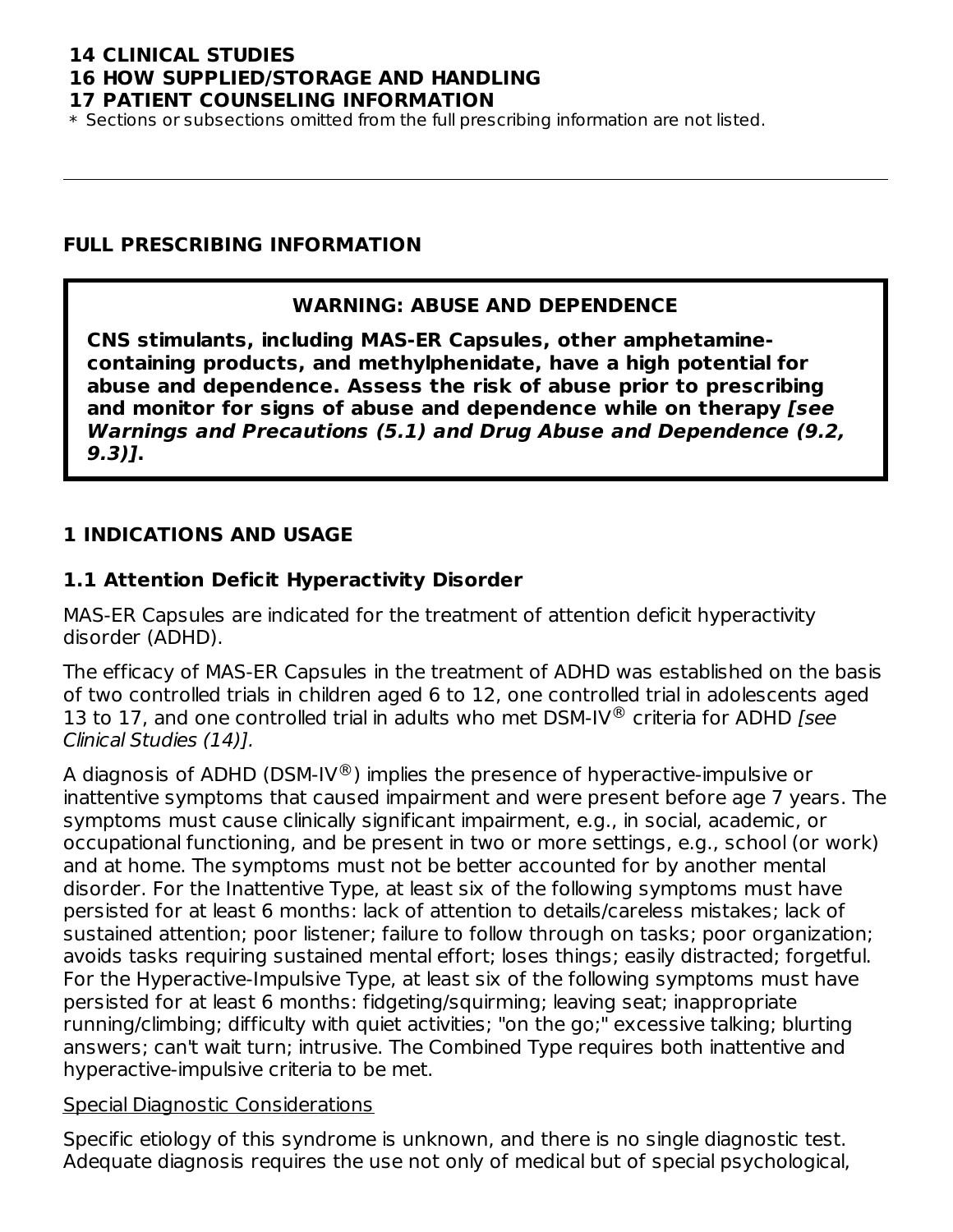educational, and social resources. Learning may or may not be impaired. The diagnosis must be based upon a complete history and evaluation of the patient and not solely on the presence of the required number of DSM-IV $^{\circledR}$  characteristics.

#### Need for Comprehensive Treatment Program

MAS-ER Capsules are indicated as an integral part of a total treatment program for ADHD that may include other measures (psychological, educational, social) for patients with this syndrome. Drug treatment may not be indicated for all patients with this syndrome. Stimulants are not intended for use in the patient who exhibits symptoms secondary to environmental factors and/or other primary psychiatric disorders, including psychosis. Appropriate educational placement is essential and psychosocial intervention is often helpful. When remedial measures alone are insufficient, the decision to prescribe stimulant medication will depend upon the physician's assessment of the chronicity and severity of the child's symptoms.

#### Long-Term Use

The effectiveness of MAS-ER Capsules for long-term use, i.e., for more than 3 weeks in children and 4 weeks in adolescents and adults, has not been systematically evaluated in controlled trials. Therefore, the physician who elects to use MAS-ER Capsules for extended periods should periodically re-evaluate the long-term usefulness of the drug for the individual patient.

## **2 DOSAGE AND ADMINISTRATION**

## **2.1 Important Information Prior to Initiating Treatment**

Prior to initiating treatment with MAS-ER Capsules, assess for the presence of cardiac disease (e.g., perform a careful history, family history of sudden death or ventricular arrhythmia, and physical exam) [see Warnings and Precautions (5.2)].

Assess the risk of abuse prior to prescribing and monitor for signs of abuse and dependence while on therapy. Maintain careful prescription records, educate patients about abuse, monitor for signs for abuse and overdose, and periodically re-evaluate the need for MAS-ER Capsules use [see Warnings and Precautions (5.1), Drug Abuse and Dependence (9)].

## **2.2 Dosing Considerations for All Patients**

Individualize the dosage according to the therapeutic needs and response of the patient. Administer MAS-ER Capsules at the lowest effective dosage.

Based on bioequivalence data, patients taking divided doses of immediate-release ADDERALL, (for example, twice daily), may be switched to MAS-ER Capsules at the same total daily dose taken once daily. Titrate at weekly intervals to appropriate efficacy and tolerability as indicated.

MAS-ER Capsules may be taken whole, or the capsule may be opened and the entire contents sprinkled on applesauce. If the patient is using the sprinkle administration method, the sprinkled applesauce should be consumed immediately; it should not be stored. Patients should take the applesauce with sprinkled beads in its entirety without chewing. The dose of a single capsule should not be divided. The contents of the entire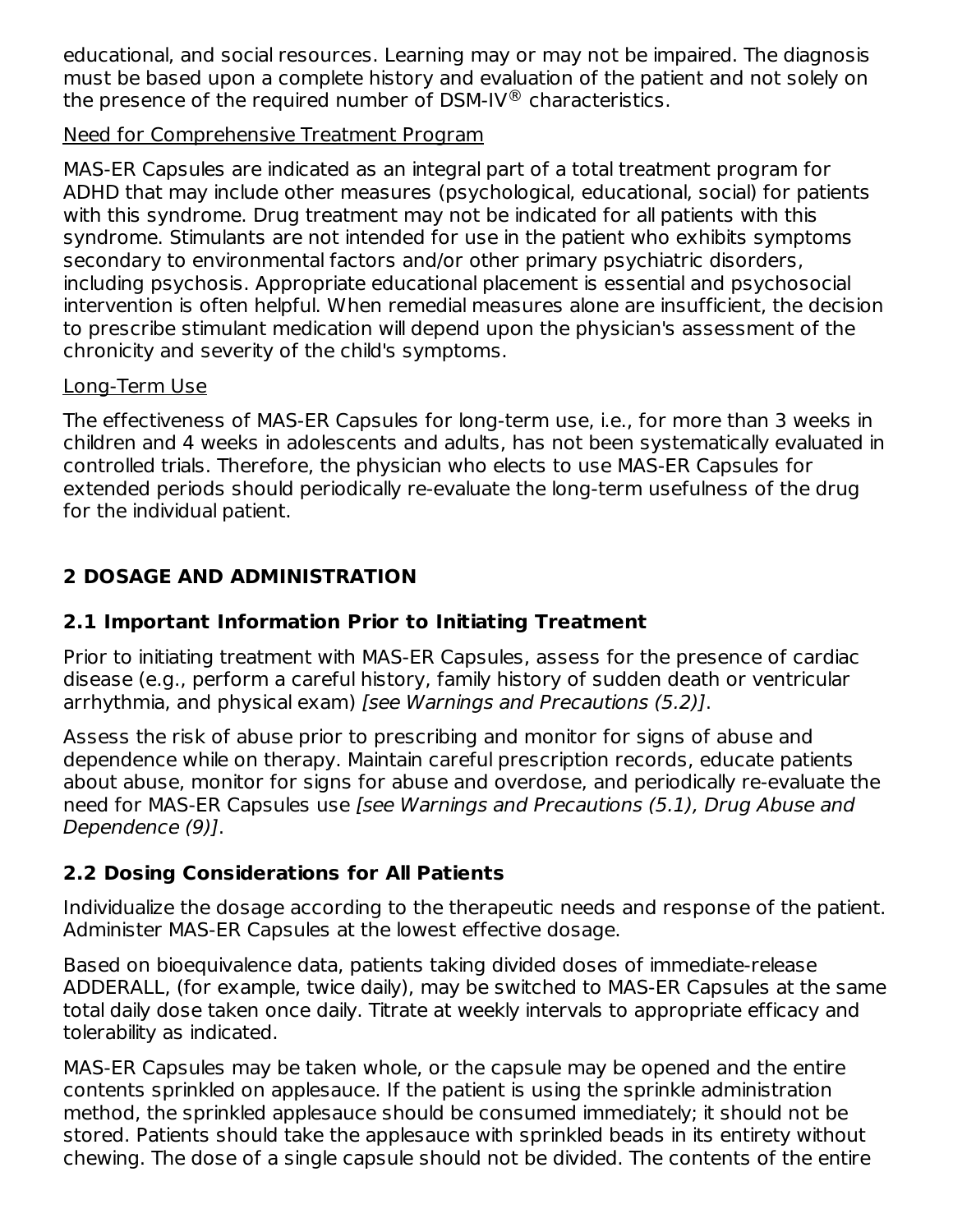capsule should be taken, and patients should not take anything less than one capsule per day.

MAS-ER Capsules may be taken with or without food.

MAS-ER Capsules should be given upon awakening. Afternoon doses should be avoided because of the potential for insomnia.

Where possible, MAS-ER Capsule therapy should be interrupted occasionally to determine if there is a recurrence of behavioral symptoms sufficient to require continued therapy.

## **2.3 Children**

In children with ADHD who are 6-12 years of age and are either starting treatment for the first time or switching from another medication, start with 10 mg once daily in the morning; daily dosage may be adjusted in increments of 5 mg or 10 mg at weekly intervals. When in the judgment of the clinician a lower initial dose is appropriate, patients may begin treatment with 5 mg once daily in the morning. The maximum recommended dose for children 6-12 years of age is 30 mg/day; doses greater than 30 mg/day have not been studied in children. MAS-ER Capsules have not been studied in children under 6 years of age.

## **2.4 Adolescents**

The recommended starting dose for adolescents with ADHD who are 13-17 years of age and are either starting treatment for the first time or switching from another medication is 10 mg/day. The dose may be increased to 20 mg/day after one week if ADHD symptoms are not adequately controlled.

### **2.5 Adults**

In adults with ADHD who are either starting treatment for the first time or switching from another medication, the recommended dose is 20 mg/day.

### **2.6 Dosage in Patients with Renal Impairment**

In adult patients with severe renal impairment (GFR 15 to  $<$  30 mL/min/1.73m<sup>2</sup>), the recommended dose is 15 mg once daily in the morning. In pediatric patients (6 to 17 years of age) with severe renal impairment, the recommended dose is 5 mg once daily. The maximum dose for children 6 to 12 years of age with severe renal impairment is 20 mg once daily. MAS-ER Capsules are not recommended in patients with end stage renal disease (ESRD) (GFR < 15 mL/min/1.73m<sup>2</sup>) [see Use in Specific Populations (8.6), Clinical Pharmacology (12.3)].

## **3 DOSAGE FORMS AND STRENGTHS**

 mg extended release capsules: Clear/blue (imprinted M. Amphet Salts 5 mg) mg extended release capsules: Blue/blue (imprinted M. Amphet Salts 10 mg) mg extended release capsules: Blue/white (imprinted M. Amphet Salts 15 mg) mg extended release capsules: Orange/orange (imprinted M. Amphet Salts 20 mg) mg extended release capsules: Orange/white (imprinted M. Amphet Salts 25 mg) mg extended release capsules: Natural/orange (imprinted M. Amphet Salts 30 mg)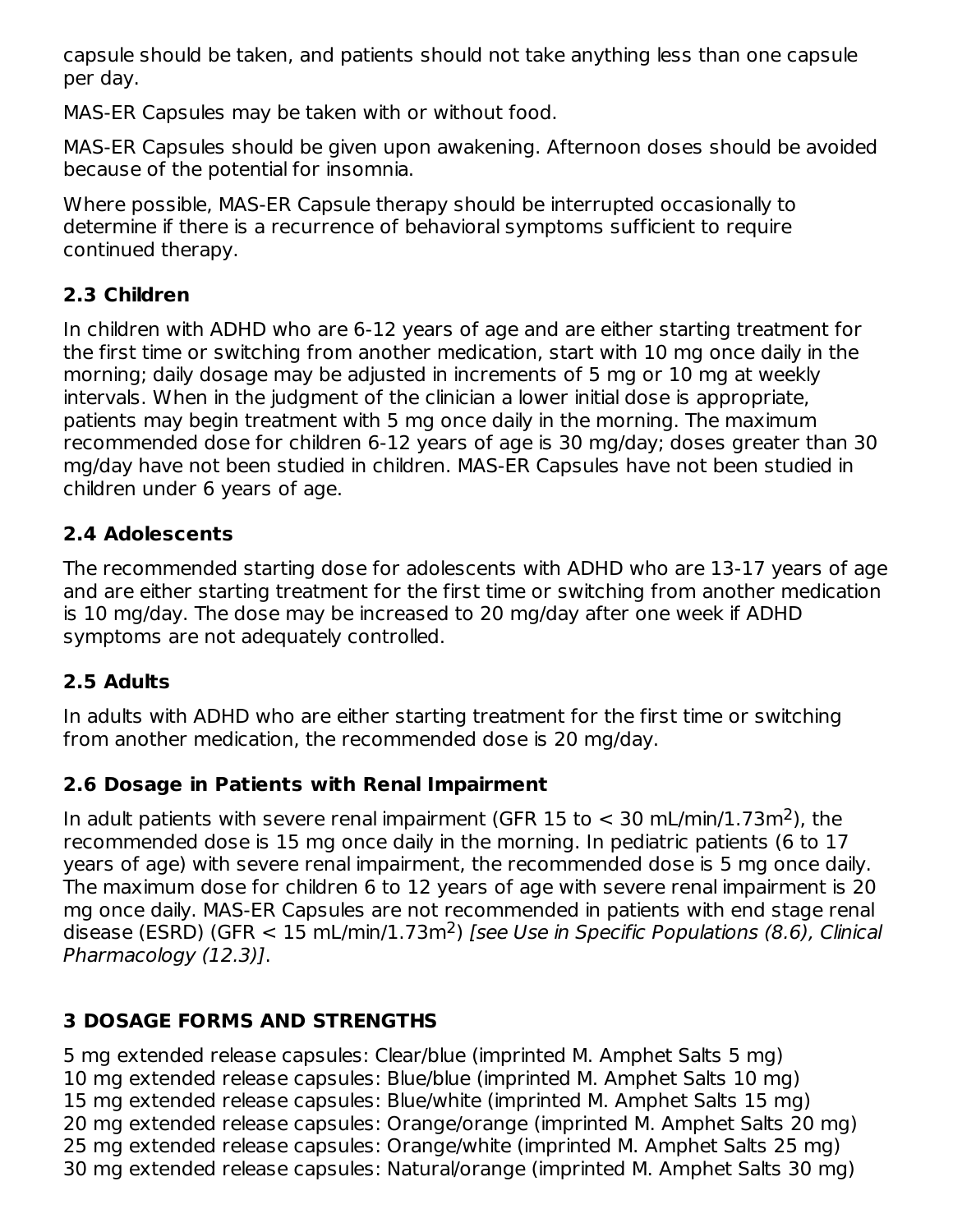## **4 CONTRAINDICATIONS**

MAS-ER Capsules administration is contraindicated in patients with the following conditions:

- Advanced arteriosclerosis
- Symptomatic cardiovascular disease
- Moderate to severe hypertension
- Hyperthyroidism
- In patients known to be hypersensitive to amphetamine, or other components of MAS-ER Capsules. Hypersensitivity reactions such as angioedema and anaphylactic reactions have been reported in patients treated with other amphetamine products [see Adverse Reactions (6.2)]
- Glaucoma
- Agitated states
- History of drug abuse
- Patients taking monoamine oxidase inhibitors (MAOIs), or within 14 days of stopping MAOIs (including MAOIs such as linezolid or intravenous methylene blue), because of an increased risk of hypertensive crisis [see Warnings and Precautions (5.7) and Drug Interactions (7.1)]

## **5 WARNINGS AND PRECAUTIONS**

### **5.1 Potential for Abuse and Dependence**

CNS stimulants, including MAS-ER Capsules, other amphetamine-containing products, and methylphenidate, have a high potential for abuse and dependence. Assess the risk of abuse prior to prescribing, and monitor for signs of abuse and dependence while on therapy [see Boxed Warning, Drug Abuse and Dependence (9.2, 9.3)].

### **5.2 Serious Cardiovascular Reactions**

#### Sudden Death and Pre-existing Structural Cardiac Abnormalities or Other Serious Heart Problems

#### Children and Adolescents

Sudden death has been reported in association with CNS stimulant treatment at usual doses in children and adolescents with structural cardiac abnormalities or other serious heart problems. Although some serious heart problems alone carry an increased risk of sudden death, stimulant products generally should not be used in children or adolescents with known serious structural cardiac abnormalities, cardiomyopathy, serious heart rhythm abnormalities, or other serious cardiac problems that may place them at increased vulnerability to the sympathomimetic effects of a stimulant drug [see Contraindications (4)].

### **Adults**

Sudden deaths, stroke, and myocardial infarction have been reported in adults taking stimulant drugs at usual doses for ADHD. Although the role of stimulants in these adult cases is also unknown, adults have a greater likelihood than children of having serious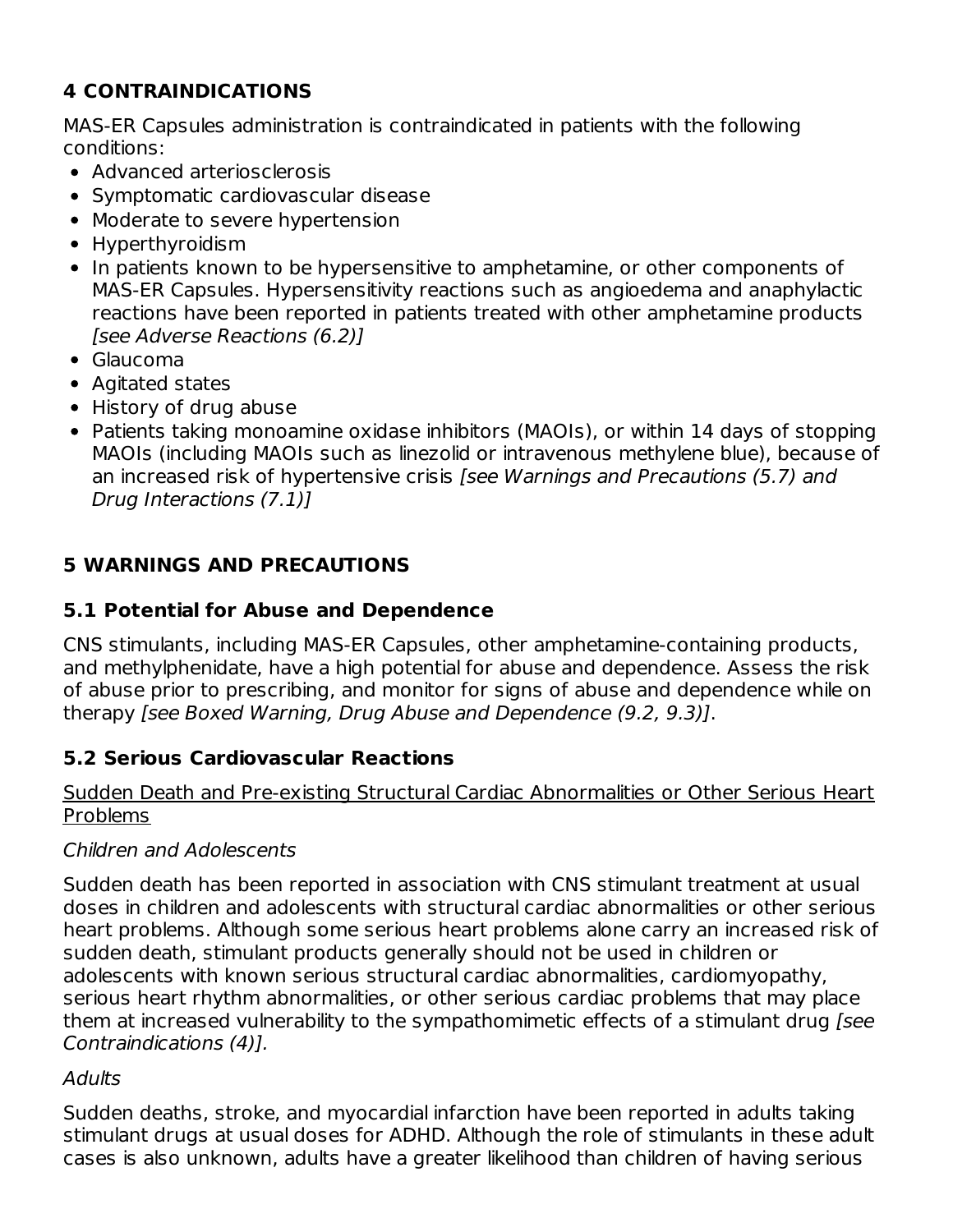structural cardiac abnormalities, cardiomyopathy, serious heart rhythm abnormalities, coronary artery disease, or other serious cardiac problems. Adults with such abnormalities should also generally not be treated with stimulant drugs [see Contraindications (4)].

#### Hypertension and Other Cardiovascular Conditions

Stimulant medications cause a modest increase in average blood pressure (about 2-4 mmHg) and average heart rate (about 3-6 bpm), and individuals may have larger increases. While the mean changes alone would not be expected to have short-term consequences, all patients should be monitored for larger changes in heart rate and blood pressure. Caution is indicated in treating patients whose underlying medical conditions might be compromised by increases in blood pressure or heart rate, e.g., those with pre-existing hypertension, heart failure, recent myocardial infarction, or ventricular arrhythmia [see Contraindications (4) and Adverse Reactions (6)].

### Assessing Cardiovascular Status in Patients being Treated with Stimulant Medications

Children, adolescents, or adults who are being considered for treatment with stimulant medications should have a careful history (including assessment for a family history of sudden death or ventricular arrhythmia) and physical exam to assess for the presence of cardiac disease, and should receive further cardiac evaluation if findings suggest such disease (e.g. electrocardiogram and echocardiogram). Patients who develop symptoms such as exertional chest pain, unexplained syncope, or other symptoms suggestive of cardiac disease during stimulant treatment should undergo a prompt cardiac evaluation.

## **5.3 Psychiatric Adverse Events**

### Pre-Existing Psychosis

Administration of stimulants may exacerbate symptoms of behavior disturbance and thought disorder in patients with pre-existing psychotic disorder.

### Bipolar Illness

Particular care should be taken in using stimulants to treat ADHD patients with comorbid bipolar disorder because of concern for possible induction of mixed/manic episode in such patients. Prior to initiating treatment with a stimulant, patients with comorbid depressive symptoms should be adequately screened to determine if they are at risk for bipolar disorder; such screening should include a detailed psychiatric history, including a family history of suicide, bipolar disorder, and depression.

### Emergence of New Psychotic or Manic Symptoms

Treatment-emergent psychotic or manic symptoms, e.g., hallucinations, delusional thinking, or mania in children and adolescents without prior history of psychotic illness or mania can be caused by stimulants at usual doses. If such symptoms occur, consideration should be given to a possible causal role of the stimulant, and discontinuation of treatment may be appropriate. In a pooled analysis of multiple shortterm, placebo-controlled studies, such symptoms occurred in about 0.1% (4 patients with events out of 3482 exposed to methylphenidate or amphetamine for several weeks at usual doses) of stimulant-treated patients compared to 0 in placebo-treated patients.

### Aggression

Aggressive behavior or hostility is often observed in children and adolescents with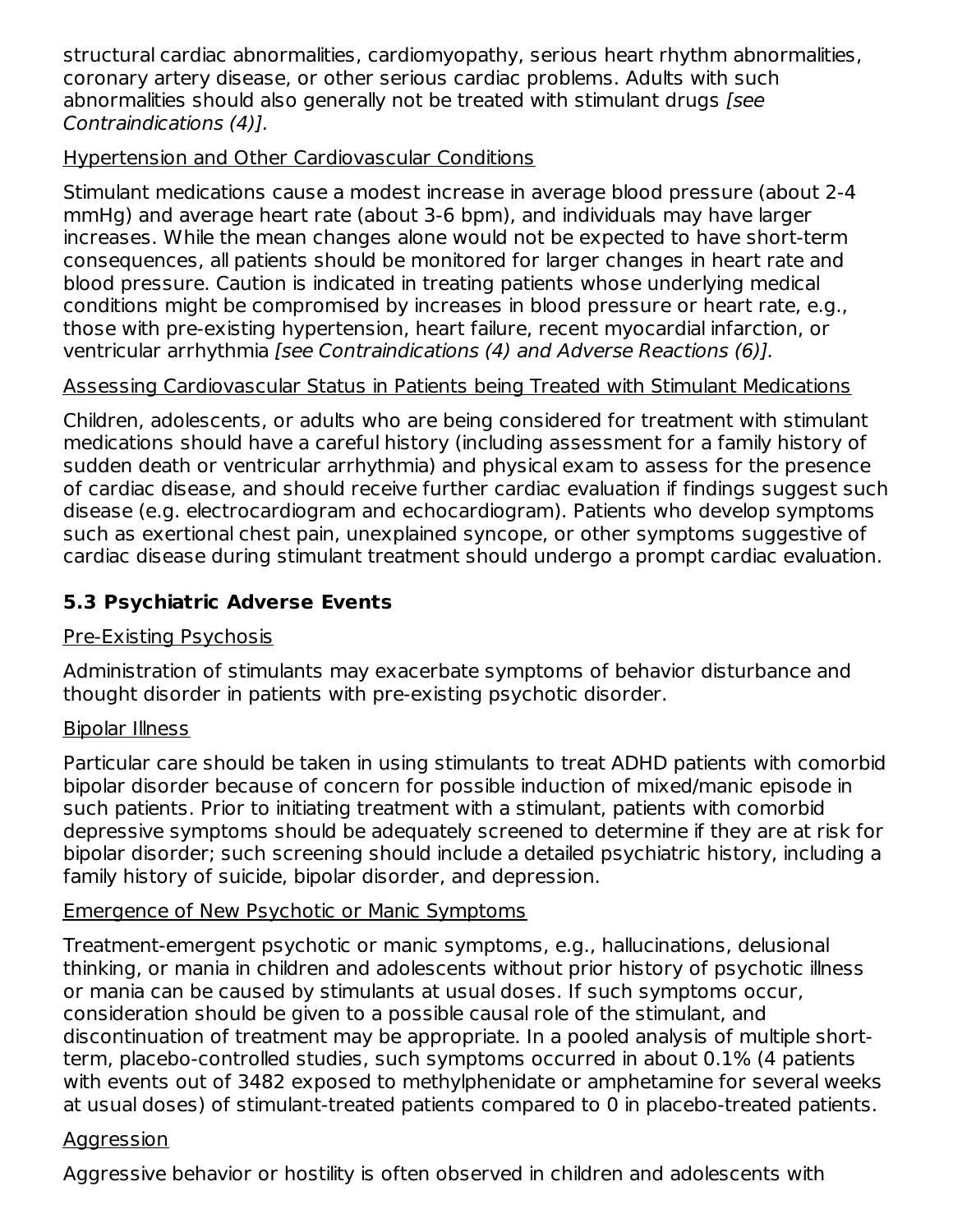ADHD, and has been reported in clinical trials and the postmarketing experience of some medications indicated for the treatment of ADHD. Although there is no systematic evidence that stimulants cause aggressive behavior or hostility, patients beginning treatment for ADHD should be monitored for the appearance of or worsening of aggressive behavior or hostility.

## **5.4 Long-Term Suppression of Growth**

Monitor growth in children during treatment with stimulants. Patients who are not growing or gaining weight as expected may need to have their treatment interrupted.

Careful follow-up of weight and height in children ages 7 to 10 years who were randomized to either methylphenidate or non-medication treatment groups over 14 months, as well as in naturalistic subgroups of newly methylphenidate-treated and nonmedication treated children over 36 months (to the ages of 10 to 13 years), suggests that consistently medicated children (i.e., treatment for 7 days per week throughout the year) have a temporary slowing in growth rate (on average, a total of about 2 cm less growth in height and 2.7 kg less growth in weight over 3 years), without evidence of growth rebound during this period of development.

In a controlled trial of MAS-ER Capsules in adolescents, mean weight change from baseline within the initial 4 weeks of therapy was –1.1 lbs. and –2.8 lbs., respectively, for patients receiving 10 mg and 20 mg MAS-ER Capsules. Higher doses were associated with greater weight loss within the initial 4 weeks of treatment. Chronic use of amphetamines can be expected to cause a similar suppression of growth.

## **5.5 Seizures**

There is some clinical evidence that stimulants may lower the convulsive threshold in patients with prior history of seizures, in patients with prior EEG abnormalities in the absence of seizures, and very rarely, in patients without a history of seizures and no prior EEG evidence of seizures. In the presence of seizures, MAS-ER Capsules should be discontinued.

## **5.6 Peripheral Vasculopathy, including Raynaud's Phenomenon**

Stimulants, including MAS-ER Capsules, used to treat ADHD are associated with peripheral vasculopathy, including Raynaud's phenomenon. Signs and symptoms are usually intermittent and mild; however, very rare sequelae include digital ulceration and/or soft tissue breakdown. Effects of peripheral vasculopathy, including Raynaud's phenomenon, were observed in post-marketing reports at different times and at therapeutic doses in all age groups throughout the course of treatment. Signs and symptoms generally improve after reduction in dose or discontinuation of drug. Careful observation for digital changes is necessary during treatment with ADHD stimulants. Further clinical evaluation (e.g., rheumatology referral) may be appropriate for certain patients.

## **5.7 Serotonin Syndrome**

Serotonin syndrome, a potentially life-threatening reaction, may occur when amphetamines are used in combination with other drugs that affect the serotonergic neurotransmitter systems such as MAOIs, selective serotonin reuptake inhibitors (SSRIs), serotonin norepinephrine reuptake inhibitors (SNRIs), triptans, tricyclic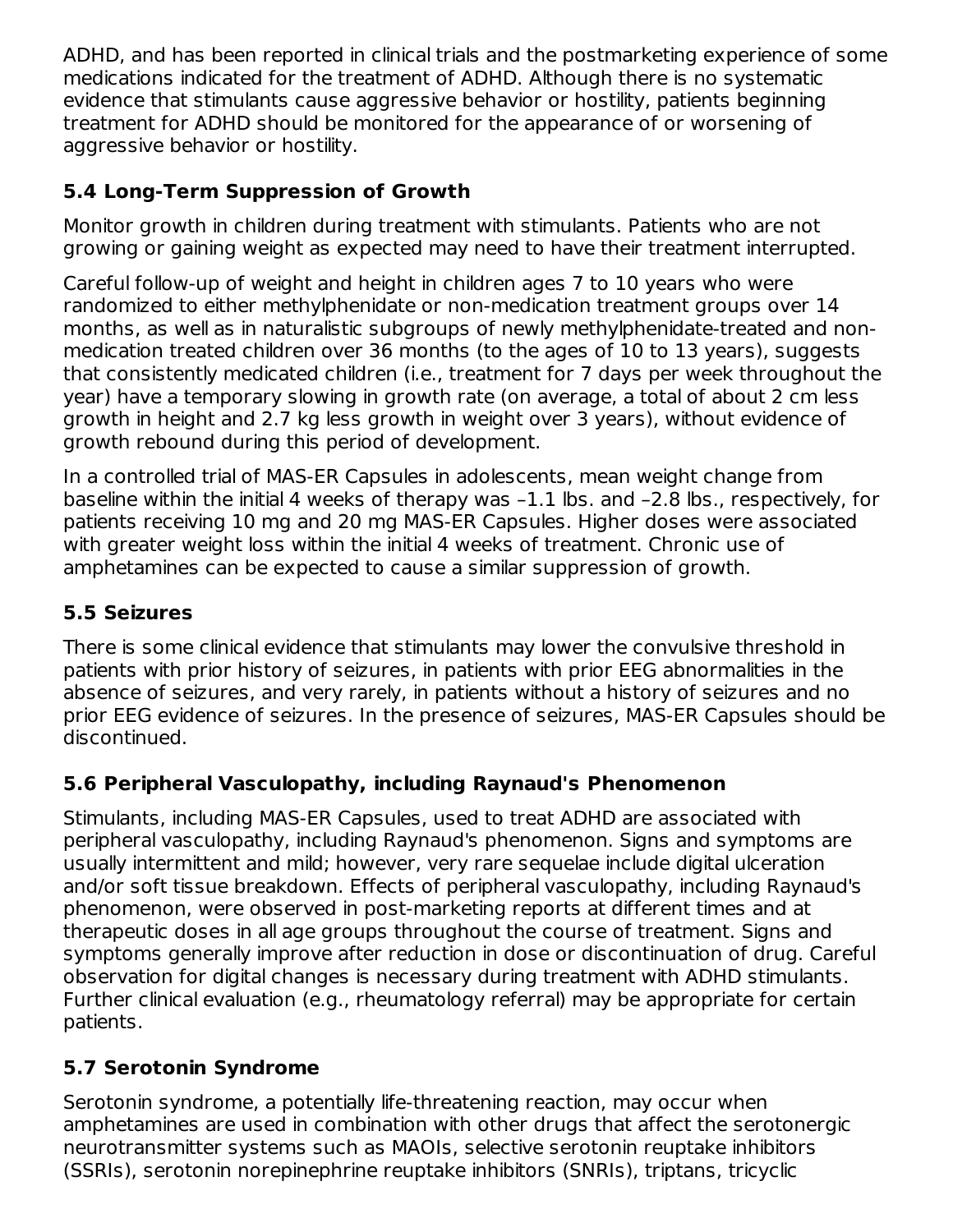antidepressants, fentanyl, lithium, tramadol, tryptophan, buspirone, and St. John's Wort [see Drug Interactions (7.1)]. Amphetamines and amphetamine derivatives are known to be metabolized, to some degree, by cytochrome P450 2D6 (CYP2D6) and display minor inhibition of CYP2D6 metabolism [see Clinical Pharmacology (12.3)]. The potential for a pharmacokinetic interaction exists with the co-administration of CYP2D6 inhibitors which may increase the risk with increased exposure to MAS-ER Capsules. In these situations, consider an alternative non-serotonergic drug or an alternative drug that does not inhibit CYP2D6 [see Drug Interactions (7.1)]. Serotonin syndrome symptoms may include mental status changes (e.g., agitation, hallucinations, delirium, and coma), autonomic instability (e.g., tachycardia, labile blood pressure, dizziness, diaphoresis, flushing, hyperthermia), neuromuscular symptoms (e.g., tremor, rigidity, myoclonus, hyperreflexia, incoordination), seizures, and/or gastrointestinal symptoms (e.g., nausea, vomiting, diarrhea).

Concomitant use of MAS-ER Capsules with MAOI drugs is contraindicated [see Contraindications (4)].

Discontinue treatment with MAS-ER Capsules and any concomitant serotonergic agents immediately if symptoms of serotonin syndrome occur, and initiate supportive symptomatic treatment. Concomitant use of MAS-ER Capsules with other serotonergic drugs or CYP2D6 inhibitors should be used only if the potential benefit justifies the potential risk. If clinically warranted, consider initiating MAS-ER Capsules with lower doses, monitoring patients for the emergence of serotonin syndrome during drug initiation or titration, and informing patients of the increased risk for serotonin syndrome.

## **5.8 Visual Disturbance**

Difficulties with accommodation and blurring of vision have been reported with stimulant treatment.

### **5.9 Tics**

Amphetamines have been reported to exacerbate motor and phonic tics and Tourette's syndrome. Therefore, clinical evaluation for tics and Tourette's syndrome in patients and their families should precede use of stimulant medications.

### **5.10 Prescribing and Dispensing**

The least amount of amphetamine feasible should be prescribed or dispensed at one time in order to minimize the possibility of overdosage. MAS-ER Capsules should be used with caution in patients who use other sympathomimetic drugs.

### **6 ADVERSE REACTIONS**

Because clinical trials are conducted under widely varying conditions, adverse reaction rates observed in the clinical trials of a drug cannot be directly compared to rates in the clinical trials of another drug and may not reflect the rates observed in practice.

### **6.1 Clinical Trials Experience**

The premarketing development program for MAS-ER Capsules included exposures in a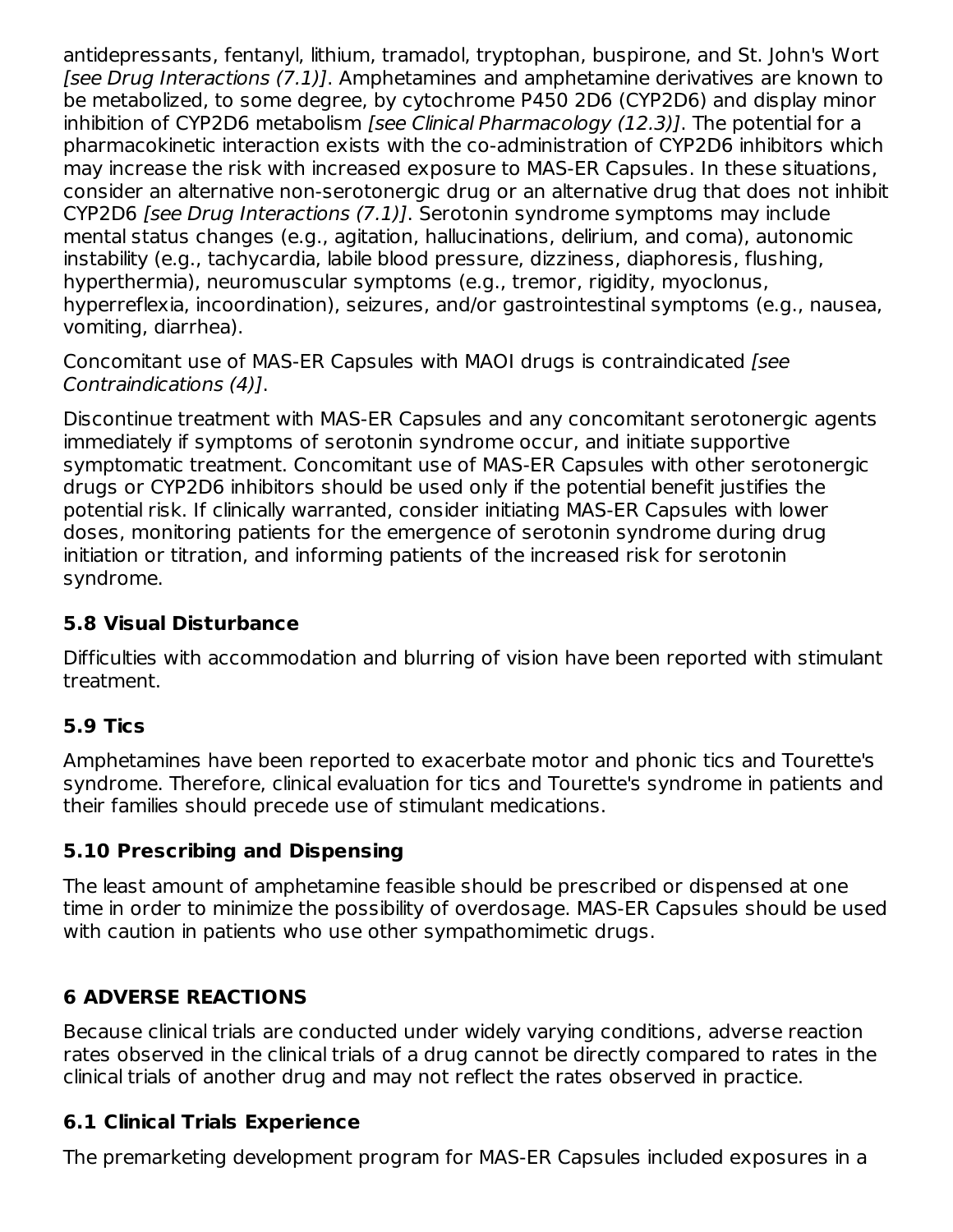total of 1315 participants in clinical trials (635 pediatric patients, 350 adolescent patients, 248 adult patients, and 82 healthy adult subjects). Of these, 635 patients (ages 6 to 12) were evaluated in two controlled clinical studies, one open-label clinical study, and two single-dose clinical pharmacology studies  $(N= 40)$ . Safety data on all patients are included in the discussion that follows. Adverse reactions were assessed by collecting adverse reactions, results of physical examinations, vital signs, weights, laboratory analyses, and ECGs.

Adverse reactions during exposure were obtained primarily by general inquiry and recorded by clinical investigators using terminology of their own choosing. Consequently, it is not possible to provide a meaningful estimate of the proportion of individuals experiencing adverse reactions without first grouping similar types of reactions into a smaller number of standardized event categories. In the tables and listings that follow, COSTART terminology has been used to classify reported adverse reactions.

The stated frequencies of adverse reactions represent the proportion of individuals who experienced, at least once, a treatment-emergent adverse event of the type listed.

#### Adverse Reactions Leading to Discontinuation of Treatment

In two placebo-controlled studies of up to 5 weeks duration among children with ADHD, 2.4% (10/425) of MAS-ER Capsules-treated patients discontinued due to adverse reactions (including 3 patients with loss of appetite, one of whom also reported insomnia) compared to 2.7% (7/259) receiving placebo.

The most frequent adverse reactions leading to discontinuation of MAS-ER Capsules in controlled and uncontrolled, multiple-dose clinical trials of children (N=595) were anorexia (loss of appetite) (2.9%), insomnia (1.5%), weight loss (1.2%), emotional lability (1%), and depression (0.7%). Over half of these patients were exposed to MAS-ER Capsules for 12 months or more.

In a separate placebo-controlled 4-week study in adolescents with ADHD, five patients (2.1%) discontinued treatment due to adverse events among MAS-ER Capsules-treated patients (N=233) compared to none who received placebo (N=54). The most frequent adverse event leading to discontinuation and considered to be drug-related (i.e. leading to discontinuation in at least 1% of MAS-ER Capsules-treated patients and at a rate at least twice that of placebo) was insomnia  $(1.3\% , n=3)$ .

In one placebo-controlled 4-week study among adults with ADHD with doses 20 mg to 60 mg, 23 patients (12.0%) discontinued treatment due to adverse events among MAS-ER Capsules-treated patients  $(N=191)$  compared to one patient (1.6%) who received placebo (N=64). The most frequent adverse events leading to discontinuation and considered to be drug-related (i.e. leading to discontinuation in at least 1% of MAS-ER Capsules-treated patients and at a rate at least twice that of placebo) were insomnia (5.2%, n=10), anxiety (2.1%, n=4), nervousness (1.6%, n=3), dry mouth (1.6%, n=3), anorexia (1.6%, n=3), tachycardia (1.6%, n=3), headache (1.6%, n=3), and asthenia  $(1.0\%$ , n=2).

### Adverse Reactions Occurring in Controlled Trials

Adverse reactions reported in a 3-week clinical trial of children and a 4-week clinical trial in adolescents and adults, respectively, treated with MAS-ER Capsules or placebo are presented in the tables below.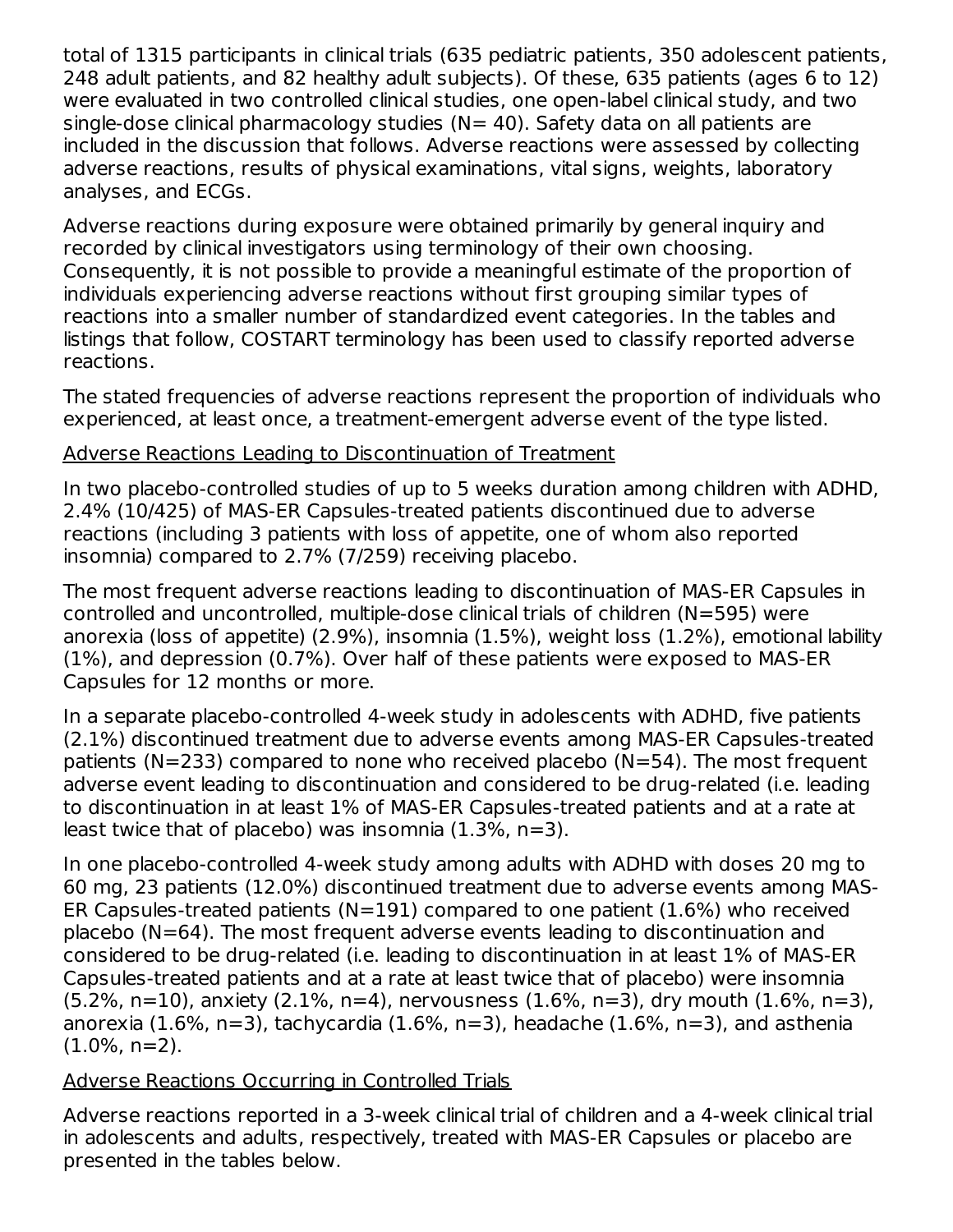**Table 1 Adverse Reactions Reported by 2% or More of Children (6-12 Years Old) Receiving MAS-ER Capsules with Higher Incidence Than on Placebo in a 584-Patient Clinical Study**

| <b>Body System</b>               | <b>Preferred Term</b>           | <b>MAS-ER</b><br><b>Capsules</b><br>$(n=374)$ | <b>Placebo</b><br>$(n=210)$ |
|----------------------------------|---------------------------------|-----------------------------------------------|-----------------------------|
|                                  | Abdominal Pain<br>(stomachache) | 14%                                           | 10%                         |
|                                  | Fever                           | 5%                                            | 2%                          |
| General                          | <b>Infection</b>                | 4%                                            | 2%                          |
|                                  | <b>Accidental Injury</b>        | 3%                                            | 2%                          |
|                                  | Asthenia (fatigue)              | 2%                                            | $0\%$                       |
|                                  | Loss of Appetite                | 22%                                           | 2%                          |
|                                  | Vomiting                        | 7%                                            | 4%                          |
| <b>Digestive System</b>          | Nausea                          | 5%                                            | 3%                          |
|                                  | <b>Dyspepsia</b>                | 2%                                            | $1\%$                       |
|                                  | Insomnia                        | 17%                                           | 2%                          |
|                                  | <b>Emotional Lability</b>       | $9\%$                                         | 2%                          |
| <b>Nervous System</b>            | <b>Nervousness</b>              | 6%                                            | 2%                          |
|                                  | <b>Dizziness</b>                | 2%                                            | $0\%$                       |
| Metabolic/NutritionalWeight Loss |                                 | 4%                                            | $0\%$                       |

**Table 2 Adverse Reactions Reported by 5% or More of Adolescents (13-17 Years Old) Weighing ≤ 75 kg/165 lbs Receiving MAS-ER Capsules with Higher Incidence Than Placebo in a 287 Patient Clinical Forced Weekly-Dose Titration Study \***

| <b>Body System</b>                                    | <b>Preferred Term</b>                  | <b>MAS-ER</b><br>Capsules<br>(n=233) | Placebo<br>(n=54) |
|-------------------------------------------------------|----------------------------------------|--------------------------------------|-------------------|
| General                                               | <b>Abdominal Pain</b><br>(stomachache) | 11%                                  | 2%                |
| <b>Digestive System</b>                               | Loss of Appetite $^{\dagger}$          | 36%                                  | 2%                |
| <b>Nervous System</b>                                 | Insomnia †<br>Nervousness              | 12%<br>6%                            | 4%<br>$6\%$ ‡     |
| <b>Metabolic/Nutritional</b> Weight Loss $^{\dagger}$ |                                        | 9%                                   | 0%                |

Note: The following reactions did not meet the criterion for inclusion in Table 2 but were reported by 2% to 4% of adolescent patients receiving MAS-ER Capsules with a higher incidence than patients receiving placebo in this study: accidental injury, asthenia (fatigue), dry mouth, dyspepsia, emotional lability, nausea, somnolence, and vomiting.

\* Included doses up to 40 mg

† Dose-related adverse reactions

‡ Appears the same due to rounding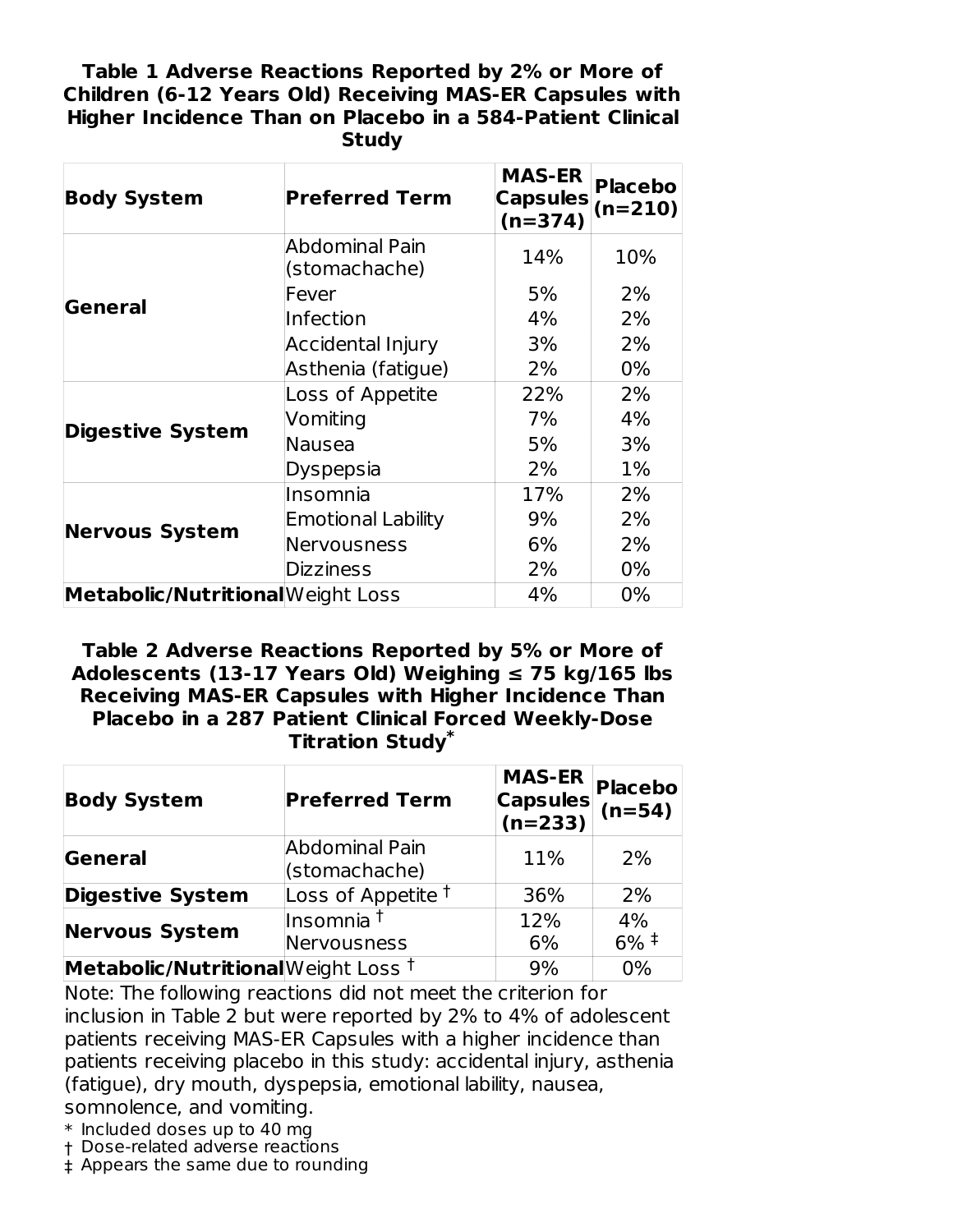**Table 3 Adverse Reactions Reported by 5% or More of Adults Receiving MAS-ER Capsules with Higher Incidence Than on Placebo in a 255 Patient Clinical Forced Weekly-Dose Titration Study \***

| <b>Body System</b>                       | <b>Preferred Term</b>      | <b>MAS-ER</b><br><b>Capsules</b><br>$(n=191)$ | <b>Placebo</b><br>$(n=64)$ |
|------------------------------------------|----------------------------|-----------------------------------------------|----------------------------|
| <b>General</b>                           | Headache                   | 26%                                           | 13%                        |
|                                          | Asthenia                   | 6%                                            | 5%                         |
|                                          | Dry Mouth                  | 35%                                           | 5%                         |
| <b>Digestive System</b>                  | Loss of Appetite           | 33%                                           | 3%                         |
|                                          | <b>Nausea</b>              | 8%                                            | 3%                         |
|                                          | Diarrhea                   | 6%                                            | $0\%$                      |
|                                          | Insomnia                   | 27%                                           | 13%                        |
|                                          | Agitation                  | 8%                                            | 5%                         |
| <b>Nervous System</b>                    | Anxiety                    | 8%                                            | 5%                         |
|                                          | <b>Dizziness</b>           | 7%                                            | 0%                         |
|                                          | <b>Nervousness</b>         | 13%                                           | $13\%$ †                   |
| Cardiovascular<br><b>System</b>          | Tachycardia                | 6%                                            | 3%                         |
| <b>Metabolic/Nutritional Weight Loss</b> |                            | 10%                                           | $0\%$                      |
| <b>Urogenital System</b>                 | Urinary Tract<br>Infection | 5%                                            | $0\%$                      |

Note: The following reactions did not meet the criterion for inclusion in Table 3 but were reported by 2% to 4% of adult patients receiving MAS-ER Capsules with a higher incidence than patients receiving placebo in this study: infection, photosensitivity reaction, constipation, tooth disorder (e.g., teeth clenching, tooth infection), emotional lability, libido decreased, somnolence, speech disorder (e.g., stuttering, excessive speech), palpitation, twitching, dyspnea, sweating, dysmenorrhea, and impotence.

\* Included doses up to 60 mg.

† Appears the same due to rounding

### Hypertension [see Warnings and Precautions (5.2)]

In a controlled 4-week outpatient clinical study of adolescents with ADHD, isolated systolic blood pressure elevations  $\geq$ 15 mmHg were observed in 7/64 (11%) placebotreated patients and 7/100 (7%) patients receiving MAS-ER Capsules 10 or 20 mg. Isolated elevations in diastolic blood pressure ≥ 8 mmHg were observed in 16/64 (25%) placebo-treated patients and 22/100 (22%) MAS-ER Capsules-treated patients. Similar results were observed at higher doses.

In a single-dose pharmacokinetic study in 23 adolescents with ADHD, isolated increases in systolic blood pressure (above the upper 95% CI for age, gender, and stature) were observed in 2/17 (12%) and 8/23 (35%), subjects administered 10 mg and 20 mg MAS-ER Capsules, respectively. Higher single doses were associated with a greater increase in systolic blood pressure. All increases were transient, appeared maximal at 2 to 4 hours post dose and not associated with symptoms.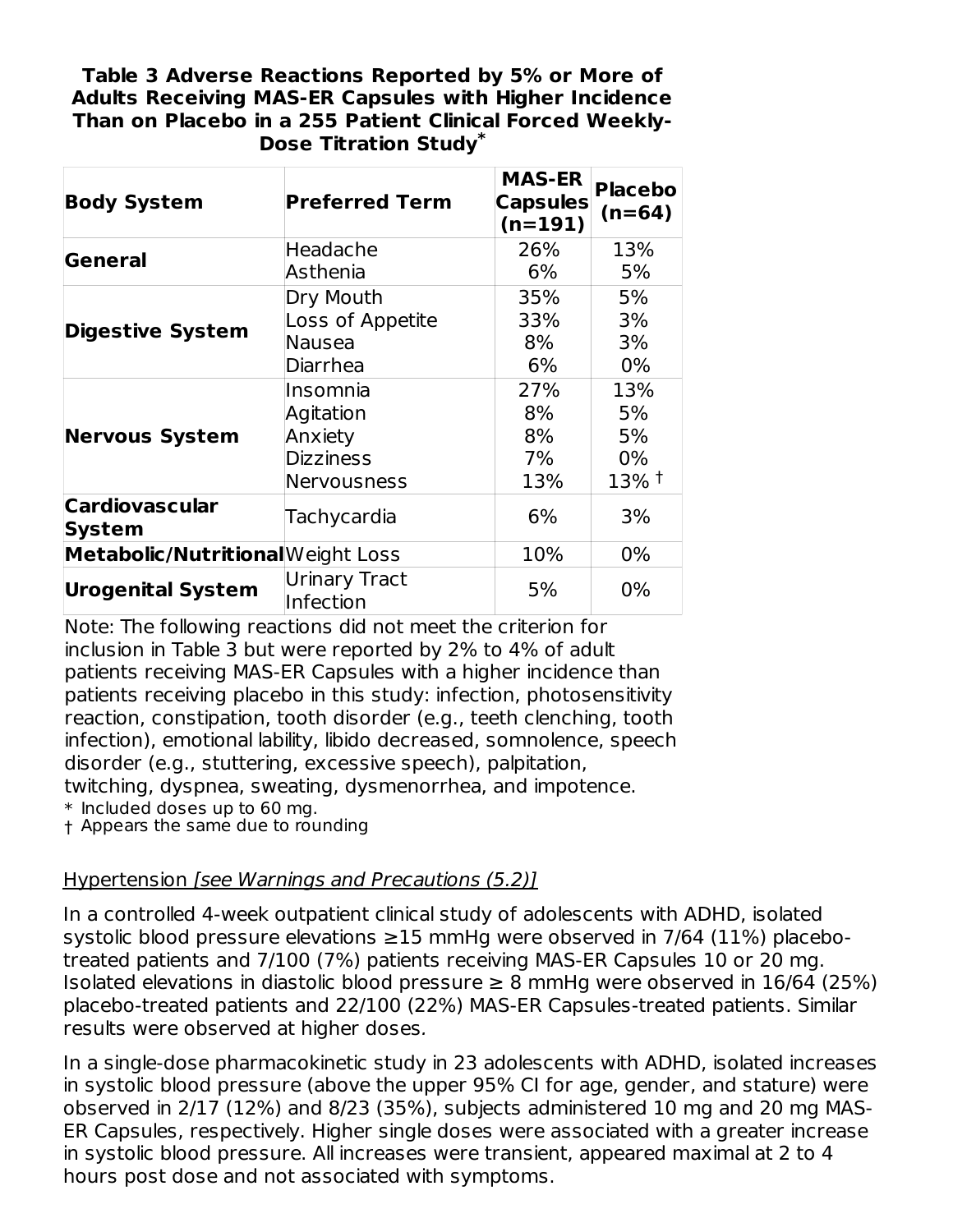#### **6.2 Adverse Reactions Associated with the Use of Amphetamine, MAS-ER Capsules, or ADDERALL**

The following adverse reactions have been identified during post-approval use of amphetamine, MAS-ER Capsules, or ADDERALL. Because these reactions are reported voluntarily from a population of uncertain size, it is not always possible to reliably estimate their frequency or establish a causal relationship to drug exposure.

#### Cardiovascular

Palpitations. There have been isolated reports of cardiomyopathy associated with chronic amphetamine use.

#### Central Nervous System

Psychotic episodes at recommended doses, overstimulation, restlessness, irritability, euphoria, dyskinesia, dysphoria, depression, tremor, tics, aggression, anger, logorrhea, dermatillomania, paresthesia (including formication), and bruxism.

#### Eye Disorders

Vision blurred, mydriasis.

#### Gastrointestinal

Unpleasant taste, constipation, intestinal ischemia, and other gastrointestinal disturbances.

#### Allergic

Urticaria, rash, hypersensitivity reactions including angioedema and anaphylaxis. Serious skin rashes, including Stevens-Johnson Syndrome and toxic epidermal necrolysis have been reported.

#### Endocrine

Impotence, changes in libido, frequent or prolonged erections.

**Skin** 

Alopecia.

Vascular Disorders

Raynaud's phenomenon.

Musculoskeletal and Connective Tissue Disorders

Rhabdomyolysis

## **7 DRUG INTERACTIONS**

# **7.1 Clinically Important Interactions with Amphetamines**

#### **Table 4: Drugs Having Clinically Important Interactions with Amphetamines**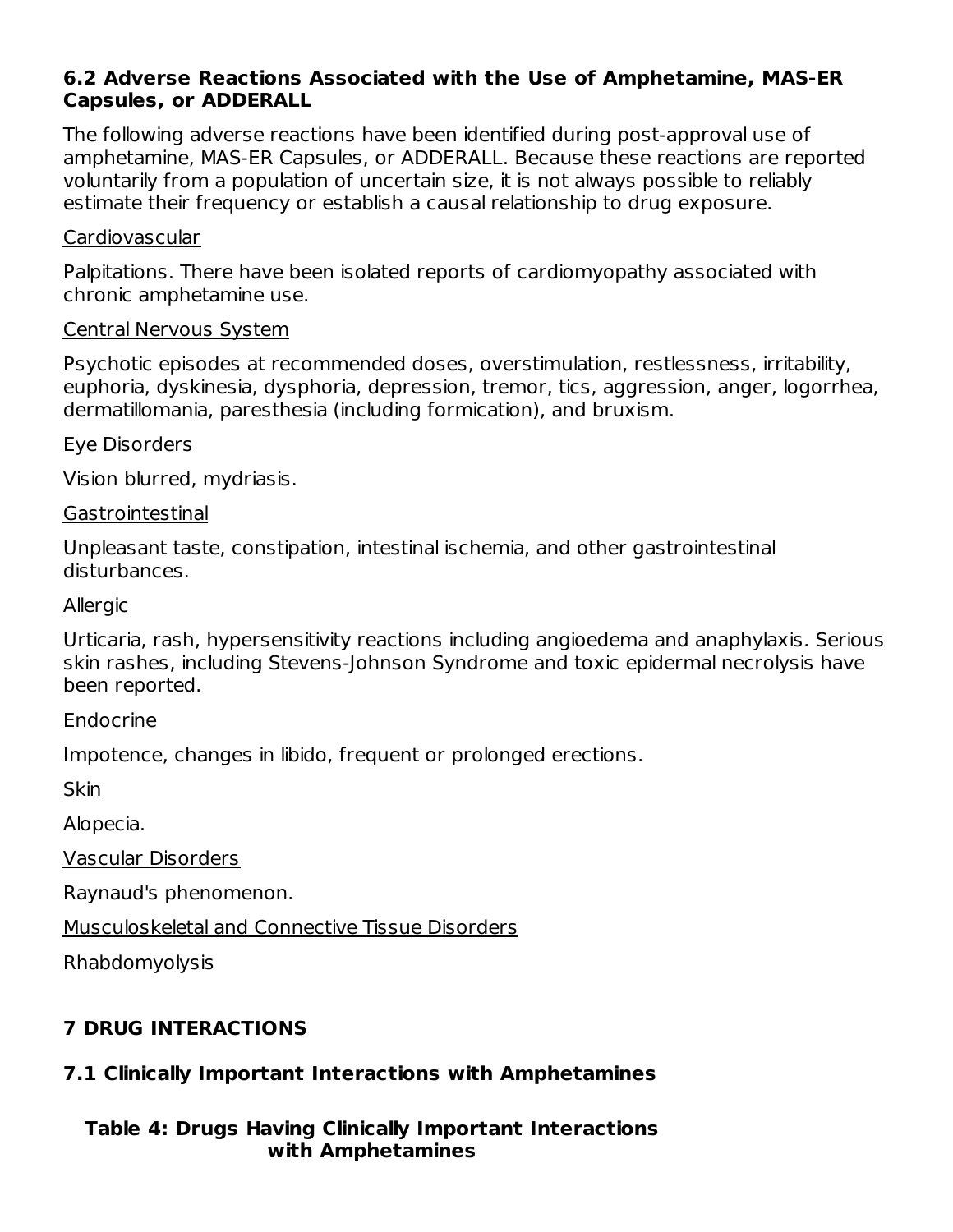# **Monoamine Oxidase Inhibitors (MAOIs)**

 $\begin{array}{c} \hline \end{array}$ 

|                            | Concomitant use of MAOIs and CNS stimulants can         |
|----------------------------|---------------------------------------------------------|
| <b>Clinical</b>            | cause hypertensive crisis. Potential outcomes           |
| Impact                     | include death, stroke, myocardial infarction, aortic    |
|                            | dissection, ophthalmological complications,             |
|                            | eclampsia, pulmonary edema, and renal failure.          |
|                            | Do not administer MAS-ER Capsules concomitantly         |
| Intervention               | or within 14 days after discontinuing MAOI [see         |
|                            | Contraindications (4)].                                 |
|                            | selegiline, tranylcypromine, isocarboxazid,             |
| <b>Examples</b>            | phenelzine, linezolid, methylene blue                   |
| <b>Serotonergic Drugs</b>  |                                                         |
| Clinical                   | The concomitant use of MAS-ER Capsules and              |
|                            | serotonergic drugs increases the risk of serotonin      |
| Impact                     | syndrome.                                               |
|                            | Initiate with lower doses and monitor patients for      |
|                            | signs and symptoms of serotonin syndrome,               |
|                            | particularly during MAS-ER Capsules initiation or       |
| Intervention               | dosage increase. If serotonin syndrome occurs,          |
|                            | discontinue MAS-ER Capsules and the concomitant         |
|                            | serotonergic drug(s) [see Warnings and Precautions      |
|                            | $(5.7)$ ].                                              |
|                            | selective serotonin reuptake inhibitors (SSRI),         |
| <b>Examples</b>            | serotonin norepinephrine reuptake inhibitors (SNRI),    |
|                            | triptans, tricyclic antidepressants, fentanyl, lithium, |
|                            | tramadol, tryptophan, buspirone, St. John's Wort        |
| <b>CYP2D6 Inhibitors</b>   |                                                         |
|                            | The concomitant use of MAS-ER Capsules and              |
| Clinical                   | CYP2D6 inhibitors may increase the exposure of          |
| Impact                     | MAS-ER Capsules compared to the use of the drug         |
|                            | alone and increase the risk of serotonin syndrome.      |
|                            | Initiate with lower doses and monitor patients for      |
|                            | signs and symptoms of serotonin syndrome                |
|                            | particularly during MAS-ER Capsules initiation and      |
| Intervention               | after a dosage increase. If serotonin syndrome          |
|                            | occurs, discontinue MAS-ER Capsules and the             |
|                            | CYP2D6 inhibitor [see Warnings and Precautions          |
|                            | (5.7) and Overdosage (10)].                             |
| Examples                   | paroxetine and fluoxetine (also serotonergic drugs),    |
|                            | quinidine, ritonavir                                    |
| <b>Alkalinizing Agents</b> |                                                         |
| Clinical                   | Increase blood levels and potentiate the action of      |
| Impact                     | amphetamine.                                            |
|                            | Co-administration of MAS-ER Capsules and                |
| Intervention               | gastrointestinal or urinary alkalinizing agents should  |
|                            | be avoided.                                             |
|                            | Gastrointestinal alkalinizing agents (e.g., sodium      |
| Examples                   | bicarbonate). Urinary alkalinizing agents (e.g.         |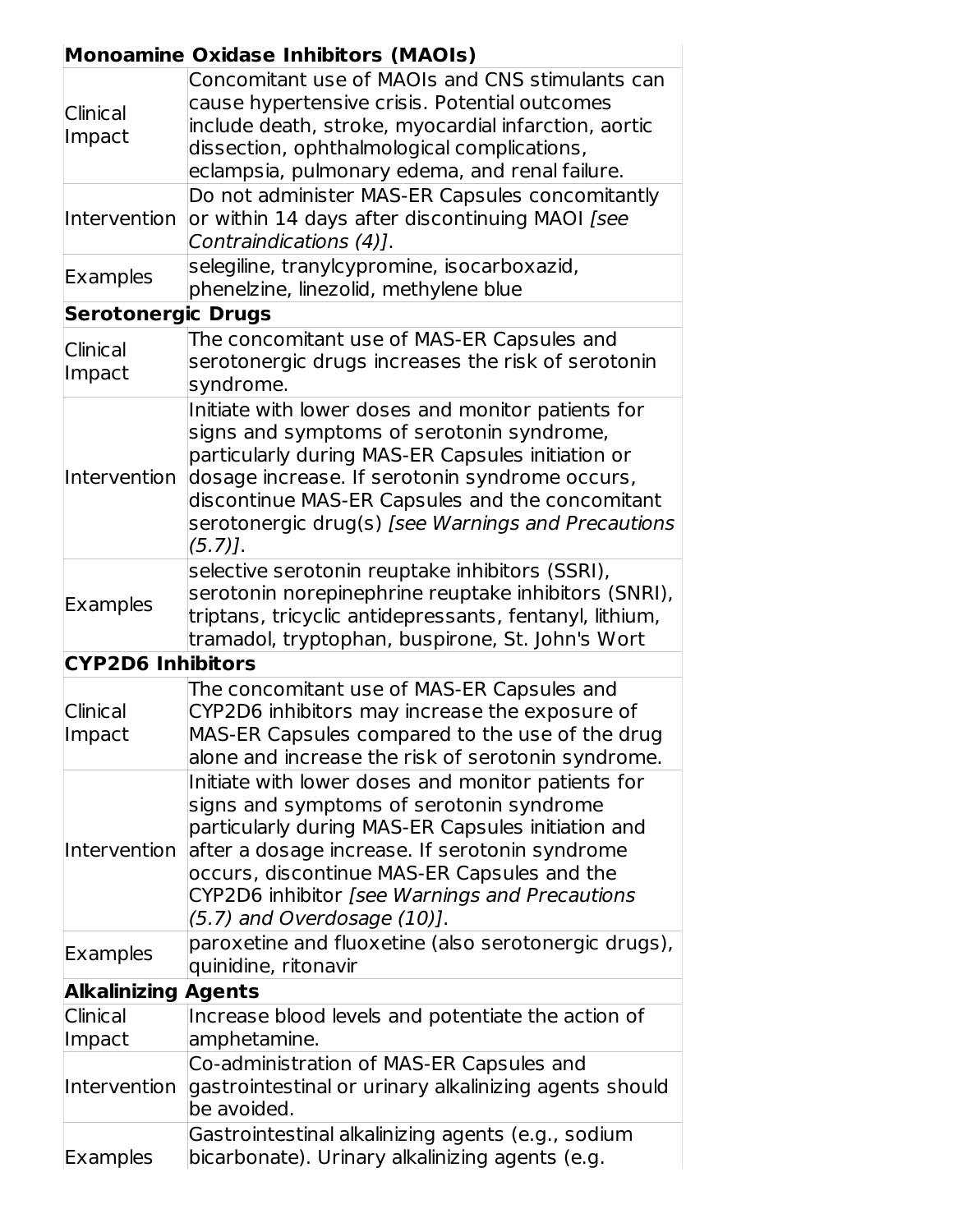|                          | acetazolamide, some thiazides).                                                                                                                                                                                      |
|--------------------------|----------------------------------------------------------------------------------------------------------------------------------------------------------------------------------------------------------------------|
| <b>Acidifying Agents</b> |                                                                                                                                                                                                                      |
| Clinical<br> Impact      | Lower blood levels and efficacy of amphetamines.                                                                                                                                                                     |
|                          | Intervention  Increase dose based on clinical response.                                                                                                                                                              |
| Examples                 | Gastrointestinal acidifying agents (e.g., guanethidine,<br>reserpine, glutamic acid HCI, ascorbic acid).<br>Urinary acidifying agents (e.g., ammonium chloride,<br>sodium acid phosphate, methenamine salts).        |
|                          | <b>Tricyclic Antidepressants</b>                                                                                                                                                                                     |
| Clinical<br> Impact      | May enhance the activity of tricyclic or<br>sympathomimetic agents causing striking and<br>sustained increases in the concentration of d-<br>amphetamine in the brain; cardiovascular effects can<br>be potentiated. |
| Intervention             | Monitor frequently and adjust or use alternative<br>therapy based on clinical response.                                                                                                                              |
| Examples                 | desipramine, protriptyline                                                                                                                                                                                           |
|                          | <b>Proton Pump Inhibitors</b>                                                                                                                                                                                        |
| Clinical<br>Impact       | Time to maximum concentration $(T_{max})$ of<br>amphetamine is decreased compared to when<br>administered alone.                                                                                                     |
| Intervention             | Monitor patients for changes in clinical effect and<br>adjust therapy based on clinical response.                                                                                                                    |
| Examples                 | Omeprazole                                                                                                                                                                                                           |

## **8 USE IN SPECIFIC POPULATIONS**

#### **8.1 Pregnancy**

#### Pregnancy Exposure Registry

There is a pregnancy exposure registry that monitors pregnancy outcomes in women exposed to MAS-ER Capsules during pregnancy. Healthcare providers are encouraged to register patients by calling the National Pregnancy Registry for Psychostimulants at 1- 866-961-2388 or visiting online at https://womensmentalhealth.org/clinical-and-researchprograms/pregnancyregistry/othermedications/.

#### Risk Summary

Available data from published epidemiologic studies and postmarketing reports on use of prescription amphetamine in pregnant women have not identified a drug-associated risk of major birth defects and miscarriage (see Data). Adverse pregnancy outcomes, including premature delivery and low birth weight, have been seen in infants born to mothers taking amphetamines during pregnancy (see Clinical Considerations).

No apparent effects on morphological development were observed in embryo-fetal development studies, with oral administration of amphetamine to rats and rabbits during organogenesis at doses 2 and 12 times, respectively, the maximum recommended human dose (MRHD) of 20 mg/day given to adolescents, on a mg/m<sup>2</sup> basis. However, in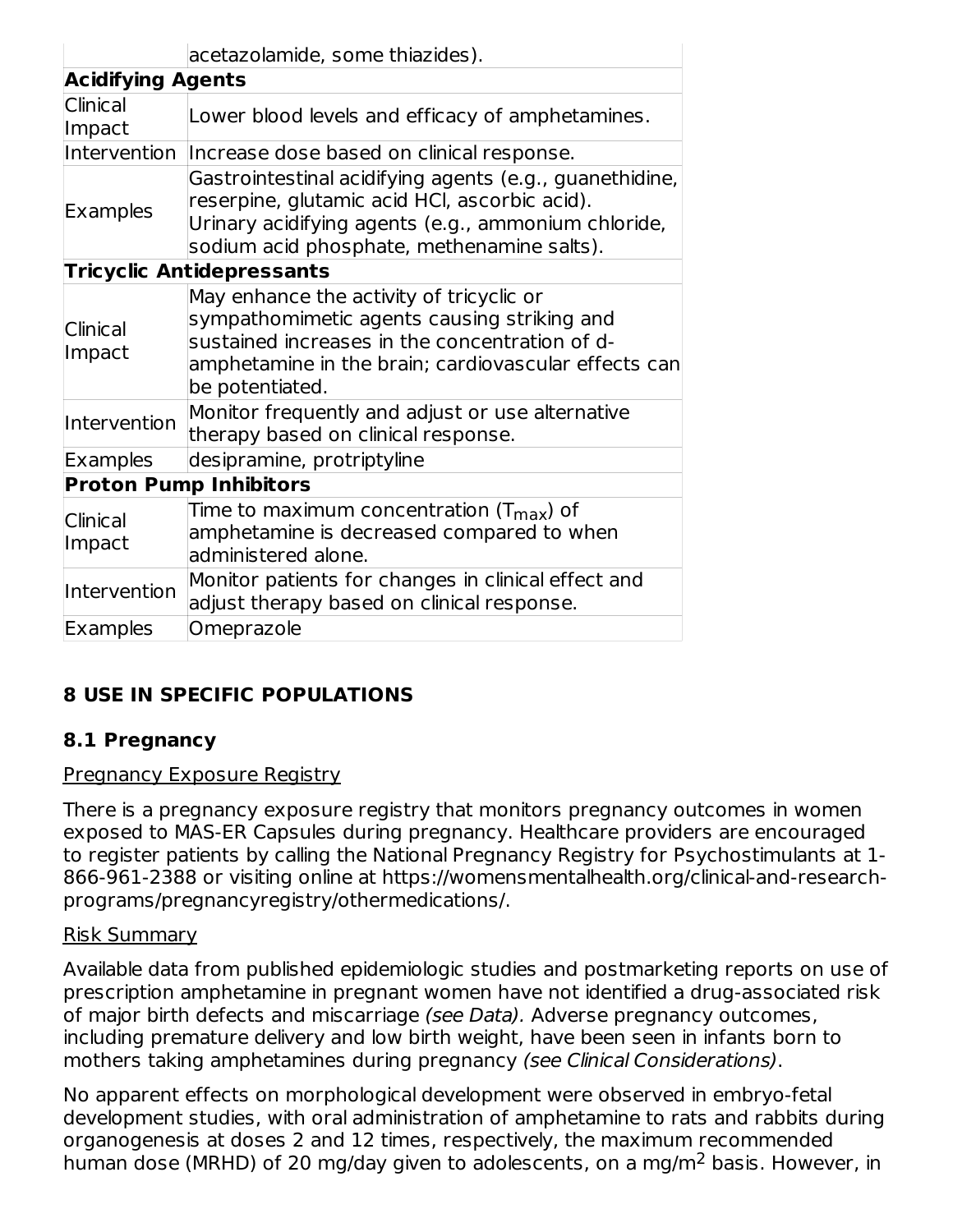a pre- and post-natal development study, amphetamine  $(d<sup>2</sup> - d<sup>2</sup> - d<sup>2</sup>)$  ratio of 3:1) administered orally to pregnant rats during gestation and lactation caused a decrease in pup survival and a decrease in pup body weight that correlated with a delay in developmental landmarks at clinically relevant doses of amphetamine. In addition, adverse effects on reproductive performance were observed in pups whose mothers were treated with amphetamine. Long-term neurochemical and behavioral effects have also been reported in animal developmental studies using clinically relevant doses of amphetamine (see Data).

The estimated background risk of major birth defects and miscarriage for the indicated population is unknown. All pregnancies have a background risk of birth defect, loss, or other adverse outcomes. In the U.S. general population, the estimated background risk of major birth defects and miscarriage in clinically recognized pregnancies is 2-4% and 15-20%, respectively.

#### Clinical Considerations

#### Fetal/Neonatal Adverse Reactions

Amphetamines, such as MAS-ER Capsules, cause vasoconstriction and thereby may decrease placental perfusion. In addition, amphetamines can stimulate uterine contractions, increasing the risk of premature delivery. Infants born to mothers taking amphetamines during pregnancy have an increased risk of premature delivery and low birth weight.

Monitor infants born to mothers taking amphetamines for symptoms of withdrawal such as feeding difficulties, irritability, agitation, and excessive drowsiness.

#### Data

#### Animal Data

Amphetamine  $(d<sub>-</sub> t<sub>0</sub>l<sub>-</sub>$  enantiomer ratio of 3:1) had no apparent effects on embryofetal morphological development or survival when administered orally to pregnant rats and rabbits throughout the period of organogenesis at doses of up to 6 and 16 mg/kg/day, respectively. These doses are approximately 2 and 12 times, respectively, the maximum recommended human dose (MRHD) of 20 mg/day given to adolescents, on a mg/m<sup>2</sup> basis. Fetal malformations and death have been reported in mice following parenteral administration of d-amphetamine doses of 50 mg/kg/day (approximately 10 times the MRHD given to adolescents on a mg/m<sup>2</sup> basis) or greater to pregnant animals. Administration of these doses was also associated with severe maternal toxicity.

A study was conducted in which pregnant rats received daily oral doses of amphetamine  $(d<sub>-</sub>$  to  $l<sub>-</sub>$  enantiomer ratio of 3:1) of 2, 6, and 10 mg/kg from gestation day 6 to lactation day 20. These doses are approximately 0.8, 2, and 4 times the MRHD of 20 mg/day given to adolescents, on a mg/m<sup>2</sup> basis. All doses caused hyperactivity and decreased weight gain in the dams. A decrease in pup survival was seen at all doses. A decrease in pup body weight was seen at 6 and 10 mg/kg which correlated with delays in developmental landmarks, such as preputial separation and vaginal opening. Increased pup locomotor activity was seen at 10 mg/kg on day 22 postpartum but not at 5 weeks postweaning. When pups were tested for reproductive performance at maturation, gestational weight gain, number of implantations, and number of delivered pups were decreased in the group whose mothers had been given 10 mg/kg.

A number of studies from the literature in rodents indicate that prenatal or early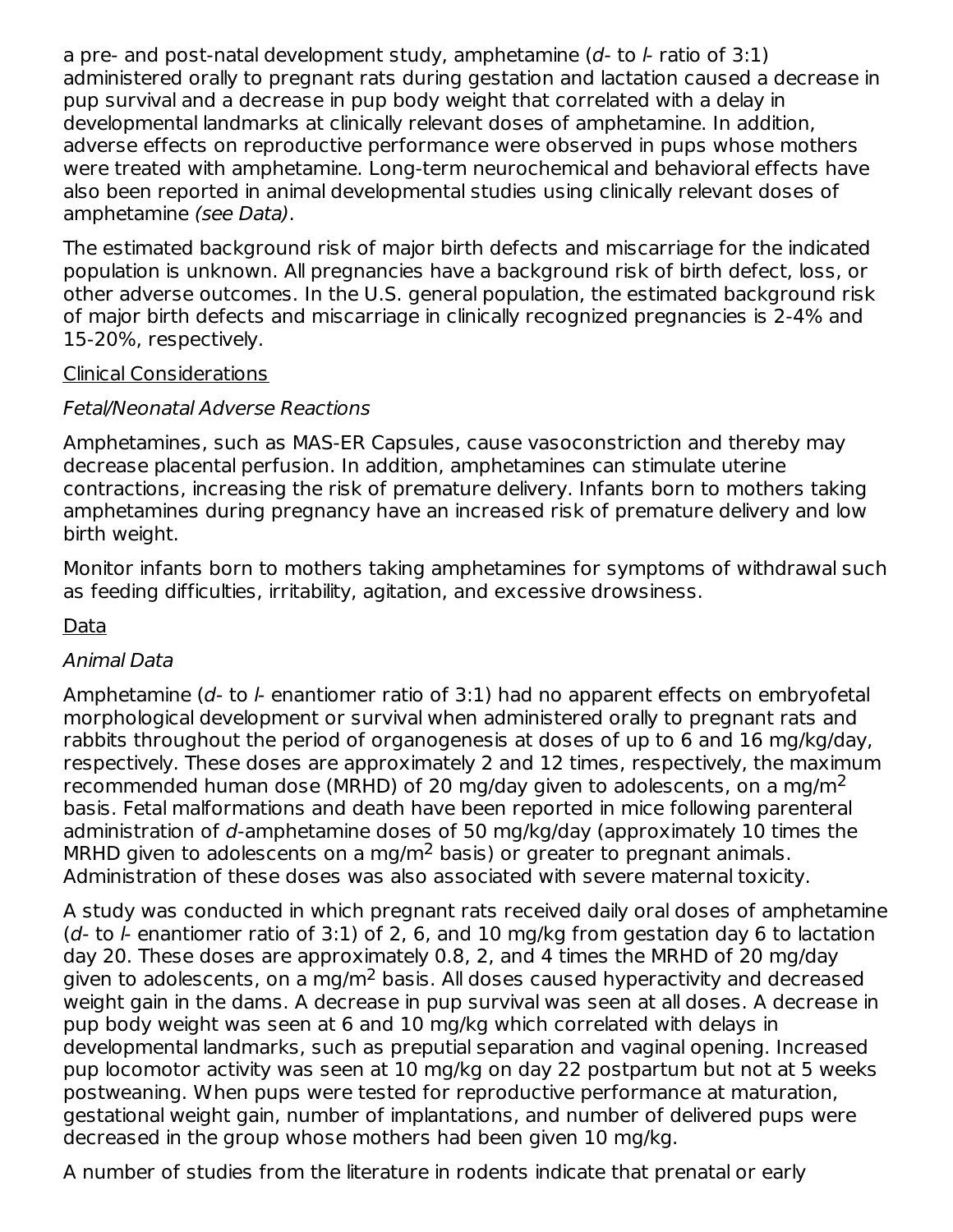postnatal exposure to amphetamine  $(d-$  or  $d, k$  at doses similar to those used clinically can result in long-term neurochemical and behavioral alterations. Reported behavioral effects include learning and memory deficits, altered locomotor activity, and changes in sexual function.

## **8.2 Lactation**

## Risk Summary

Based on limited case reports in published literature, amphetamine  $(d$ - or  $d$ ,  $l$ -) is present in human milk, at relative infant doses of 2% to 13.8% of the maternal weight-adjusted dosage and a milk/plasma ratio ranging between 1.9 and 7.5. There are no reports of adverse effects on the breastfed infant. Long-term neurodevelopmental effects on infants from amphetamine exposure are unknown. It is possible that large dosages of amphetamine might interfere with milk production, especially in women whose lactation is not well established. Because of the potential for serious adverse reactions in nursing infants, advise patients that breastfeeding is not recommended during treatment with MAS-ER Capsules.

## **8.4 Pediatric Use**

MAS-ER Capsules are indicated for use in children 6 years of age and older.

The safety and efficacy of MAS-ER Capsules in children under 6 years of age have not been studied. Long-term effects of amphetamines in children have not been well established.

## Long-Term Growth Suppression

Growth should be monitored during treatment with stimulants, including MAS-ER Capsules, and pediatric patients aged 6 to 17 years who are not growing or gaining weight as expected may need to have their treatment interrupted *[see Warnings and* Precautions (5.4)].

## Juvenile Animal Toxicity Data

Juvenile rats treated with mixed amphetamine salts early in the postnatal period through sexual maturation demonstrated transient changes in motor activity. Learning and memory was impaired at approximately 6 times the maximum recommended human dose (MRHD) given to children on a mg/m $^2$  basis. No recovery was seen following a drug free period. A delay in sexual maturation was observed at a dose approximately 6 times the MRHD given to children on a mg/m $^2$  basis, although there was no effect on fertility.

In a juvenile developmental study, rats received daily oral doses of amphetamine (d to l enantiomer ratio of 3:1) of 2, 6, or 20 mg/kg on days 7-13 of age; from day 14 to approximately day 60 of age these doses were given b.i.d. for total daily doses of 4, 12, or 40 mg/kg. The latter doses are approximately 0.6, 2, and 6 times the MRHD of 30 mg/day, given to children on a mg/m<sup>2</sup> basis. Post dosing hyperactivity was seen at all doses; motor activity measured prior to the daily dose was decreased during the dosing period but the decreased motor activity was largely absent after an 18 day drug-free recovery period. Performance in the Morris water maze test for learning and memory was impaired at the 40 mg/kg dose, and sporadically at the lower doses, when measured prior to the daily dose during the treatment period; no recovery was seen after a 19 day drug-free period. A delay in the developmental milestones of vaginal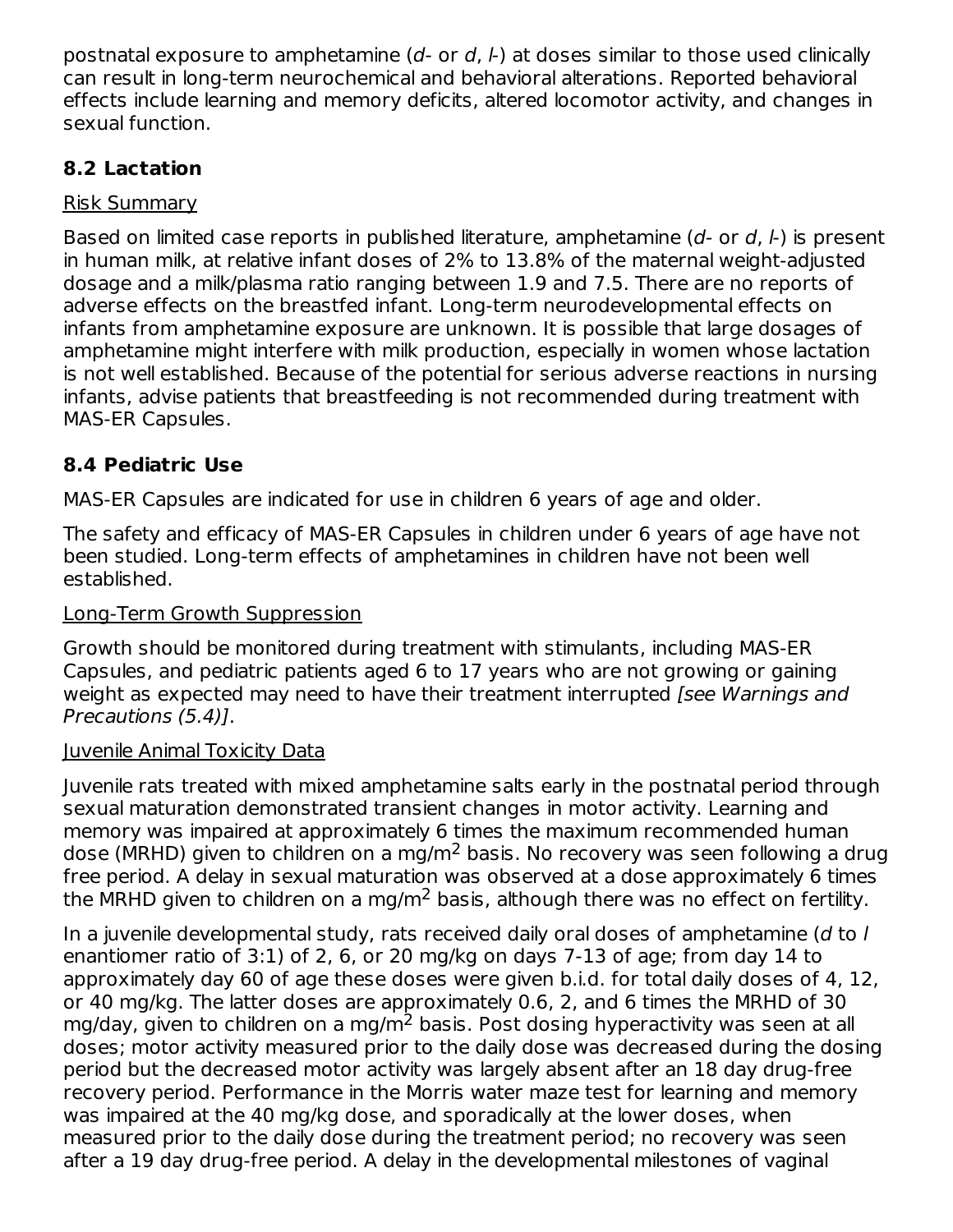opening and preputial separation was seen at 40 mg/kg but there was no effect on fertility.

## **8.5 Geriatric Use**

MAS-ER Capsules have not been studied in the geriatric population.

## **8.6 Renal Impairment**

Due to reduced clearance of amphetamines in patients with severe renal impairment (GFR 15 to  $<$ 30 mL/min/1.73m<sup>2</sup>), the recommended dose should be reduced. MAS-ER Capsules are not recommended in patients with ESRD (GFR  $<$  15 ml/min/1.73m<sup>2</sup>) [see Dosage and Administration (2.6), Clinical Pharmacology (12.3)].

d-Amphetamine is not dialyzable.

## **9 DRUG ABUSE AND DEPENDENCE**

## **9.1 Controlled Substance**

MAS-ER Capsules contain amphetamine, a Schedule II controlled substance.

## **9.2 Abuse**

MAS-ER Capsules are CNS stimulants that contain amphetamine, which has a high potential for abuse. Abuse is characterized by impaired control of drug use, compulsive use despite harm, and craving.

Signs and symptoms of amphetamine abuse may include increased heart rate, respiratory rate, blood pressure, and/or sweating, dilated pupils, hyperactivity, restlessness, insomnia, decreased appetite, loss of coordination, tremors, flushed skin, vomiting, and/or abdominal pain. Anxiety, psychosis, hostility, aggression, suicidal or homicidal ideation have also been observed. Abusers of amphetamines may use other unapproved routes of administration which can result in overdose and death [see Overdosage (10)].

To reduce the abuse of CNS stimulants, including MAS-ER Capsules, assess the risk of abuse prior to prescribing. After prescribing, keep careful prescription records, educate patients and their families about abuse and proper storage and disposal of CNS stimulants. Monitor for signs of abuse while on therapy and re-evaluate the need for MAS-ER Capsules use.

## **9.3 Dependence**

Tolerance (a state of adaptation in which exposure to a specific dose of a drug results in a reduction of the drug's desired and/or undesired effects over time, in such a way that a higher dose of the drug is required to produce the same effect that was once obtained at a lower dose) may occur during chronic therapy of CNS stimulants including MAS-ER Capsules.

Physical Dependence (which is manifested by a withdrawal syndrome produced by abrupt cessation, rapid dose reduction, or administration of an antagonist) may occur in patients treated with CNS stimulants including MAS-ER Capsules. Withdrawal symptoms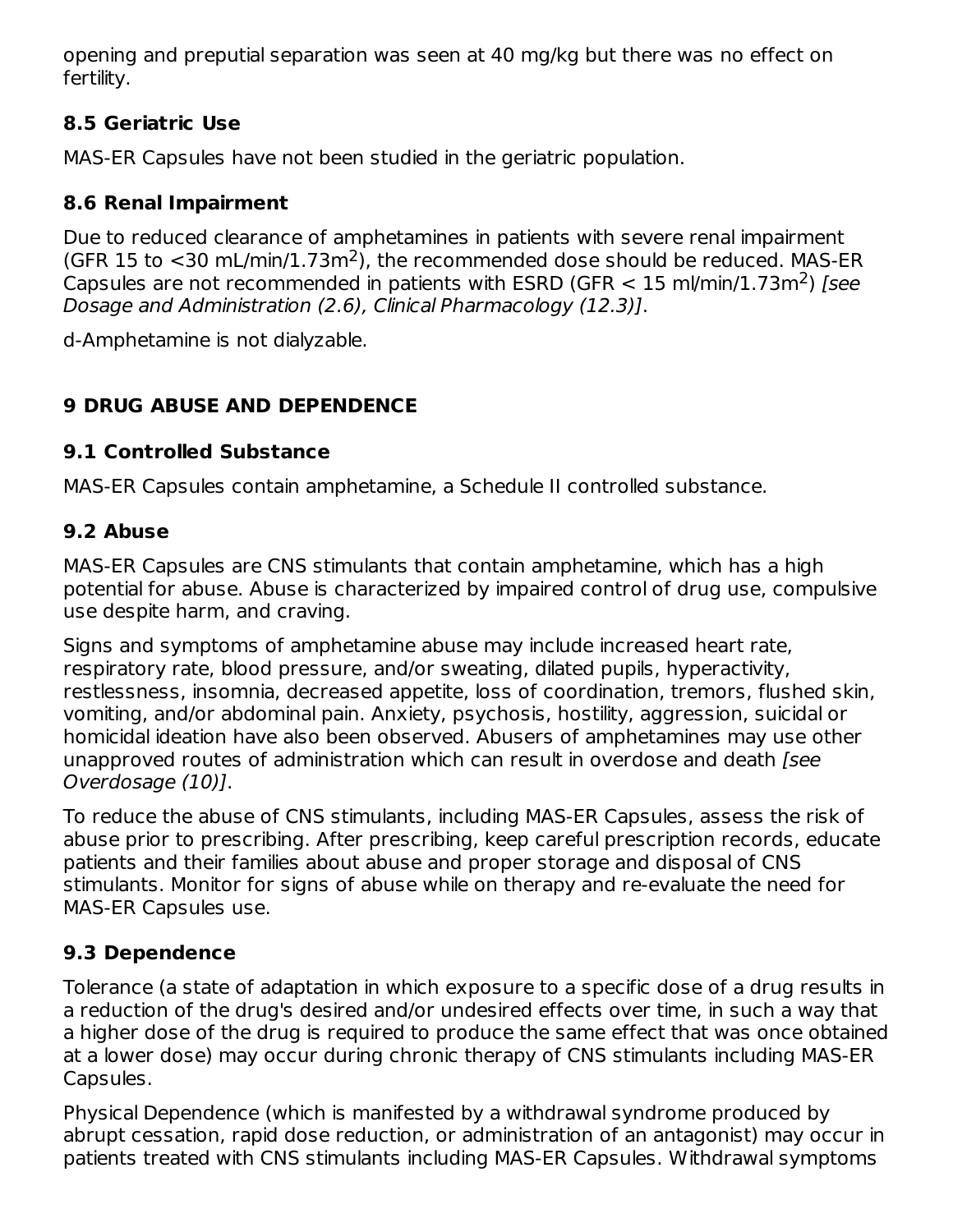after abrupt cessation of CNS stimulants include dysphoric mood; fatigue; vivid, unpleasant dreams; insomnia or hypersomnia; increased appetite; and psychomotor retardation or agitation.

## **10 OVERDOSAGE**

Manifestations of amphetamine overdose include restlessness, tremor, hyperreflexia, rapid respiration, confusion, assaultiveness, hallucinations, panic states, hyperpyrexia and rhabdomyolysis. Fatigue and depression usually follow the central nervous system stimulation. Serotonin syndrome has been reported with amphetamine use, including MAS-ER Capsules. Cardiovascular effects include arrhythmias, hypertension or hypotension and circulatory collapse. Gastrointestinal symptoms include nausea, vomiting, diarrhea and abdominal cramps. Fatal poisoning is usually preceded by convulsions and coma.

**Treatment** 

Consult with a Certified Poison Control Center for up to date guidance and advice.

The prolonged release of mixed amphetamine salts from MAS-ER Capsules should be considered when treating patients with overdose.

d-Amphetamine is not dialyzable.

## **11 DESCRIPTION**

MAS-ER Capsules contain mixed salts of a single-entity amphetamine, a CNS stimulant. MAS-ER Capsules contain equal amounts (by weight) of four salts: dextroamphetamine sulfate, amphetamine sulfate, dextroamphetamine saccharate and amphetamine (D,L) aspartate monohydrate. This results in a 3.1:1 mixture of dextro- to levo- amphetamine base equivalent.

The 5 mg, 10 mg, 15 mg, 20 mg, 25 mg and 30 mg strength extended release capsules are for oral administration. MAS-ER Capsules contain two types of drug-containing beads (immediate-release and delayed release) which prolong the release of amphetamine compared to the ADDERALL (immediate-release) tablet formulation.

Each capsule contains:

|                         |                 | 10  | 15   | 20   | 25   | 30   |
|-------------------------|-----------------|-----|------|------|------|------|
| <b>Capsule Strength</b> | 5 <sub>mg</sub> | mg  | mg   | mg   | mg   | mg   |
| Dextroamphetamine       | 1.25            | 2.5 | 3.75 | 5.0  | 6.25 | 7.5  |
| Saccharate              | mg              | mg  | mg   | mq   | mg   | mg   |
| Amphetamine (D,L)-      | 1.25            | 2.5 | 3.75 | 5.0  | 6.25 | 7.5  |
| Aspartate Monohydrate   | mg              | mg  | mg   | mq   | mg   | mg   |
| Dextroamphetamine       | 1.25            | 2.5 | 3.75 | 5.0  | 6.25 | 7.5  |
| Sulfate                 | mg              | mg  | mg   | mg   | mg   | mg   |
| Amphetamine Sulfate     | 1.25            | 2.5 | 3.75 | 5.0  | 6.25 | 7.5  |
|                         | mq              | mg  | mg   | mg   | mg   | mg   |
| Total amphetamine base  | 3.1             | 6.3 | 9.4  | 12.5 | 15.6 | 18.8 |
| equivalence             | ma              | mg  | mg   | ma   | ma   | mg   |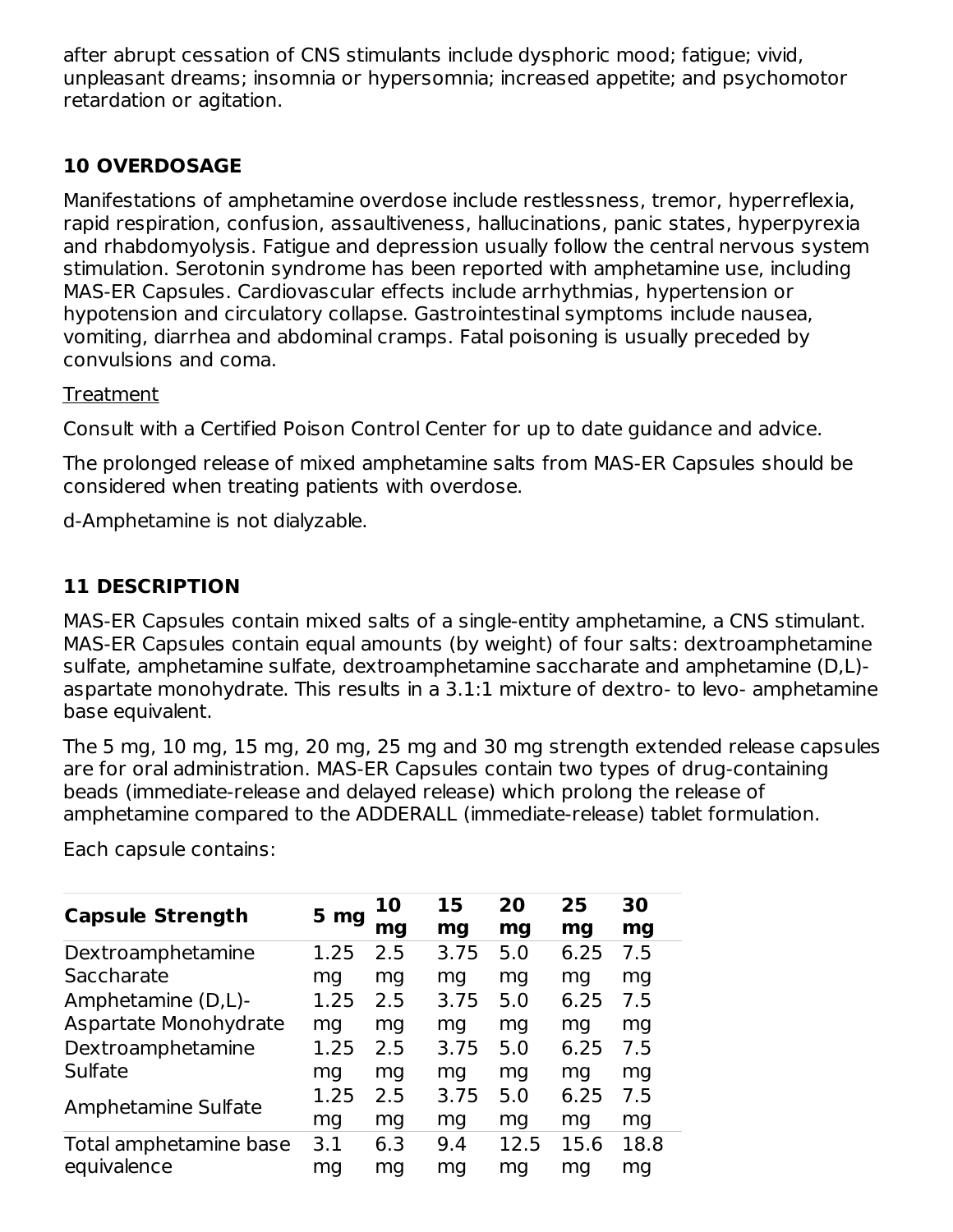| d-amphetamine base         | 2.4 | 4.7 7.1 9.5 11.9 14.2 |    |     |     |
|----------------------------|-----|-----------------------|----|-----|-----|
| equivalence                |     | mg mg mg              | mg | ma  | ma. |
| <i>I</i> -amphetamine base |     | $0.75$ 1.5 2.3 3.0    |    | 3.8 | 4.5 |
| equivalence                | ma  | mg mg mg              |    | mg  | ma  |

Inactive Ingredients and Colors

The inactive ingredients in MAS-ER Capsules include: gelatin capsules, hydroxypropyl methylcellulose, methacrylic acid copolymer, opadry beige, sugar spheres, talc, and triethyl citrate. Gelatin capsules contain edible inks, kosher gelatin, and titanium dioxide. The 5 mg, 10 mg, and 15 mg capsules also contain FD&C Blue #2. The 20 mg, 25 mg, and 30 mg capsules also contain red iron oxide and yellow iron oxide.

## **12 CLINICAL PHARMACOLOGY**

## **12.1 Mechanism of Action**

Amphetamines are non-catecholamine sympathomimetic amines with CNS stimulant activity. The mode of therapeutic action in ADHD is not known.

## **12.2 Pharmacodynamics**

Amphetamines block the reuptake of norepinephrine and dopamine into the presynaptic neuron and increase the release of these monoamines into the extraneuronal space.

## **12.3 Pharmacokinetics**

Pharmacokinetic studies of MAS-ER Capsules have been conducted in healthy adult and pediatric (children aged 6-12 yrs) subjects, and adolescent (13-17 yrs) and children with ADHD. Both ADDERALL (immediate-release) tablets and MAS-ER extended release capsules contain d-amphetamine and l-amphetamine salts in the ratio of 3:1. Following administration of ADDERALL (immediate-release), the peak plasma concentrations occurred in about 3 hours for both d-amphetamine and l-amphetamine.

The time to reach maximum plasma concentration (T $_{\sf max}$ ) for MAS-ER Capsules is about 7 hours, which is about 4 hours longer compared to ADDERALL (immediate-release). This is consistent with the extended-release nature of the product.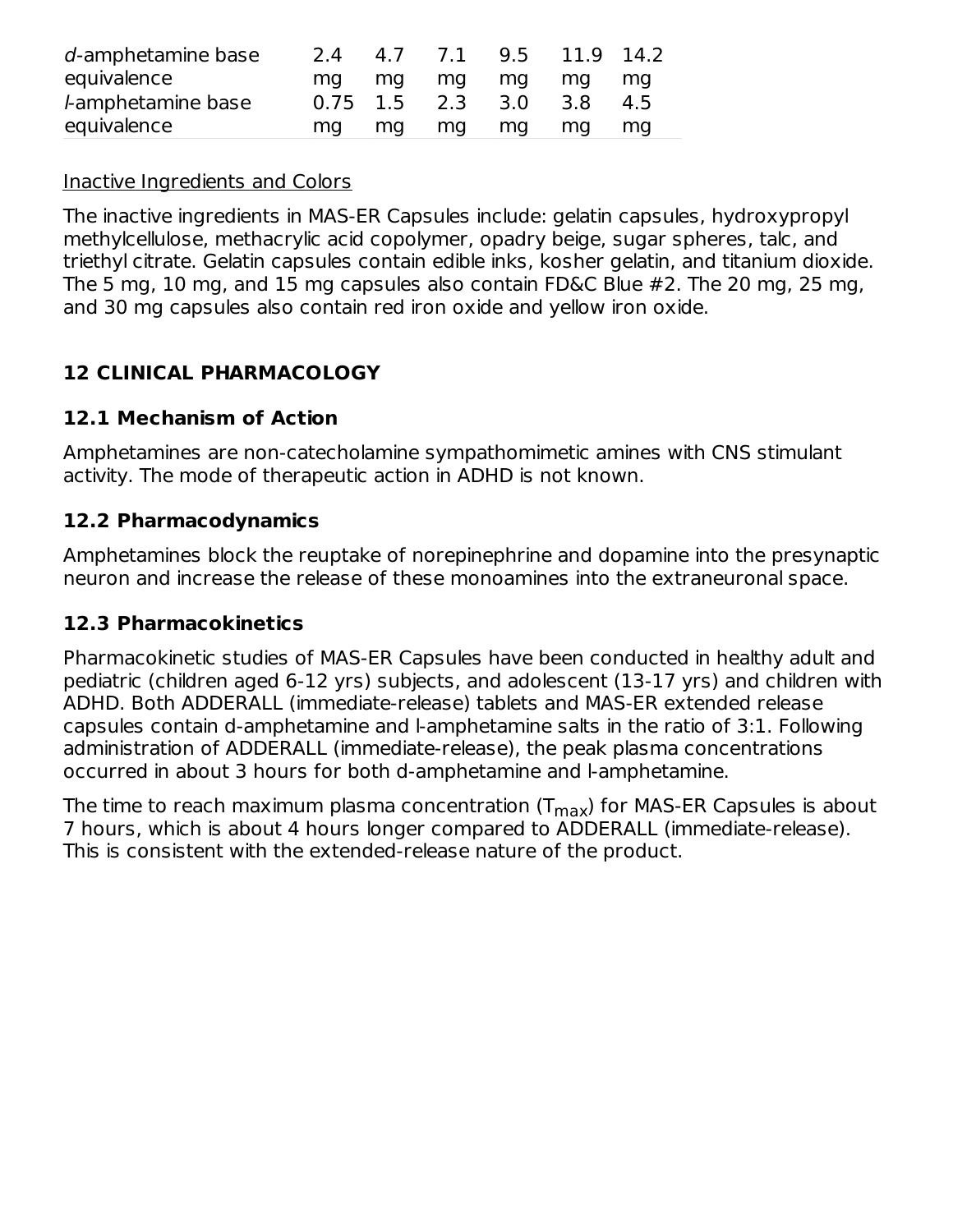

#### **Figure 1 Mean d-amphetamine and l-amphetamine Plasma Concentrations Following Administration of MAS-ER Capsules 20 mg (8 am) and ADDERALL (immediate-release) 10 mg Twice Daily (8 am and 12 noon) in the Fed State.**

A single dose of MAS-ER 20 mg capsules provided comparable plasma concentration profiles of both d-amphetamine and l-amphetamine to ADDERALL (immediate-release) 10 mg twice daily administered 4 hours apart.

The mean elimination half-life for d-amphetamine is 10 hours in adults; 11 hours in adolescents aged 13-17 years and weighing less than or equal to 75 kg/165 lbs; and 9 hours in children aged 6 to 12 years. For the l-amphetamine, the mean elimination halflife in adults is 13 hours; 13 to 14 hours in adolescents; and 11 hours in children aged 6 to 12 years. On a mg/kg body weight basis, children have a higher clearance than adolescents or adults (see Special Populations below).

MAS-ER Capsules demonstrates linear pharmacokinetics over the dose range of 20 to 60 mg in adults and adolescents weighing greater than 75 kg/165 lbs, over the dose range of 10 to 40 mg in adolescents weighing less than or equal to 75 kg/165 lbs, and 5 to 30 mg in children aged 6 to 12 years. There is no unexpected accumulation at steady state in children.

Food does not affect the extent of absorption of d-amphetamine and l-amphetamine, but prolongs T<sub>max</sub> by 2.5 hours (from 5.2 hrs at fasted state to 7.7 hrs after a high-fat meal) for d-amphetamine and 2.7 hours (from 5.6 hrs at fasted state to 8.3 hrs after a high fat meal) for l-amphetamine after administration of MAS-ER Capsules 30 mg. Opening the capsule and sprinkling the contents on applesauce results in comparable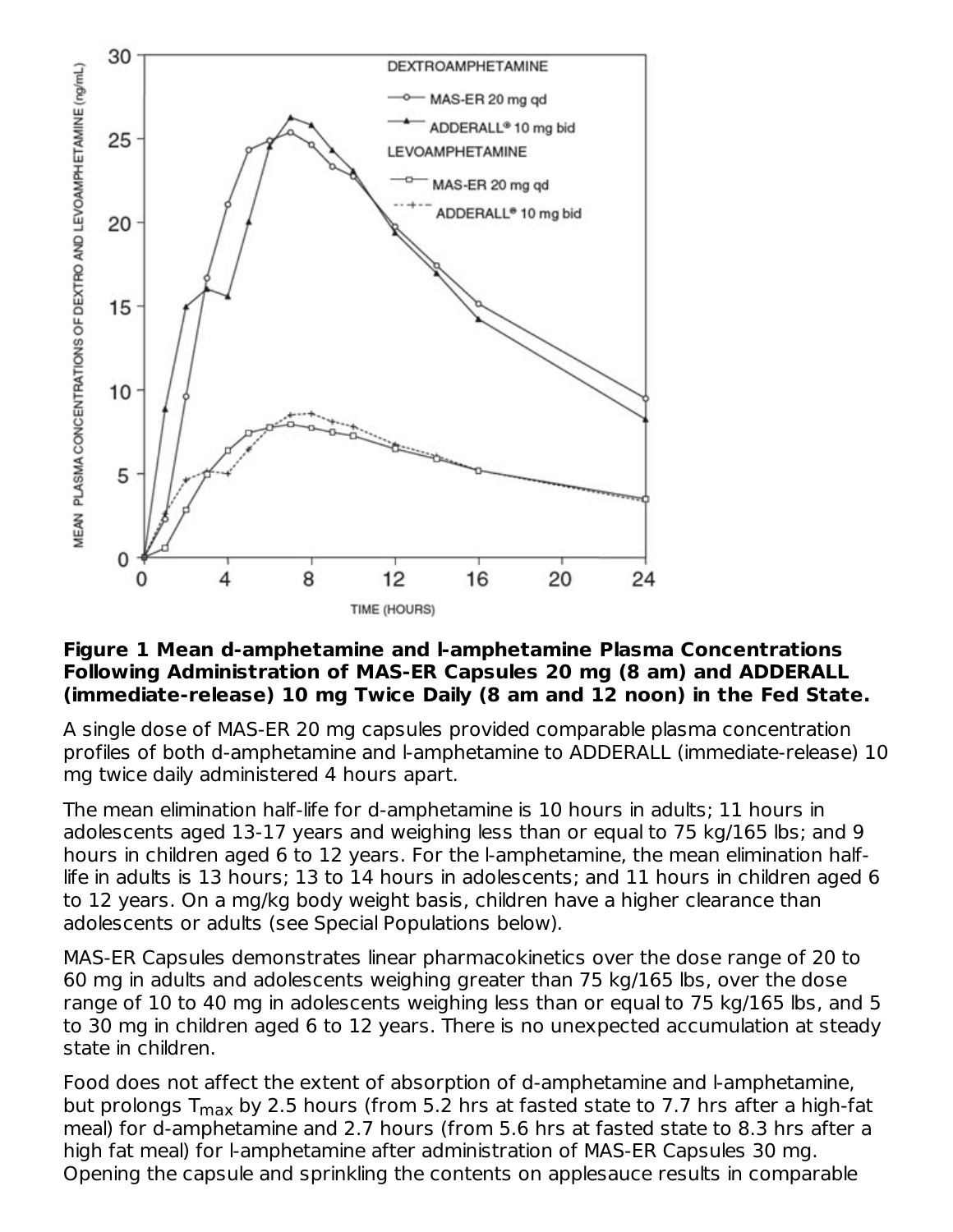absorption to the intact capsule taken in the fasted state. Equal doses of MAS-ER Capsules strengths are bioequivalent.

#### Metabolism and Excretion

Amphetamine is reported to be oxidized at the 4 position of the benzene ring to form 4 hydroxyamphetamine, or on the side chain  $\alpha$  or  $\beta$  carbons to form alpha-hydroxyamphetamine or norephedrine, respectively. Norephedrine and 4-hydroxy-amphetamine are both active and each is subsequently oxidized to form 4-hydroxy-norephedrine. Alpha-hydroxy-amphetamine undergoes deamination to form phenylacetone, which ultimately forms benzoic acid and its glucuronide and the glycine conjugate hippuric acid. Although the enzymes involved in amphetamine metabolism have not been clearly defined, CYP2D6 is known to be involved with formation of 4-hydroxy-amphetamine. Since CYP2D6 is genetically polymorphic, population variations in amphetamine metabolism are a possibility.

Amphetamine is known to inhibit monoamine oxidase, whereas the ability of amphetamine and its metabolites to inhibit various P450 isozymes and other enzymes has not been adequately elucidated. In vitro experiments with human microsomes indicate minor inhibition of CYP2D6 by amphetamine and minor inhibition of CYP1A2, 2D6, and 3A4 by one or more metabolites. However, due to the probability of autoinhibition and the lack of information on the concentration of these metabolites relative to in vivo concentrations, no predications regarding the potential for amphetamine or its metabolites to inhibit the metabolism of other drugs by CYP isozymes in vivo can be made.

With normal urine pHs, approximately half of an administered dose of amphetamine is recoverable in urine as derivatives of alpha-hydroxy-amphetamine and approximately another 30-40% of the dose is recoverable in urine as amphetamine itself. Since amphetamine has a pKa of 9.9, urinary recovery of amphetamine is highly dependent on pH and urine flow rates. Alkaline urine pHs result in less ionization and reduced renal elimination, and acidic pHs and high flow rates result in increased renal elimination with clearances greater than glomerular filtration rates, indicating the involvement of active secretion. Urinary recovery of amphetamine has been reported to range from 1% to 75%, depending on urinary pH, with the remaining fraction of the dose hepatically metabolized. Consequently, both hepatic and renal dysfunction have the potential to inhibit the elimination of amphetamine and result in prolonged exposures. In addition, drugs that effect urinary pH are known to alter the elimination of amphetamine, and any decrease in amphetamine's metabolism that might occur due to drug interactions or genetic polymorphisms is more likely to be clinically significant when renal elimination is decreased [see Drug Interactions (7)].

#### Special Populations

Comparison of the pharmacokinetics of d- and l-amphetamine after oral administration of MAS-ER Capsules in children (6-12 years) and adolescent (13-17 years) ADHD patients and healthy adult volunteers indicates that body weight is the primary determinant of apparent differences in the pharmacokinetics of d- and l-amphetamine across the age range. Systemic exposure measured by area under the curve to infinity (AUC $_{\infty}$ ) and maximum plasma concentration (C $_{\sf max}$ ) decreased with increases in body weight, while oral volume of distribution (V $_Z$ /F), oral clearance (CL/F), and elimination half-life (t $_{\rm 1/2})$  increased with increases in body weight.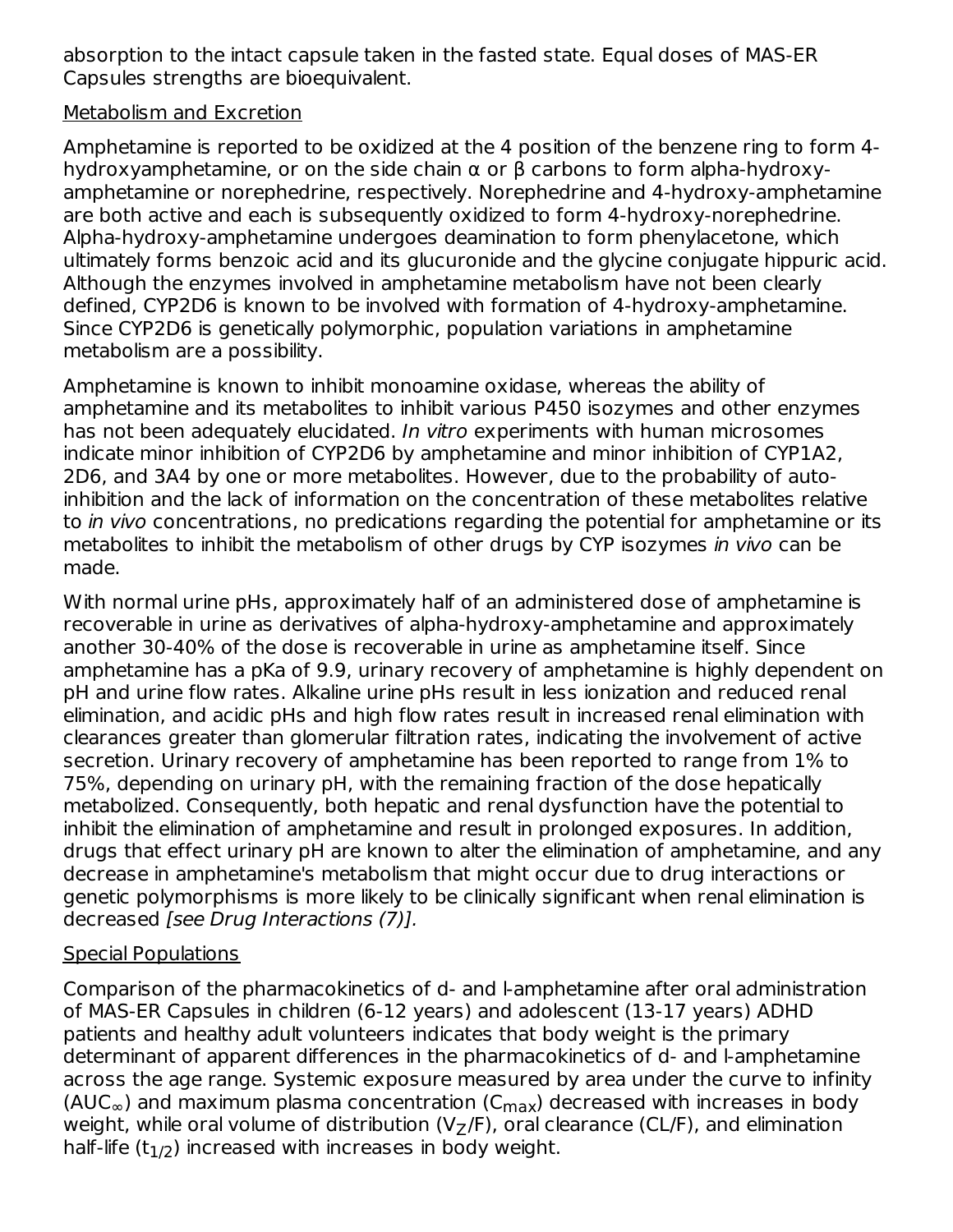### Pediatric Patients

On a mg/kg weight basis, children eliminated amphetamine faster than adults. The elimination half-life (t $_{\rm 1/2}$ ) is approximately 1 hour shorter for d-amphetamine and 2 hours shorter for l-amphetamine in children than in adults. However, children had higher systemic exposure to amphetamine (C $_{\sf max}$  and AUC) than adults for a given dose of MAS-ER Capsules, which was attributed to the higher dose administered to children on a mg/kg body weight basis compared to adults. Upon dose normalization on a mg/kg basis, children showed 30% less systemic exposure compared to adults.

## Gender

Systemic exposure to amphetamine was 20-30% higher in women (N=20) than in men  $(N=20)$  due to the higher dose administered to women on a mg/kg body weight basis. When the exposure parameters (C $_{\sf max}$  and AUC) were normalized by dose (mg/kg), these differences diminished. Age and gender had no direct effect on the pharmacokinetics of d- and l-amphetamine.

## Race

Formal pharmacokinetic studies for race have not been conducted. However, amphetamine pharmacokinetics appeared to be comparable among Caucasians (N=33), Blacks ( $N=8$ ) and Hispanics ( $N=10$ ).

## Patients with Renal Impairment

The effect of renal impairment on  $d$ - and  $l$ -amphetamine after administration of MAS-ER Capsules has not been studied. The impact of renal impairment on the disposition of amphetamine is expected to be similar between oral administration of lisdexamfetamine and MAS-ER Capsules.

In a pharmacokinetic study of lisdexamfetamine in adult subjects with normal and impaired renal function, mean d-amphetamine clearance was reduced from 0.7 L/hr/kg in normal subjects to 0.4 L/hr/kg in subjects with severe renal impairment (GFR 15 to  $<$ 30mL/min/1.73m<sup>2</sup>). Dialysis did not significantly affect the clearance of d-amphetamine [see Use in Specific Populations (8.6)].

# **13 NONCLINICAL TOXICOLOGY**

## **13.1 Carcinogenesis, Mutagenesis, Impairment of Fertility**

## Carcinogenesis

No evidence of carcinogenicity was found in studies in which  $d$ ,  $l$ -amphetamine (enantiomer ratio of 1:1) was administered to mice and rats in the diet for 2 years at doses of up to 30 mg/kg/day in male mice, 19 mg/kg/day in female mice, and 5 mg/kg/day in male and female rats. These doses are approximately 2.4, 1.5, and 0.8 times, respectively, the maximum recommended human dose of 30 mg/day given to children, on a mg/m<sup>2</sup> basis.

### **Mutagenesis**

Amphetamine, in the enantiomer ratio d- to l- ratio of 3:1, was not clastogenic in the mouse bone marrow micronucleus test in vivo and was negative when tested in the E. coli component of the Ames test in vitro. d, l-Amphetamine (1:1 enantiomer ratio) has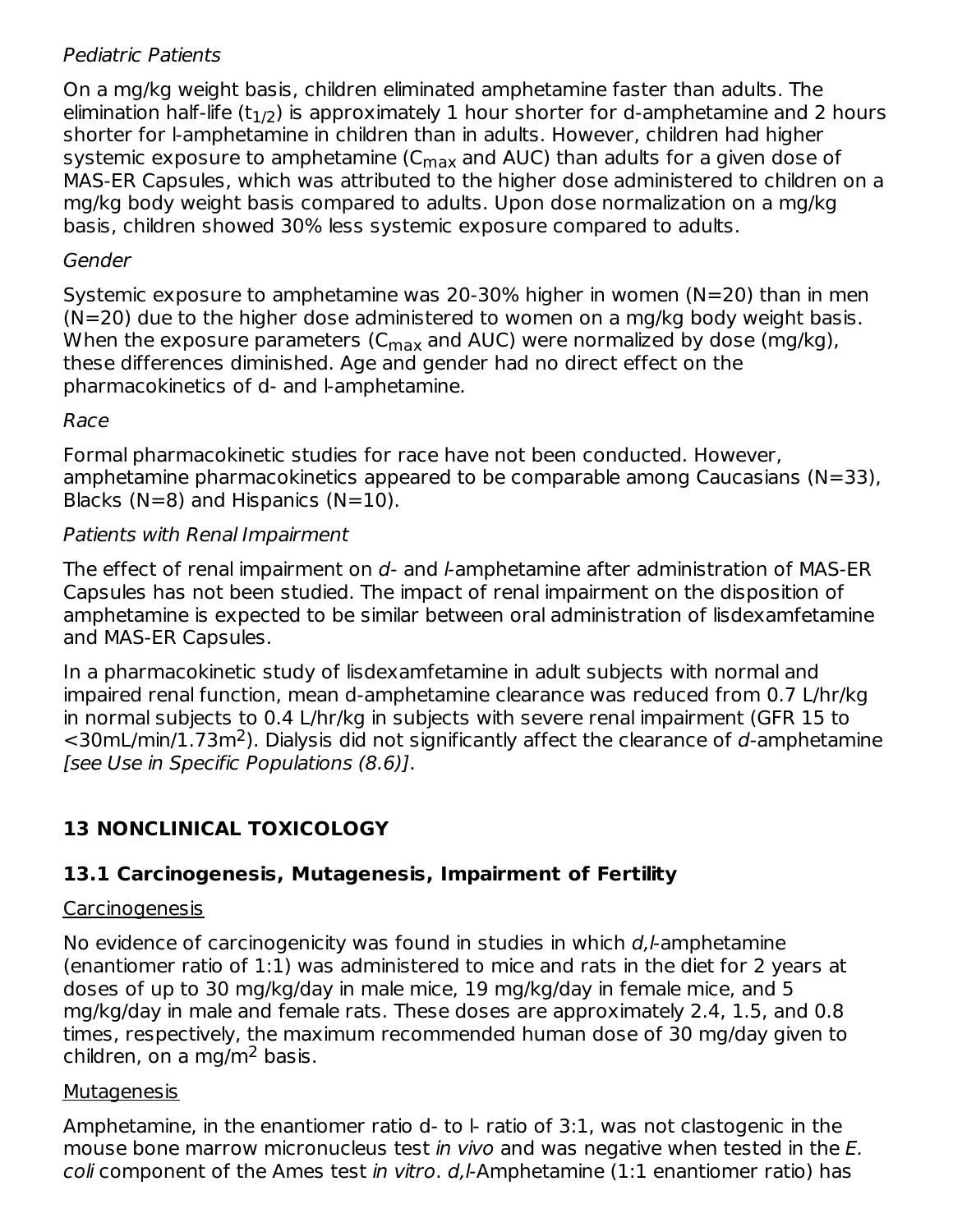been reported to produce a positive response in the mouse bone marrow micronucleus test, an equivocal response in the Ames test, and negative responses in the in vitro sister chromatid exchange and chromosomal aberration assays.

#### Impairment of Fertility

Amphetamine, in the enantiomer ratio d- to l- ratio of 3:1, did not adversely affect fertility or early embryonic development in the rat at doses of up to 20 mg/kg/day (approximately 8 times the maximum recommended human dose of 20 mg/day given to adolescents, on a mg/m $2$  basis).

## **13.2 Animal Toxicology and/or Pharmacology**

Acute administration of high doses of amphetamine (d- or d,l-) has been shown to produce long-lasting neurotoxic effects, including irreversible nerve fiber damage, in rodents. The significance of these findings to humans is unknown.

## **14 CLINICAL STUDIES**

#### Pediatric Patients

A double-blind, randomized, placebo-controlled, parallel-group study was conducted in children aged 6-12 (N=584) who met DSM-IV $^{\circledR}$  criteria for ADHD (either the combined type or the hyperactive-impulsive type). Patients were randomized to fixed-dose treatment groups receiving final doses of 10, 20, or 30 mg of MAS-ER Capsules or placebo once daily in the morning for three weeks. Significant improvements in patient behavior, based upon teacher ratings of attention and hyperactivity, were observed for all MAS-ER Capsules doses compared to patients who received placebo, for all three weeks, including the first week of treatment, when all MAS-ER Capsules subjects were receiving a dose of 10 mg/day. Patients who received MAS-ER Capsules showed behavioral improvements in both morning and afternoon assessments compared to patients on placebo.

In a classroom analogue study, patients  $(N=51)$  receiving fixed doses of 10 mg, 20 mg or 30 mg MAS-ER Capsules demonstrated statistically significant improvements in teacher-rated behavior and performance measures, compared to patients treated with placebo.

A double-blind, randomized, multi-center, parallel-group, placebo-controlled study was conducted in adolescents aged 13-17 (N=327) who met DSM-IV $^{\circledR}$  criteria for ADHD. The primary cohort of patients (n=287, weighing  $\leq$  75kg/165lbs) was randomized to fixeddose treatment groups and received four weeks of treatment. Patients were randomized to receive final doses of 10 mg, 20 mg, 30 mg, and 40 mg MAS-ER Capsules or placebo once daily in the morning. Patients randomized to doses greater than 10 mg were titrated to their final doses by 10 mg each week. The secondary cohort consisted of 40 subjects weighing >75kg/165lbs who were randomized to fixed-dose treatment groups receiving final doses of 50 mg and 60 mg MAS-ER Capsules or placebo once daily in the morning for 4 weeks. The primary efficacy variable was the Attention Deficit Hyperactivity Disorder-Rating Scale IV (ADHD-RS-IV) total score for the primary cohort. The ADHD-RS-IV is an 18-item scale that measures the core symptoms of ADHD. Improvements in the primary cohort were statistically significantly greater in all four primary cohort active treatment groups (MAS-ER Capsules 10 mg, 20 mg, 30 mg,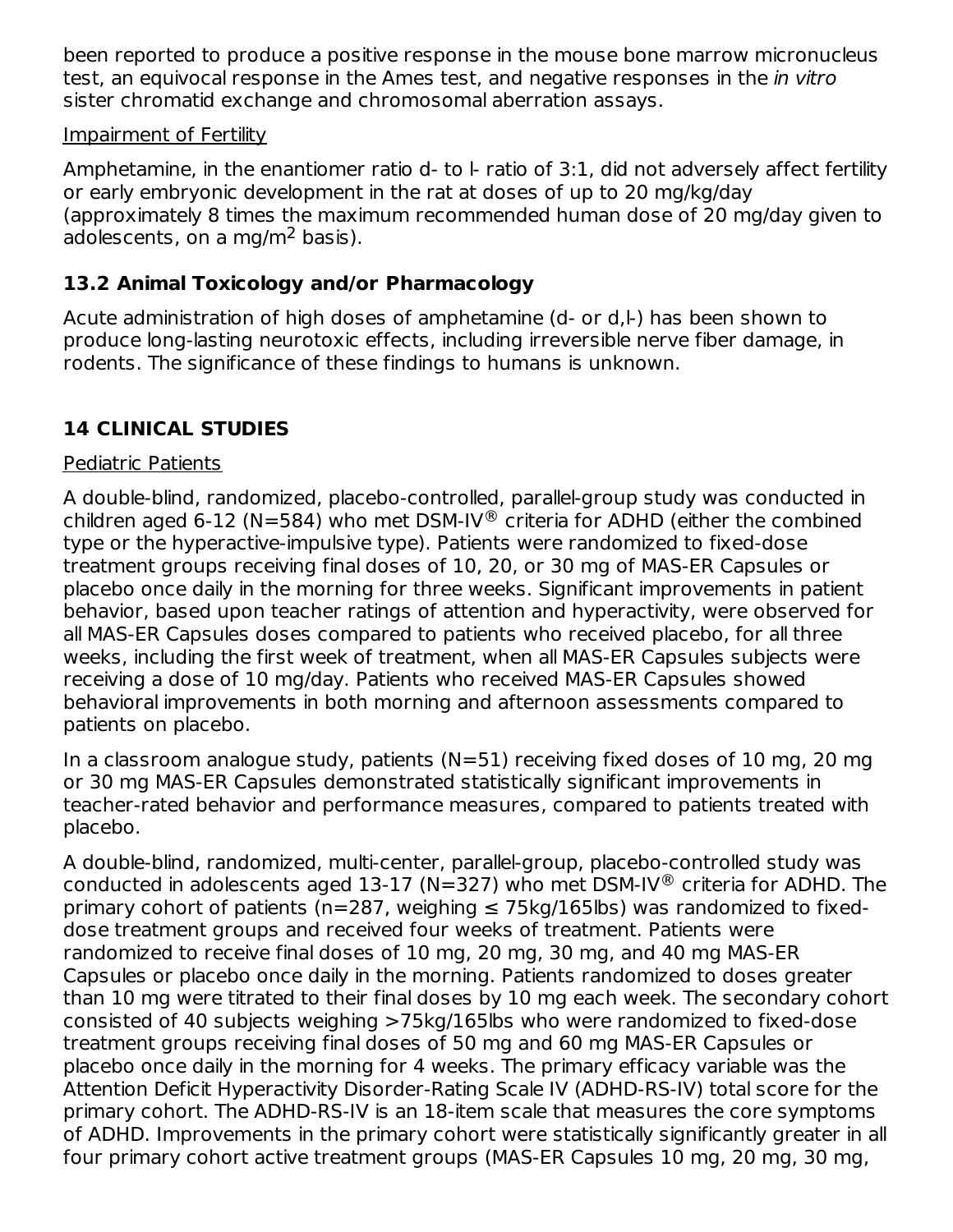and 40 mg) compared with the placebo group. There was not adequate evidence that doses greater than 20 mg/day conferred additional benefit.

#### Adult Patients

A double-blind, randomized, placebo-controlled, parallel-group study was conducted in adults (N=255) who met DSM-IV $^{\circledR}$  criteria for ADHD. Patients were randomized to fixeddose treatment groups receiving final doses of 20, 40, or 60 mg of MAS-ER Capsules or placebo once daily in the morning for four weeks. Significant improvements, measured with the Attention Deficit Hyperactivity Disorder-Rating Scale (ADHD-RS), an 18- item scale that measures the core symptoms of ADHD, were observed at endpoint for all MAS-ER Capsules doses compared to patients who received placebo for all four weeks. There was not adequate evidence that doses greater than 20 mg/day conferred additional benefit.

## **16 HOW SUPPLIED/STORAGE AND HANDLING**

5 mg extended release capsules: Clear/blue (imprinted M. Amphet Salts 5 mg), bottles of 100, NDC 66993-594-02

10 mg extended release capsules: Blue/blue (imprinted M. Amphet Salts 10 mg), bottles of 100, NDC 66993-595-02

15 mg extended release capsules: Blue/white (imprinted M. Amphet Salts 15 mg), bottles of 100, NDC 66993-596-02

20 mg extended release capsules: Orange/orange (imprinted M. Amphet Salts 20 mg), bottles of 100, NDC 66993-597-02

25 mg extended release capsules: Orange/white (imprinted M. Amphet Salts 25 mg), bottles of 100, NDC 66993-598-02

30 mg extended release capsules: Natural/orange (imprinted M. Amphet Salts 30 mg), bottles of 100, NDC 66993-599-02

Dispense in a tight, light-resistant container as defined in the USP.

Store at room temperature, 20° C to 25° C (68° F to 77° F). Excursions permitted to 15- 30° C (59-86º F) [see USP Controlled Room Temperature].

### **Disposal**

Comply with local laws and regulations on drug disposal of CNS stimulants. Dispose of remaining, unused, or expired MAS-ER Capsules at authorized collection sites such as retail pharmacies, hospital or clinic pharmacies, and law enforcement locations. If no take-back program or authorized collector is available, mix MAS-ER Capsules with an undesirable, nontoxic substance to make it less appealing to children and pets. Place the mixture in a container such as a sealed plastic bag and discard MAS-ER Capsules in the household trash.

## **17 PATIENT COUNSELING INFORMATION**

Advise the patient to read the FDA-approved patient labeling (Medication Guide).

### **Controlled Substance Status/Potential for Abuse, Misuse, and Dependence**

Advise patients that MAS-ER Capsules are a federally controlled substance because it can be abused or lead to dependence. Additionally, emphasize that MAS-ER Capsules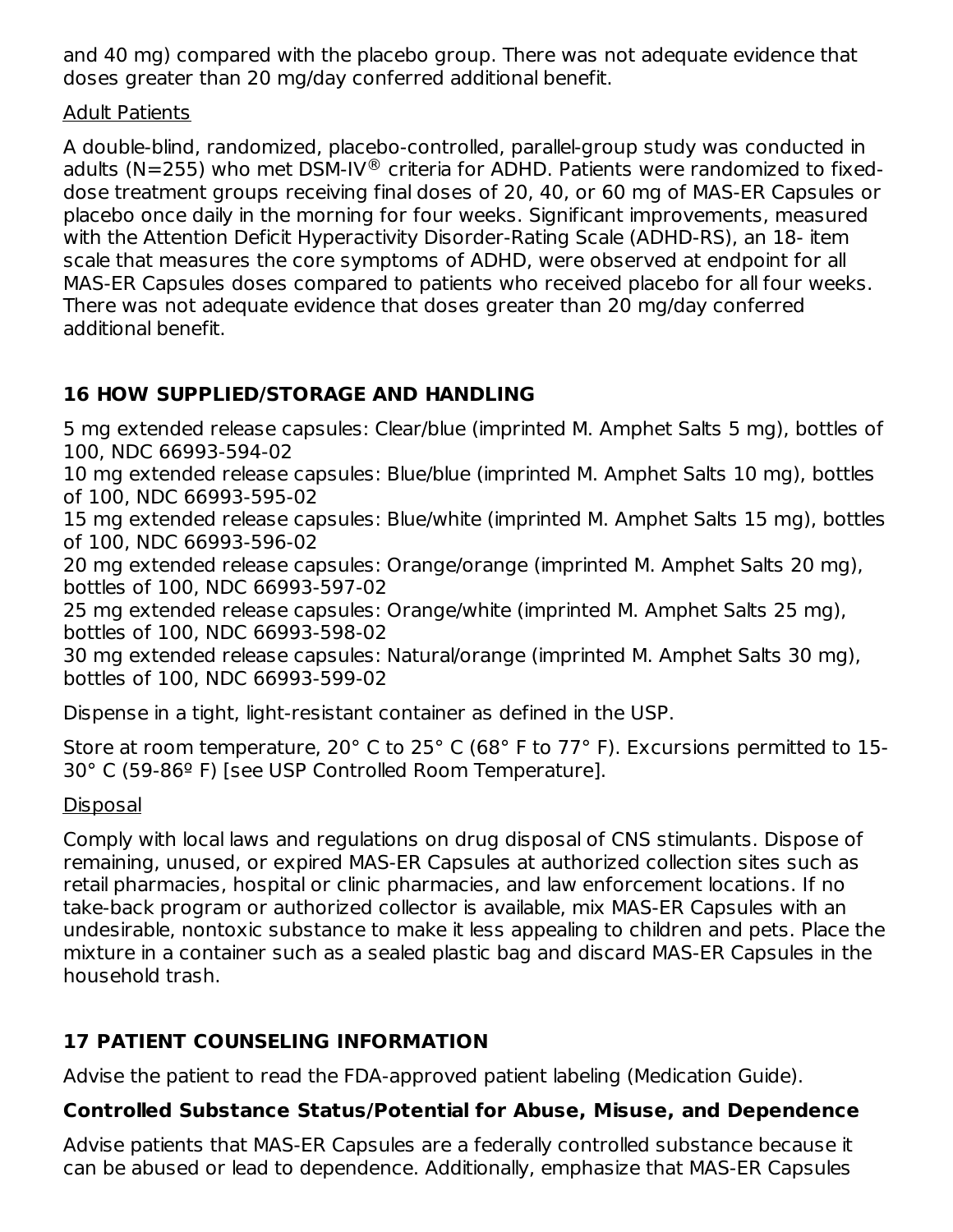should be stored in a safe place to prevent misuse and/or abuse. Evaluate patient history (including family history) of abuse or dependence on alcohol, prescription medicines, or illicit drugs [see Warnings and Precautions (5.1), Drug Abuse and Dependence (9)].

## **Serious Cardiovascular Risks**

Advise patients of serious cardiovascular risk (including sudden death, myocardial infarction, stroke, and hypertension) with MAS-ER Capsules. Patients who develop symptoms such as exertional chest pain, unexplained syncope, or other symptoms suggestive of cardiac disease during treatment should undergo a prompt cardiac evaluation [see Warnings and Precautions (5.2)].

## **Psychiatric Risks**

Prior to initiating treatment with MAS-ER Capsules, adequately screen patients with comorbid depressive symptoms to determine if they are at risk for bipolar disorder. Such screening should include a detailed psychiatric history, including a family history of suicide, bipolar disorder, and/or depression. Additionally, MAS-ER Capsule therapy at usual doses may cause treatment-emergent psychotic or manic symptoms in patients without prior history of psychotic symptoms or mania *[see Warnings and Precautions*  $(5.3)$ ].

### **Circulation problems in fingers and toes [Peripheral vasculopathy, including Raynaud's phenomenon]**

Instruct patients beginning treatment with MAS-ER Capsules about the risk of peripheral vasculopathy, including Raynaud's Phenomenon, and in associated signs and symptoms: fingers or toes may feel numb, cool, painful, and/or may change color from pale, to blue, to red. Instruct patients to report to their physician any new numbness, pain, skin color change, or sensitivity to temperature in fingers or toes. Instruct patients to call their physician immediately with any signs of unexplained wounds appearing on fingers or toes while taking MAS-ER Capsules. Further clinical evaluation (e.g., rheumatology referral) may be appropriate for certain patients [see Warnings and Precautions (5.6)].

## **Serotonin Syndrome**

Caution patients about the risk of serotonin syndrome with concomitant use of MAS-ER Capsules and other serotonergic drugs including SSRIs, SNRIs, triptans, tricyclic antidepressants, fentanyl, lithium, tramadol, tryptophan, buspirone, St. John's Wort, and with drugs that impair metabolism of serotonin (in particular MAOIs, both those intended to treat psychiatric disorders and also others such as linezolid [see Contraindications (4), Warnings and Precautions (5.7) and Drug Interactions (7.1). Advise patients to contact their healthcare provider or report to the emergency room if they experience signs or symptoms of serotonin syndrome.

## **Concomitant Medications**

Advise patients to notify their physicians if they are taking, or plan to take, any prescription or over-the-counter drugs because there is a potential for interactions [see Drug Interactions (7.1)].

## **Growth**

Monitor growth in children during treatment with MAS-ER Capsules, and patients who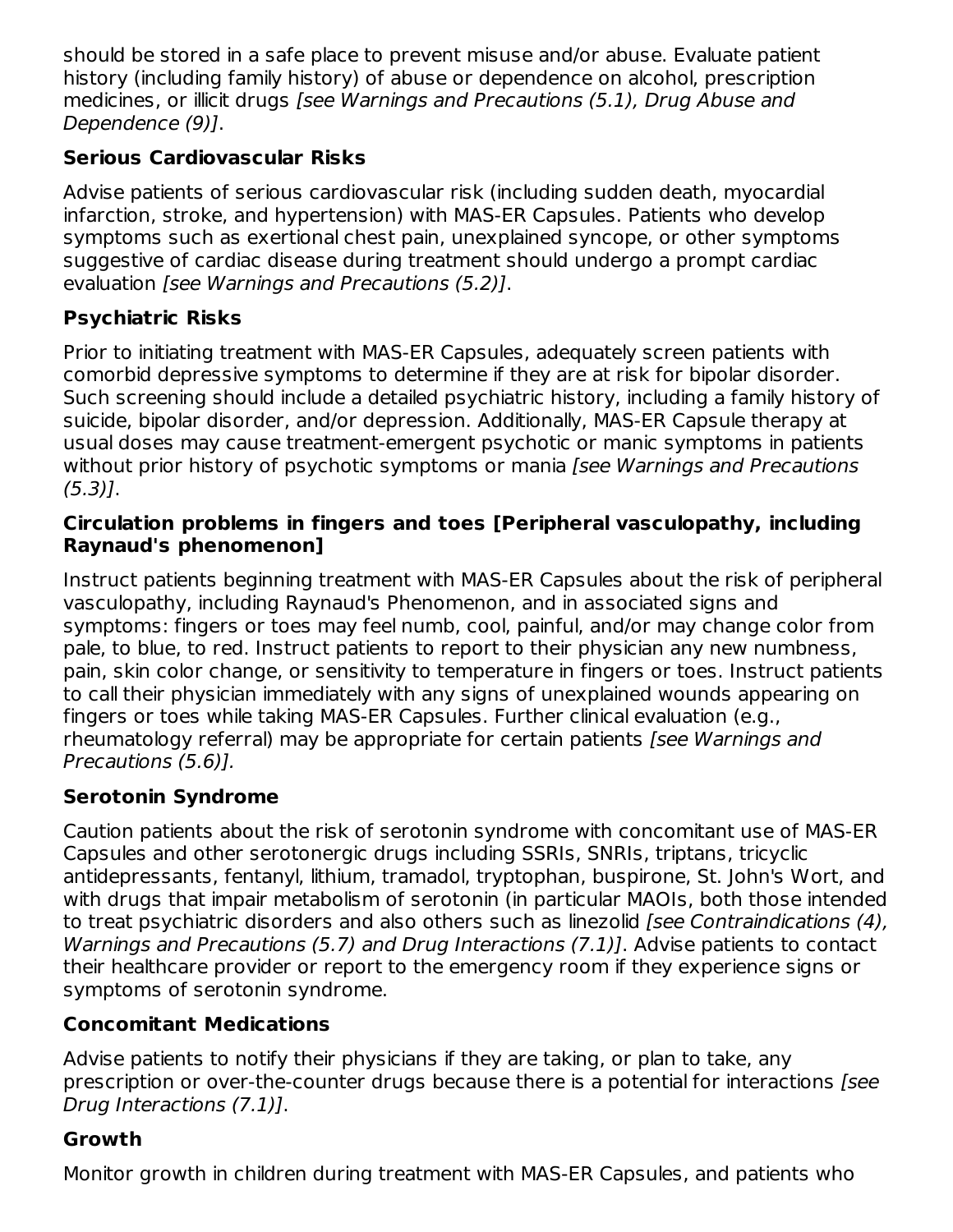are not growing or gaining weight as expected may need to have their treatment interrupted [see Warnings and Precautions (5.4)].

#### **Pregnancy Registry**

Advise patients that there is a pregnancy exposure registry that monitors pregnancy outcomes in women exposed to MAS-ER Capsules during pregnancy [see Use in Specific Populations (8.1)].

#### **Pregnancy**

Advise patients to notify their healthcare provider if they become pregnant or intend to become pregnant during treatment with MAS-ER Capsules. Advise patients of the potential fetal effects from the use of MAS-ER Capsules during pregnancy *[see Use in* Specific Populations (8.1)].

#### **Lactation**

Advise women not to breastfeed if they are taking MAS-ER Capsules [see Use in Specific Populations (8.2)].

### **Impairment in Ability to Operate Machinery or Vehicles**

MAS-ER Capsules may impair the ability of the patient to engage in potentially hazardous activities such as operating machinery or vehicles; the patient should therefore be cautioned accordingly.

Distributed by **Prasco Laboratories**, Mason, OH 45040 USA Made in USA.

For more information call 1-866-525-0688.

ADDERALL $^\circledR$  is a registered trademark of Takeda Pharmaceuticals U.S.A., Inc. under license to Prasco Laboratories.

#### **© 2020 Takeda Pharmaceuticals U.S.A., Inc. All rights reserved.**

### **MEDICATION GUIDE**

**Dextroamphetamine Saccharate, Amphetamine Aspartate Monohydrate, Dextroamphetamine Sulfate, Amphetamine Sulfate (DEX-troe-am-FET-uhmeen SACK-uh-rate, am-FET-uh-meen ass-PAR-tate mon-uh-HYED-rate, DEXtroe-am-FET-uh-meen SULL-fate, am-FET-uh-meen SULL-fate) Extended-Release Capsules MAS-ER Capsules CII**

Read the Medication Guide that comes with MAS-ER Capsules before you or your child starts taking it and each time you get a refill. There may be new information. This Medication Guide does not take the place of talking to your doctor about you or your child's treatment with MAS-ER Capsules.

#### **What is the most important information I should know about MAS-ER Capsules?**

**MAS-ER Capsules are a stimulant medicine. The following have been reported with use of stimulant medicines.**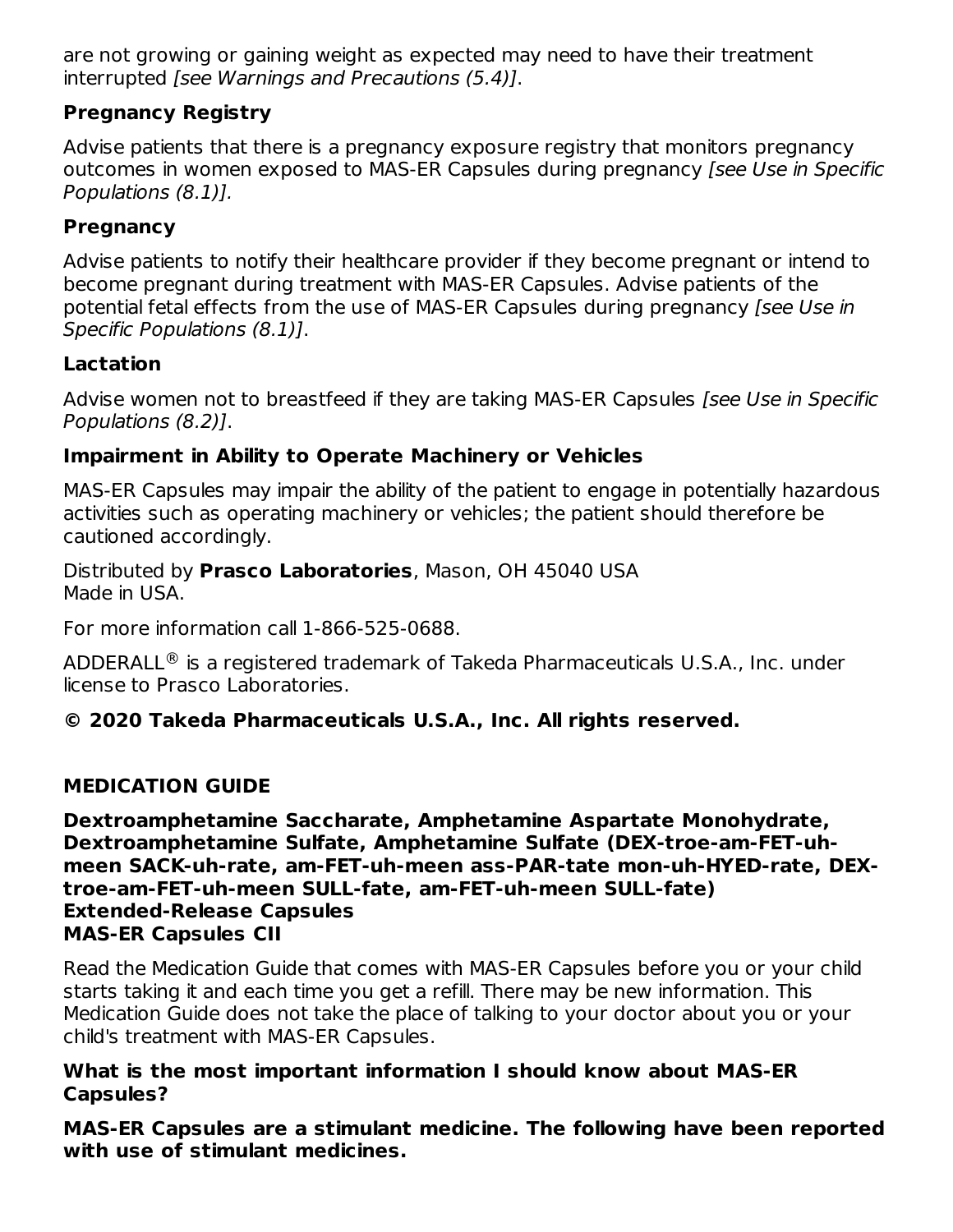### **1. Heart-related problems:**

- **sudden death in patients who have heart problems or heart defects**
- **stroke and heart attack in adults**
- **increased blood pressure and heart rate**

Tell your doctor if you or your child have any heart problems, heart defects, high blood pressure, or a family history of these problems.

Your doctor should check you or your child carefully for heart problems before starting MAS-ER Capsules.

Your doctor should check you or your child's blood pressure and heart rate regularly during treatment with MAS-ER Capsules.

#### **Call your doctor right away if you or your child has any signs of heart problems such as chest pain, shortness of breath, or fainting while taking MAS-ER Capsules.**

#### **2. Mental (Psychiatric) problems:**

#### **All Patients**

- **new or worse behavior and thought problems**
- **new or worse bipolar illness**
- **new or worse aggressive behavior or hostility**

#### **Children and Teenagers**

**new psychotic symptoms (such as hearing voices, believing things that are not true, are suspicious) or new manic symptoms**

Tell your doctor about any mental problems you or your child have, or about a family history of suicide, bipolar illness, or depression.

**Call your doctor right away if you or your child have any new or worsening mental symptoms or problems while taking MAS-ER Capsules, especially seeing or hearing things that are not real, believing things that are not real, or are suspicious.**

**3. Circulation problems in fingers and toes [Peripheral vasculopathy, including Raynaud's phenomenon]:**

- **Fingers or toes may feel numb, cool, painful**
- **Fingers or toes may change from pale, to blue, to red**

Tell your doctor if you have or your child has numbness, pain, skin color change, or sensitivity to temperature in your fingers or toes.

#### **Call your doctor right away if you have or your child has any unexplained wounds appearing on fingers or toes while taking MAS-ER Capsules.**

### **What are MAS-ER Capsules?**

MAS-ER Capsules are a once daily central nervous system stimulant prescription medicine. **It is used for the treatment of Attention Deficit Hyperactivity Disorder (ADHD).** MAS-ER Capsules may help increase attention and decrease impulsiveness and hyperactivity in patients with ADHD.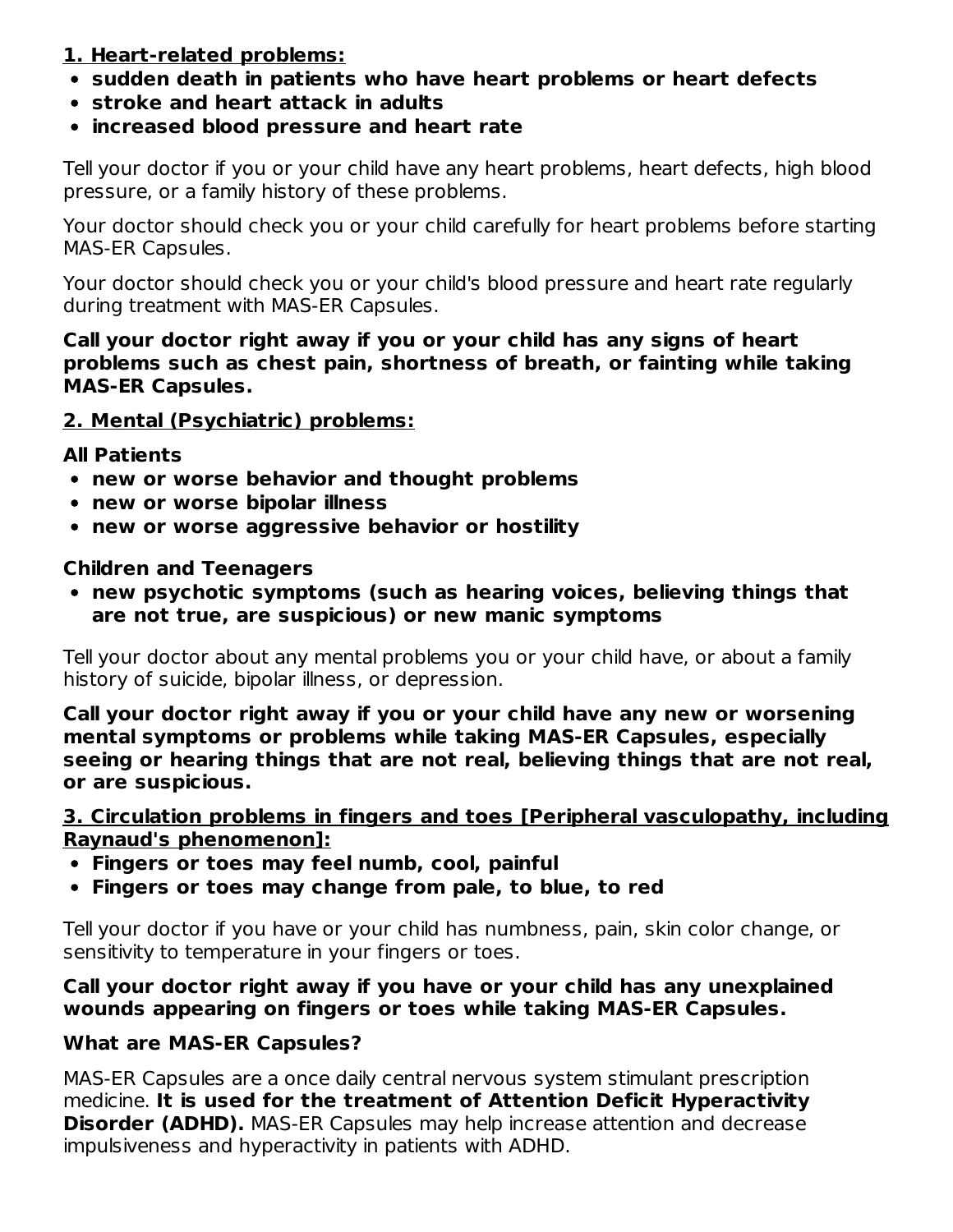MAS-ER Capsules should be used as a part of a total treatment program for ADHD that may include counseling or other therapies.

#### **MAS-ER Capsules are a federally controlled substance (CII) because it can be abused or lead to dependence. Keep MAS-ER Capsules in a safe place to prevent misuse and abuse. Selling or giving away MAS-ER Capsules may harm others, and is against the law.**

Tell your doctor if you or your child have (or have a family history of) ever abused or been dependent on alcohol, prescription medicines or street drugs.

### **Who should not take MAS-ER Capsules?**

## **MAS-ER Capsules should not be taken if you or your child:**

- have heart disease or hardening of the arteries
- have moderate to severe high blood pressure
- have hyperthyroidism
- have an eye problem called glaucoma
- are very anxious, tense, or agitated
- have a history of drug abuse
- are taking or have taken within the past 14 days an anti-depression medicine called a monoamine oxidase inhibitor or MAOI.
- is sensitive to, allergic to, or had a reaction to other stimulant medicines

MAS-ER Capsules have not been studied in children less than 6 years old.

#### **MAS-ER Capsules may not be right for you or your child. Before starting MAS-ER Capsules tell you or your child's doctor about all health conditions (or a family history of) including if you or your child:**

- have heart problems, heart defects, or high blood pressure
- have mental problems including psychosis, mania, bipolar illness, or depression
- have tics or Tourette's syndrome
- have liver problems
- have kidney problems
- have end stage renal disease (ESRD)
- have thyroid problems
- have seizures or have had an abnormal brain wave test (EEG)
- have circulation problems in fingers and toes
- are pregnant or plan to become pregnant. It is not known if MAS-ER Capsules will harm your unborn baby.
	- There is a pregnancy registry for females who are exposed to MAS-ER Capsules during pregnancy. The purpose of the registry is to collect information about the health of females exposed to MAS-ER Capsules and their baby. If you or your child becomes pregnant during treatment with MAS-ER Capsules, talk to your healthcare provider about registering with the National Pregnancy Registry of Psychostimulants at 1-866-961-2388 or visit online at https://womensmentalhealth.org/clinical-and -researchprograms/pregnancyregistry/othermedications/.
	- are breastfeeding or plan to breastfeed. MAS-ER passes into breast milk. You or your child should not breastfeed during treatment with MAS-ER Capsules.

## **Can MAS-ER Capsules be taken with other medicines?**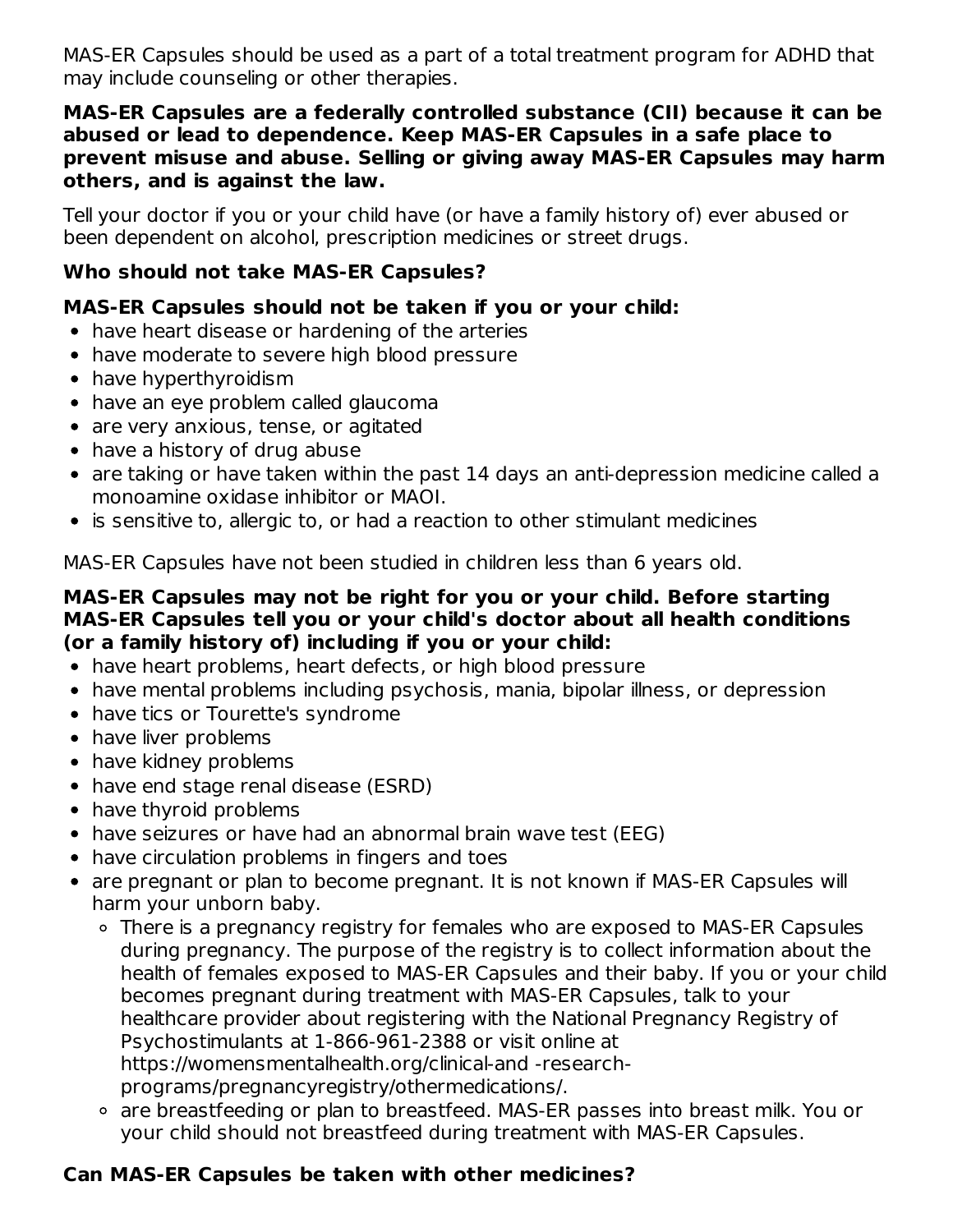**Tell your doctor about all of the medicines that you or your child takes including prescription and non-prescription medicines, vitamins, and herbal supplements.** MAS-ER Capsules and some medicines may interact with each other and cause serious side effects. Sometimes the doses of other medicines will need to be adjusted while taking MAS-ER Capsules.

Your doctor will decide whether MAS-ER Capsules can be taken with other medicines. **Especially tell your doctor if you or your child takes:**

- anti-depression medicines including MAOIs
- anti-psychotic medicines
- lithium
- narcotic pain medicines
- seizure medicines
- blood thinner medicines
- blood pressure medicines
- stomach acid medicines
- cold or allergy medicines that contain decongestants

Know the medicines that you or your child takes. Keep a list of your medicines with you to show your doctor and pharmacist.

#### **Do not start any new medicine while taking MAS-ER Capsules without talking to your doctor first.**

### **How should MAS-ER Capsules be taken?**

- **Take MAS-ER Capsules exactly as prescribed.** Your doctor may adjust the dose until it is right for you or your child.
- Take MAS-ER Capsules once a day in the morning when you first wake up. MAS-ER Capsules are an extended release capsule. It releases medicine into your body throughout the day.
- Swallow MAS-ER Capsules whole with water or other liquids. If you or your child cannot swallow the capsule, open it and sprinkle the medicine over a spoonful of applesauce. Swallow all of the applesauce and medicine mixture without chewing immediately. Follow with a drink of water or other liquid. **Never chew or crush the capsule or the medicine inside the capsule.**
- MAS-ER Capsules can be taken with or without food.
- From time to time, your doctor may stop MAS-ER Capsule treatment for a while to check ADHD symptoms.
- Your doctor may do regular checks of the heart and blood pressure while taking MAS-ER Capsules. Children should have their height and weight checked often while taking MAS-ER Capsules. MAS-ER Capsule treatment may be stopped if a problem is found during these check-ups.
- **If you or your child takes too much MAS-ER Capsules or overdoses, call your doctor or poison control center right away, or get emergency treatment.**

### **What are possible side effects of MAS-ER Capsules?**

See **"What is the most important information I should know about MAS-ER Capsules?"** for information on reported heart and mental problems.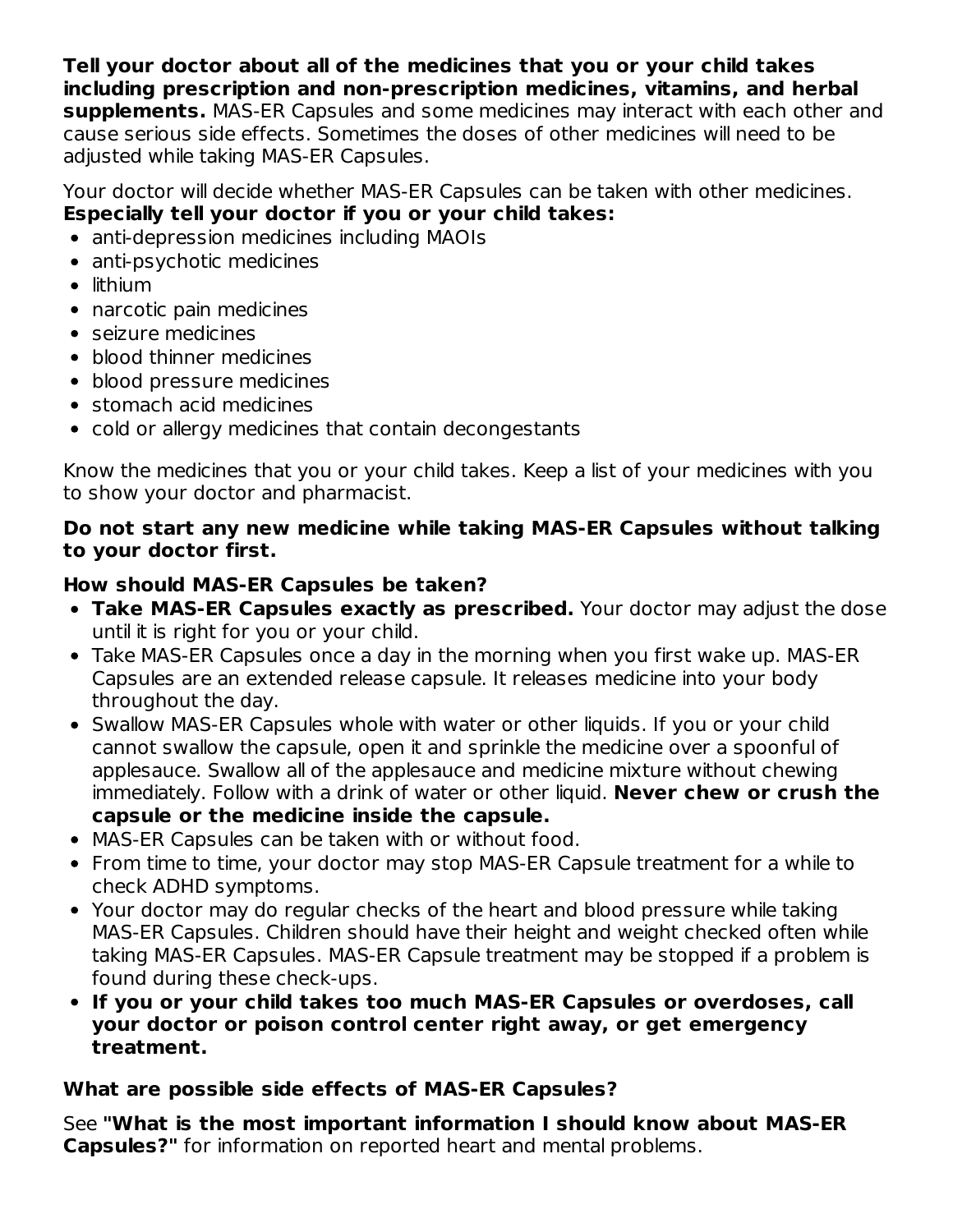### **Other serious side effects include:**

- slowing of growth (height and weight) in children
- seizures, mainly in patients with a history of seizures
- eyesight changes or blurred vision

## **Common side effects include:**

- headache
- decreased appetite
- stomach ache
- nervousness
- trouble sleeping
- mood swings
- weight loss
- dizziness
- dry mouth
- fast heart beat

MAS-ER Capsules may affect you or your child's ability to drive or do other dangerous activities.

Talk to your doctor if you or your child has side effects that are bothersome or do not go away.

This is not a complete list of possible side effects. Ask your doctor or pharmacist for more information.

Call your doctor for medical advice about side effects. You may report side effects to FDA at 1-800-FDA-1088.

## **How should I store MAS-ER Capsules?**

- Store MAS-ER Capsules in a safe place at room temperature, 59 to 86° F (15 to 30° C).
- **Keep MAS-ER Capsules and all medicines out of the reach of children.**

### **General information about MAS-ER Capsules**

Medicines are sometimes prescribed for purposes other than those listed in a Medication Guide. Do not use MAS-ER Capsules for a condition for which it was not prescribed. Do not give MAS-ER Capsules to other people, even if they have the same condition. It may harm them and it is against the law.

This Medication Guide summarizes the most important information about MAS-ER Capsules. If you would like more information, talk with your doctor. You can ask your doctor or pharmacist for information about MAS-ER Capsules that was written for healthcare professionals.

For more information call 1-866-525-0688.

## **What are the ingredients in MAS-ER Capsules?**

**Active Ingredients:** dextroamphetamine saccharate, amphetamine aspartate monohydrate, dextroamphetamine sulfate, amphetamine sulfate

**Inactive Ingredients:** gelatin capsules, hydroxypropyl methylcellulose, methacrylic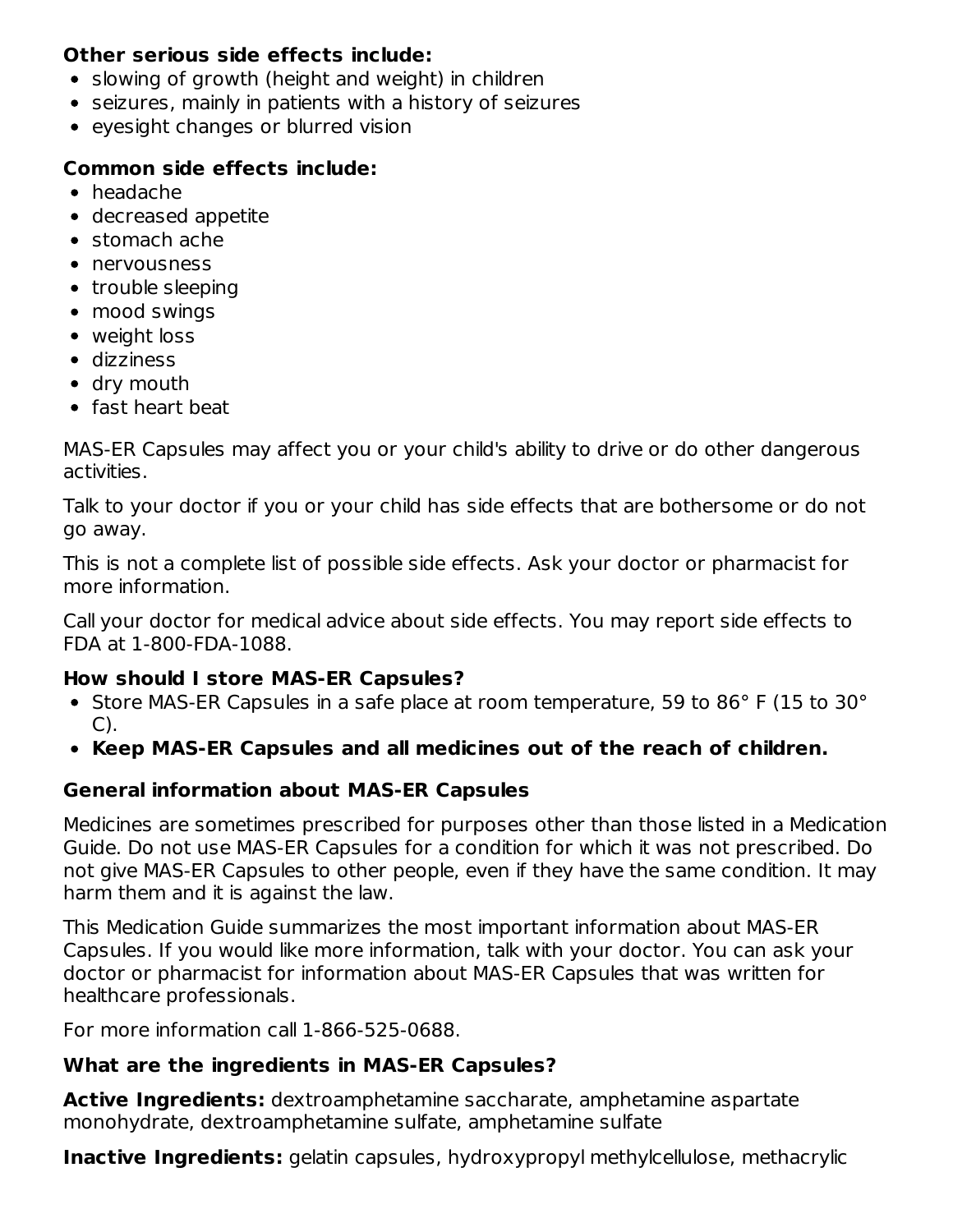acid copolymer, opadry beige, sugar spheres, talc, and triethyl citrate. Gelatin capsules contain edible inks, kosher gelatin, and titanium dioxide. The 5 mg, 10 mg, and 15 mg capsules also contain FD&C Blue #2. The 20 mg, 25 mg, and 30 mg capsules also contain red iron oxide and yellow iron oxide

Distributed by:

#### **Prasco Laboratories**

Mason, OH 45040 USA

© 2020 Takeda Pharmaceuticals U.S.A., Inc. All rights reserved.

Rev. 2/2022

**This Medication Guide has been approved by the U.S. Food and Drug Administration.**

### **PRINCIPAL DISPLAY PANEL - 5 mg Capsule Bottle Label**

NDC 66993-594-02

CII

Dextroamphetamine Saccharate, Amphetamine Aspartate Monohydrate, Dextroamphetamine Sulfate and Amphetamine Sulfate (Mixed Salts of A Single-Entity Amphetamine Product)

Extended-Release Capsules 5 mg

Pharmacist: Dispense with Attached Medication Guide.

100 Capsules Rx only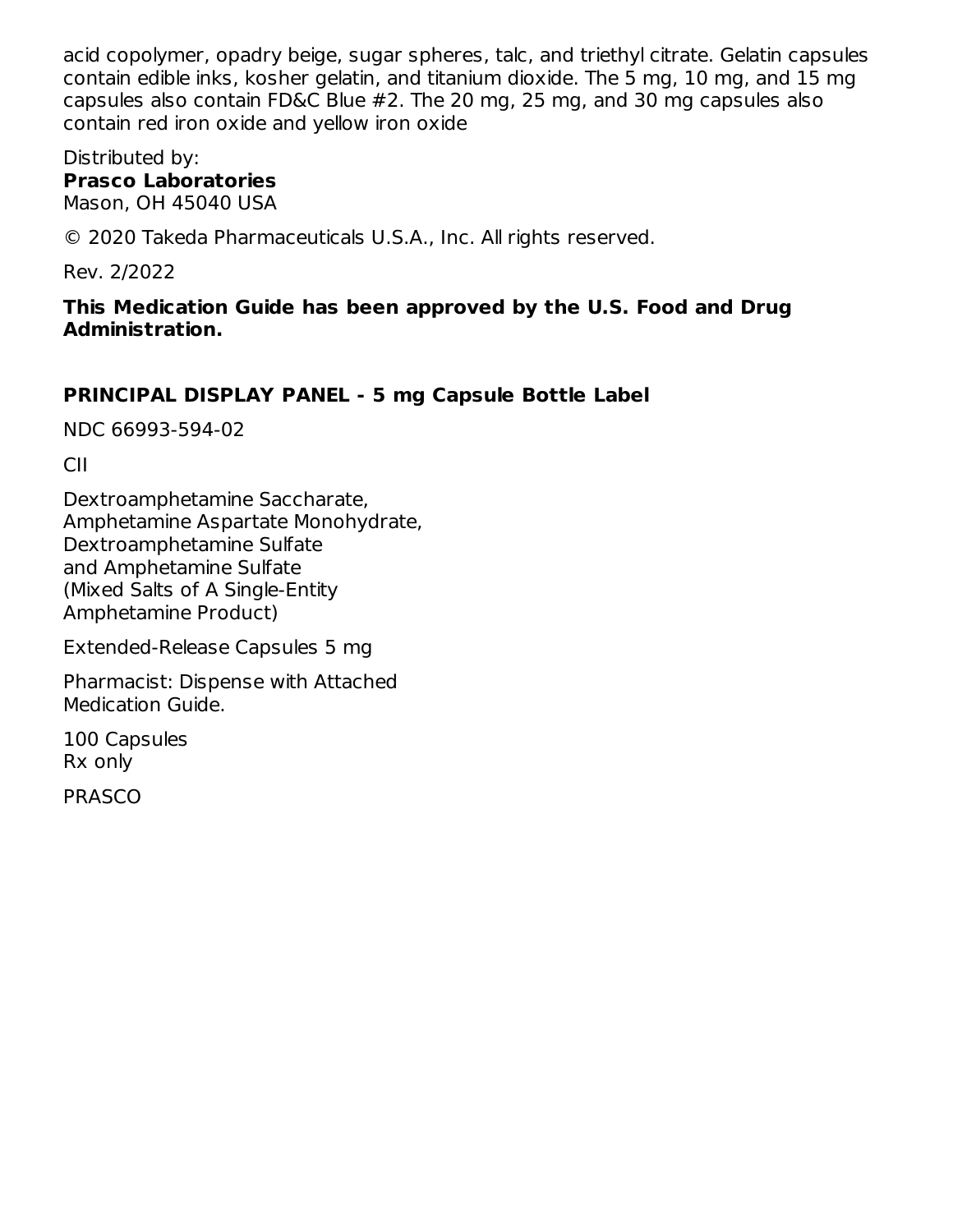

## **PRINCIPAL DISPLAY PANEL - 10 mg Capsule Bottle Label**

NDC 66993-595-02

CII

Dextroamphetamine Saccharate, Amphetamine Aspartate Monohydrate, Dextroamphetamine Sulfate and Amphetamine Sulfate (Mixed Salts of A Single-Entity Amphetamine Product)

Extended-Release Capsules 10 mg

Pharmacist: Dispense with Attached Medication Guide.

100 Capsules Rx only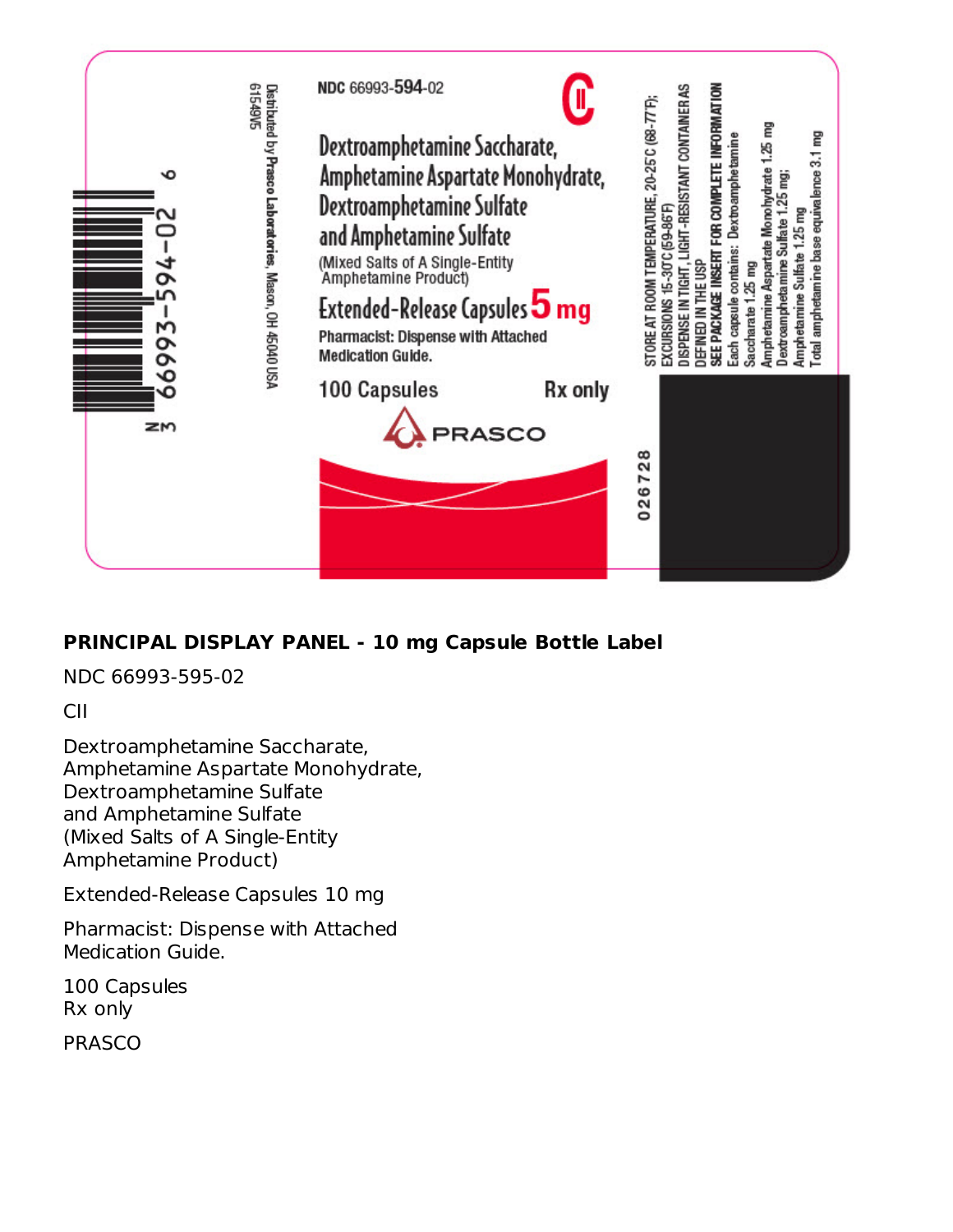

## **PRINCIPAL DISPLAY PANEL - 15 mg Capsule Bottle Label**

NDC 66993-596-02

CII

Dextroamphetamine Saccharate, Amphetamine Aspartate Monohydrate, Dextroamphetamine Sulfate and Amphetamine Sulfate (Mixed Salts of A Single-Entity Amphetamine Product)

Extended-Release Capsules 15 mg

Pharmacist: Dispense with Attached Medication Guide.

100 Capsules Rx only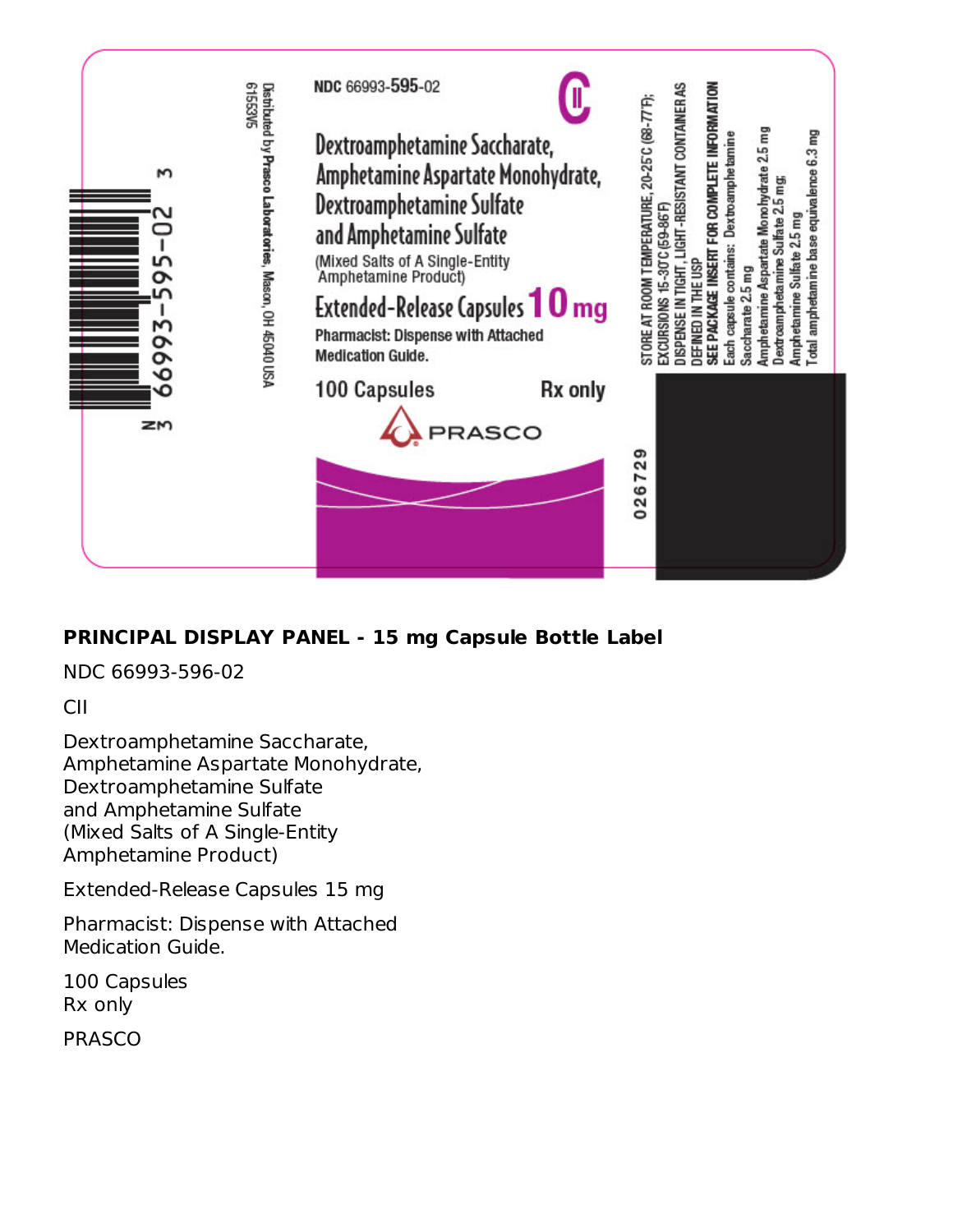

## **PRINCIPAL DISPLAY PANEL - 20 mg Capsule Bottle Label**

NDC 66993-597-02

CII

Dextroamphetamine Saccharate, Amphetamine Aspartate Monohydrate, Dextroamphetamine Sulfate and Amphetamine Sulfate (Mixed Salts of A Single-Entity Amphetamine Product)

Extended-Release Capsules 20 mg

Pharmacist: Dispense with Attached Medication Guide.

100 Capsules Rx only PRASCO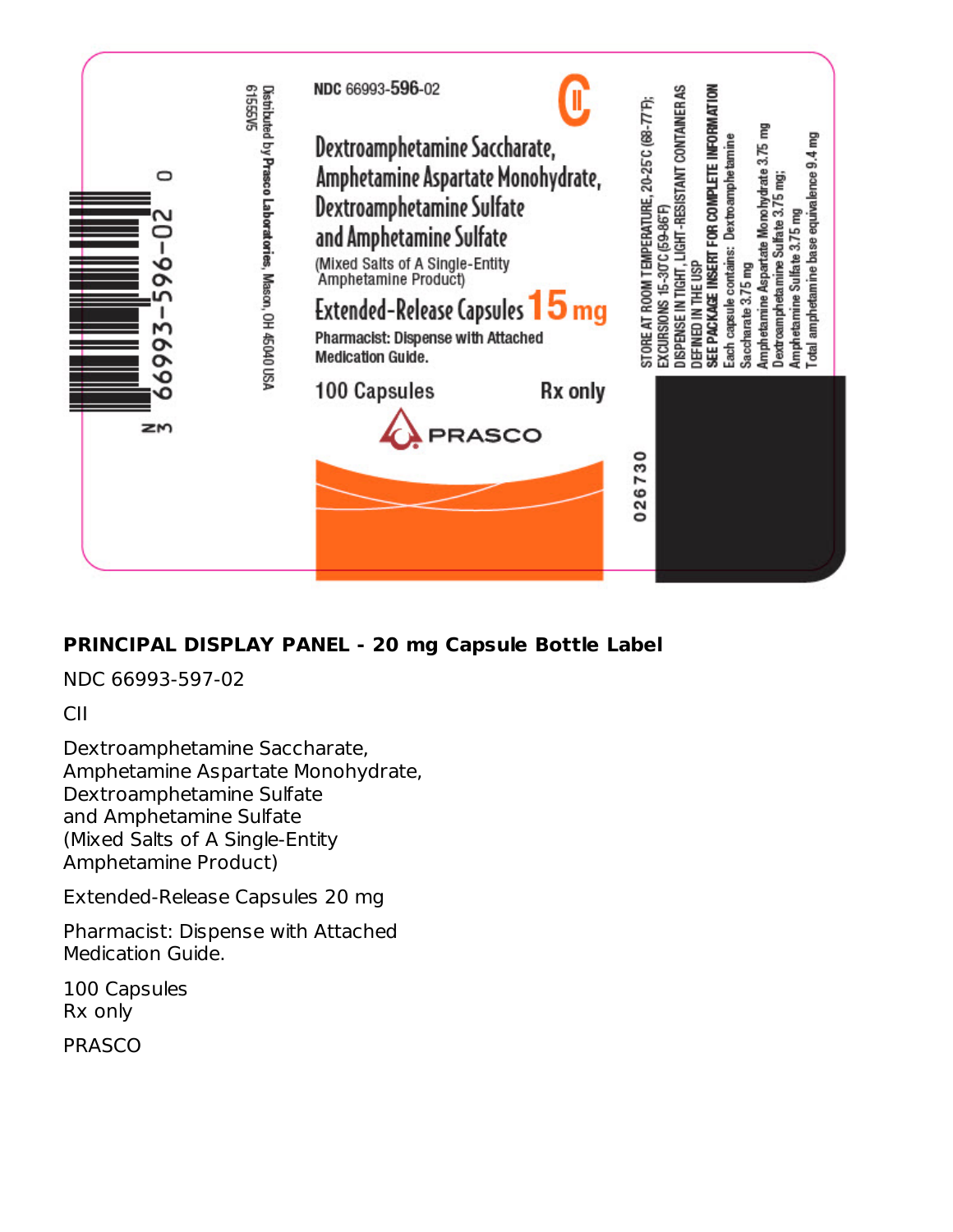

## **PRINCIPAL DISPLAY PANEL - 25 mg Capsule Bottle Label**

NDC 66993-598-02

CII

Dextroamphetamine Saccharate, Amphetamine Aspartate Monohydrate, Dextroamphetamine Sulfate and Amphetamine Sulfate (Mixed Salts of A Single-Entity Amphetamine Product)

Extended-Release Capsules 25 mg

Pharmacist: Dispense with Attached Medication Guide.

100 Capsules Rx only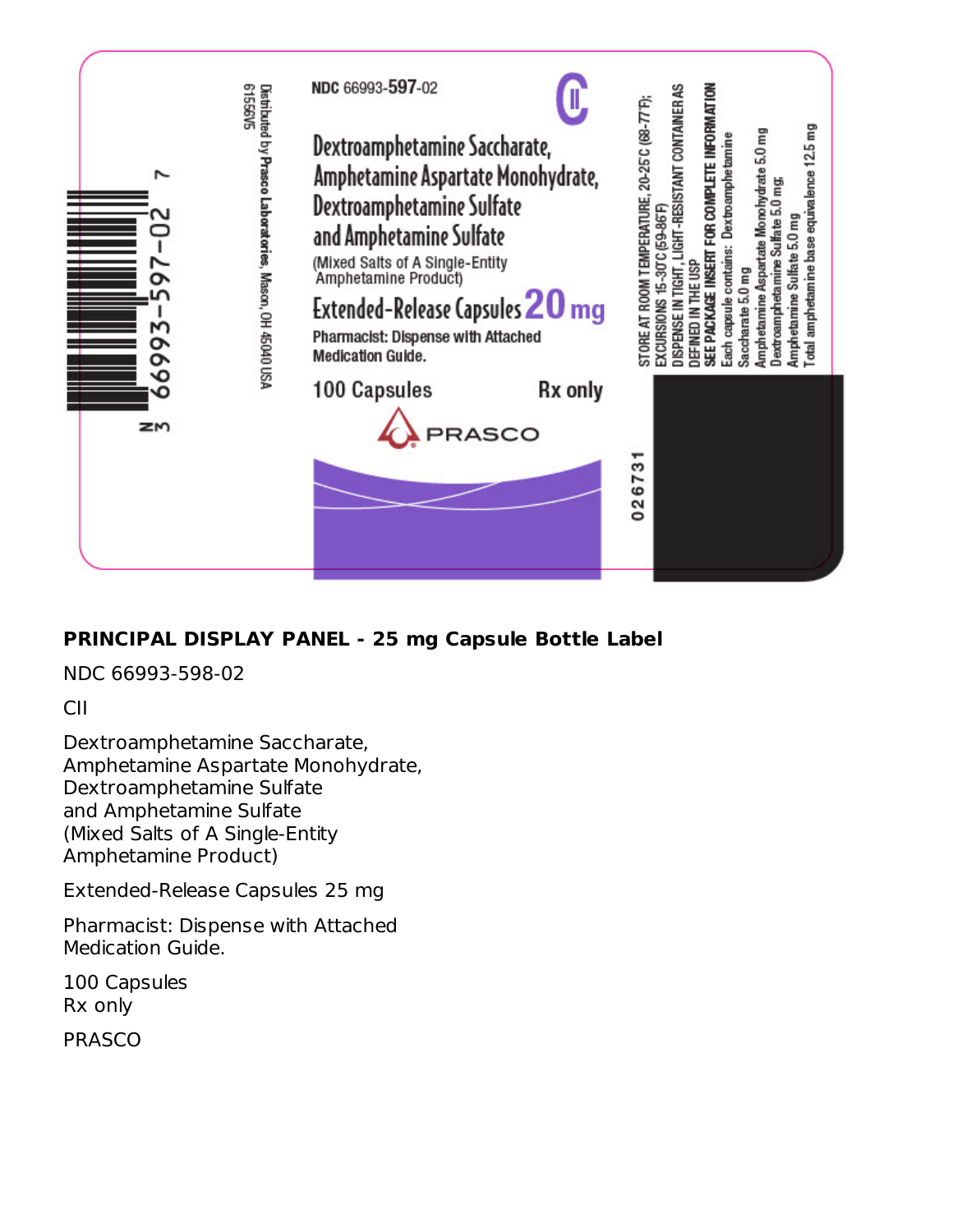

## **PRINCIPAL DISPLAY PANEL - 30 mg Capsule Bottle Label**

NDC 66993-599-02

CII

Dextroamphetamine Saccharate, Amphetamine Aspartate Monohydrate, Dextroamphetamine Sulfate and Amphetamine Sulfate (Mixed Salts of A Single-Entity Amphetamine Product)

Extended-Release Capsules 30 mg

Pharmacist: Dispense with Attached Medication Guide.

100 Capsules Rx only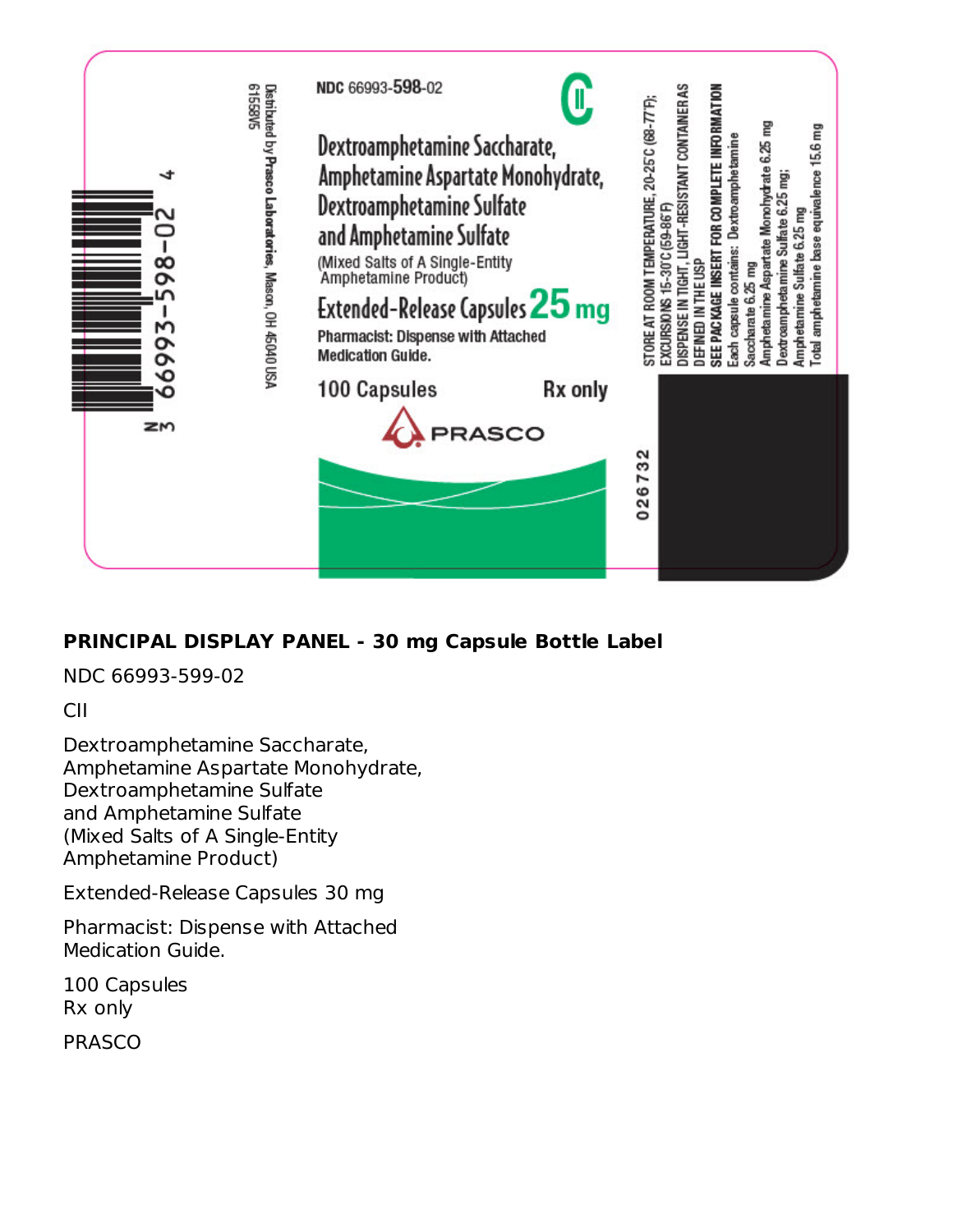

## **DEXTROAMPHETAMINE SACCHARATE, AMPHETAMINE ASPARTATE, DEXTROAMPHETAMINE SULFATE, AND AMPHETAMINE SULFATE**

dextroamphetamine saccharate, amphetamine aspartate monohydrate, dextroamphetamine sulfate, and amphetamine sulfate capsule, extended release

| <b>Product Information</b>                                                                       |                         |  |                                               |     |                 |  |  |
|--------------------------------------------------------------------------------------------------|-------------------------|--|-----------------------------------------------|-----|-----------------|--|--|
| <b>Product Type</b>                                                                              | HUMAN PRESCRIPTION DRUG |  | <b>Item Code (Source)</b>                     |     | NDC:66993-594   |  |  |
| <b>Route of Administration</b>                                                                   | ORAI                    |  | <b>DEA Schedule</b>                           | CII |                 |  |  |
|                                                                                                  |                         |  |                                               |     |                 |  |  |
|                                                                                                  |                         |  |                                               |     |                 |  |  |
| <b>Active Ingredient/Active Moiety</b>                                                           |                         |  |                                               |     |                 |  |  |
|                                                                                                  | <b>Ingredient Name</b>  |  | <b>Basis of Strength</b>                      |     | <b>Strength</b> |  |  |
| <b>DEXTROAMPHETAMINE SACCHARATE (UNII: G83415V073)</b><br>(DEXTROAMPHETAMINE - UNII:TZ 47U051FI) |                         |  | <b>DEXTROAMPHETAMINE</b><br><b>SACCHARATE</b> |     | $1.25$ mg       |  |  |
| <b>AMPHETAMINE ASPARTATE MONOHYDRATE (UNII: 01ZPV62004)</b><br>(AMPHETAMINE - UNII:CK833KGX7E)   |                         |  | AMPHETAMINE AS PARTATE<br><b>MONOHYDRATE</b>  |     | $1.25$ mg       |  |  |
| <b>DEXTROAMPHETAMINE SULFATE (UNII: II7680327N)</b><br>(DEXTROAMPHETAMINE - UNII:TZ47U051FI)     |                         |  | <b>DEXTROAMPHETAMINE</b><br><b>SULFATE</b>    |     | $1.25$ mg       |  |  |
| <b>AMPHETAMINE SULFATE (UNII: 6DPV8NK46S) (AMPHETAMINE -</b><br>UNII: CK833KGX7E)                |                         |  | AMPHETAMINE SULFATE                           |     | $1.25$ mg       |  |  |
|                                                                                                  |                         |  |                                               |     |                 |  |  |

**Inactive Ingredients**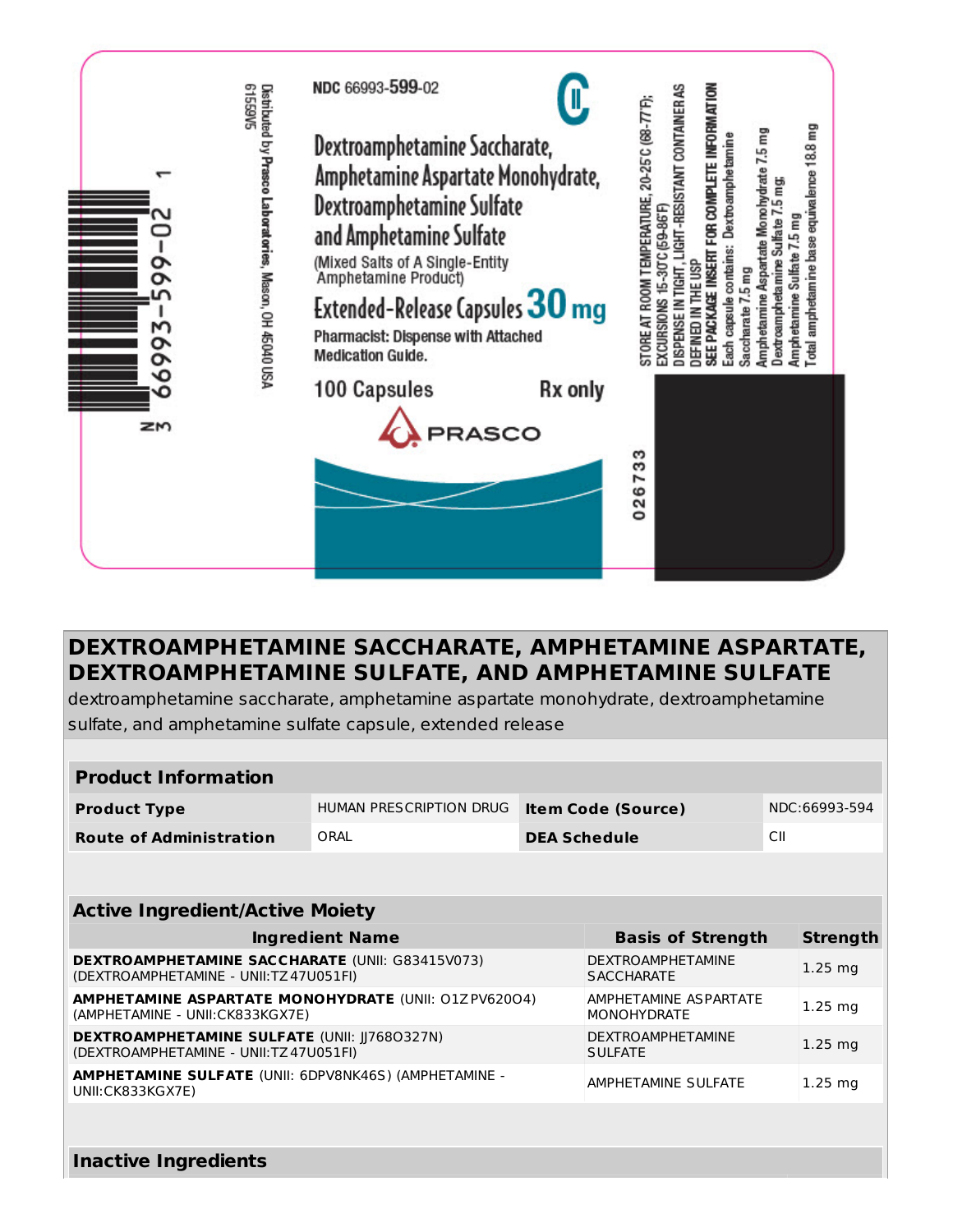| <b>Ingredient Name</b>     |                                         |                                              |                                                                           |                                 |                                       |  | <b>Strength</b>                     |  |
|----------------------------|-----------------------------------------|----------------------------------------------|---------------------------------------------------------------------------|---------------------------------|---------------------------------------|--|-------------------------------------|--|
|                            |                                         | GELATIN, UNSPECIFIED (UNII: 2G86QN327L)      |                                                                           |                                 |                                       |  |                                     |  |
|                            |                                         | HYPROMELLOSE, UNSPECIFIED (UNII: 3NXW29V3WO) |                                                                           |                                 |                                       |  |                                     |  |
|                            |                                         |                                              | METHACRYLIC ACID - METHYL METHACRYLATE COPOLYMER (1:1) (UNII: 74G4R6TH13) |                                 |                                       |  |                                     |  |
| SUCROSE (UNII: C151H8M554) |                                         |                                              |                                                                           |                                 |                                       |  |                                     |  |
| TALC (UNII: 7SEV7J4R1U)    |                                         |                                              |                                                                           |                                 |                                       |  |                                     |  |
|                            |                                         | TRIETHYL CITRATE (UNII: 8Z96QXD6UM)          |                                                                           |                                 |                                       |  |                                     |  |
|                            |                                         | FD&C BLUE NO. 2 (UNII: L06K8R7DQK)           |                                                                           |                                 |                                       |  |                                     |  |
|                            |                                         | TITANIUM DIOXIDE (UNII: 15FIX9V2JP)          |                                                                           |                                 |                                       |  |                                     |  |
|                            |                                         | OPADRY YS-1-17274A BEIGE (UNII: UP4CT4IW2C)  |                                                                           |                                 |                                       |  |                                     |  |
|                            |                                         |                                              |                                                                           |                                 |                                       |  |                                     |  |
|                            |                                         |                                              |                                                                           |                                 |                                       |  |                                     |  |
|                            | <b>Product Characteristics</b>          |                                              |                                                                           |                                 |                                       |  |                                     |  |
|                            | Color                                   | <b>BLUE</b>                                  | <b>Score</b>                                                              |                                 | no score                              |  |                                     |  |
|                            | <b>Shape</b>                            | <b>CAPSULE</b>                               |                                                                           | <b>Size</b><br>16 <sub>mm</sub> |                                       |  |                                     |  |
|                            | <b>Flavor</b>                           |                                              | <b>Imprint Code</b>                                                       |                                 | M;Amphet;Salts;5;mg                   |  |                                     |  |
|                            | <b>Contains</b>                         |                                              |                                                                           |                                 |                                       |  |                                     |  |
|                            |                                         |                                              |                                                                           |                                 |                                       |  |                                     |  |
|                            |                                         |                                              |                                                                           |                                 |                                       |  |                                     |  |
|                            | <b>Packaging</b>                        |                                              |                                                                           |                                 |                                       |  |                                     |  |
| #                          | <b>Item Code</b>                        |                                              | <b>Package Description</b>                                                |                                 | <b>Marketing Start</b><br>Date        |  | <b>Marketing End</b><br><b>Date</b> |  |
| $\mathbf{1}$               | 02                                      | Product                                      | NDC:66993-594- 100 in 1 BOTTLE; Type 0: Not a Combination                 |                                 | 04/02/2009                            |  |                                     |  |
|                            |                                         |                                              |                                                                           |                                 |                                       |  |                                     |  |
|                            | <b>Marketing Information</b>            |                                              |                                                                           |                                 |                                       |  |                                     |  |
|                            |                                         |                                              |                                                                           |                                 |                                       |  |                                     |  |
|                            | <b>Marketing</b><br><b>Category</b>     |                                              | <b>Application Number or Monograph</b><br><b>Citation</b>                 |                                 | <b>Marketing Start</b><br><b>Date</b> |  | <b>Marketing End</b><br><b>Date</b> |  |
|                            | <b>NDA AUTHORIZED</b><br><b>GENERIC</b> | NDA021303                                    |                                                                           |                                 | 04/02/2009                            |  |                                     |  |
|                            |                                         |                                              |                                                                           |                                 |                                       |  |                                     |  |
|                            |                                         |                                              |                                                                           |                                 |                                       |  |                                     |  |

## **DEXTROAMPHETAMINE SACCHARATE, AMPHETAMINE ASPARTATE, DEXTROAMPHETAMINE SULFATE, AND AMPHETAMINE SULFATE**

dextroamphetamine saccharate, amphetamine aspartate monohydrate, dextroamphetamine sulfate, and amphetamine sulfate capsule, extended release

| <b>Product Information</b>                                                                      |                         |  |                                               |     |                   |  |  |  |
|-------------------------------------------------------------------------------------------------|-------------------------|--|-----------------------------------------------|-----|-------------------|--|--|--|
| <b>Product Type</b>                                                                             | HUMAN PRESCRIPTION DRUG |  | <b>Item Code (Source)</b>                     |     | NDC:66993-595     |  |  |  |
| <b>Route of Administration</b>                                                                  | ORAI                    |  | <b>DEA Schedule</b>                           | CII |                   |  |  |  |
|                                                                                                 |                         |  |                                               |     |                   |  |  |  |
| <b>Active Ingredient/Active Moiety</b>                                                          |                         |  |                                               |     |                   |  |  |  |
|                                                                                                 | <b>Ingredient Name</b>  |  | <b>Basis of Strength</b>                      |     | <b>Strength</b>   |  |  |  |
| <b>DEXTROAMPHETAMINE SACCHARATE (UNII: G83415V073)</b><br>(DEXTROAMPHETAMINE - UNII:TZ47U051FI) |                         |  | <b>DEXTROAMPHETAMINE</b><br><b>SACCHARATE</b> |     | 2.5 <sub>mg</sub> |  |  |  |
| <b>AMPHETAMINE ASPARTATE MONOHYDRATE (UNII: 01ZPV62004)</b>                                     |                         |  | AMPHETAMINE AS PARTATE                        |     | 2.5 m             |  |  |  |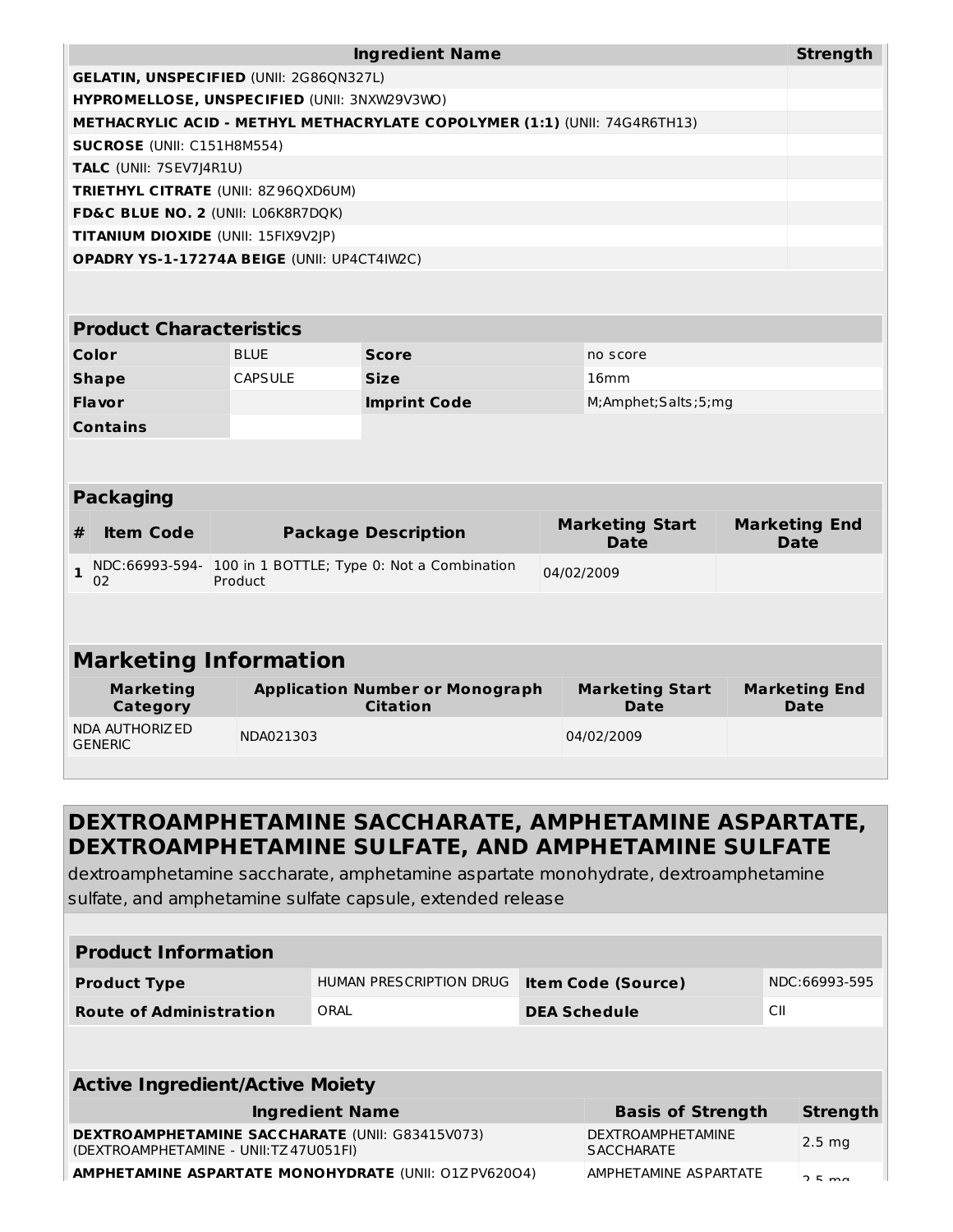| (AMPHETAMINE - UNII:CK833KGX7E)                                                               | <b>MONOHYDRATE</b>                   | $2.5$ HIY        |
|-----------------------------------------------------------------------------------------------|--------------------------------------|------------------|
| <b>DEXTROAMPHETAMINE SULFATE (UNII: II7680327N)</b><br>(DEXTROAMPHETAMINE - UNII:TZ 47U051FI) | <b>DEXTROAMPHETAMINE</b><br>SUI FATE | $2.5 \text{ ma}$ |
| <b>AMPHETAMINE SULFATE (UNII: 6DPV8NK46S) (AMPHETAMINE -</b><br>UNII:CK833KGX7E)              | AMPHETAMINE SULFATE                  | $2.5 \text{ ma}$ |

| <b>Inactive Ingredients</b>                                               |                                   |                                                                      |                        |                                       |                      |  |                                     |
|---------------------------------------------------------------------------|-----------------------------------|----------------------------------------------------------------------|------------------------|---------------------------------------|----------------------|--|-------------------------------------|
|                                                                           |                                   |                                                                      | <b>Ingredient Name</b> |                                       |                      |  | <b>Strength</b>                     |
|                                                                           |                                   | <b>GELATIN, UNSPECIFIED (UNII: 2G86QN327L)</b>                       |                        |                                       |                      |  |                                     |
| HYPROMELLOSE, UNSPECIFIED (UNII: 3NXW29V3WO)                              |                                   |                                                                      |                        |                                       |                      |  |                                     |
| METHACRYLIC ACID - METHYL METHACRYLATE COPOLYMER (1:1) (UNII: 74G4R6TH13) |                                   |                                                                      |                        |                                       |                      |  |                                     |
|                                                                           | <b>SUCROSE (UNII: C151H8M554)</b> |                                                                      |                        |                                       |                      |  |                                     |
|                                                                           | TALC (UNII: 7SEV7J4R1U)           |                                                                      |                        |                                       |                      |  |                                     |
|                                                                           |                                   | <b>TRIETHYL CITRATE (UNII: 8Z96QXD6UM)</b>                           |                        |                                       |                      |  |                                     |
|                                                                           |                                   | FD&C BLUE NO. 2 (UNII: L06K8R7DQK)                                   |                        |                                       |                      |  |                                     |
|                                                                           |                                   | <b>TITANIUM DIOXIDE (UNII: 15FIX9V2JP)</b>                           |                        |                                       |                      |  |                                     |
|                                                                           |                                   | OPADRY YS-1-17274A BEIGE (UNII: UP4CT4IW2C)                          |                        |                                       |                      |  |                                     |
|                                                                           |                                   |                                                                      |                        |                                       |                      |  |                                     |
|                                                                           | <b>Product Characteristics</b>    |                                                                      |                        |                                       |                      |  |                                     |
|                                                                           | Color                             | <b>BLUE</b>                                                          | <b>Score</b>           |                                       | no score             |  |                                     |
|                                                                           | <b>Shape</b>                      | <b>CAPSULE</b>                                                       | <b>Size</b>            |                                       | 16mm                 |  |                                     |
|                                                                           | <b>Flavor</b>                     |                                                                      | <b>Imprint Code</b>    |                                       | M;Amphet;Salts;10;mg |  |                                     |
|                                                                           | <b>Contains</b>                   |                                                                      |                        |                                       |                      |  |                                     |
|                                                                           |                                   |                                                                      |                        |                                       |                      |  |                                     |
|                                                                           |                                   |                                                                      |                        |                                       |                      |  |                                     |
|                                                                           | <b>Packaging</b>                  |                                                                      |                        |                                       |                      |  |                                     |
| #                                                                         | <b>Item Code</b>                  | <b>Package Description</b>                                           |                        | <b>Marketing Start</b><br><b>Date</b> |                      |  | <b>Marketing End</b><br><b>Date</b> |
| 1                                                                         | 02                                | NDC:66993-595- 100 in 1 BOTTLE; Type 0: Not a Combination<br>Product |                        |                                       | 04/02/2009           |  |                                     |
|                                                                           |                                   |                                                                      |                        |                                       |                      |  |                                     |
|                                                                           |                                   |                                                                      |                        |                                       |                      |  |                                     |

## **Marketing Information**

| <b>NDA AUTHORIZED</b> | <b>Marketing</b> | <b>Application Number or Monograph</b> | <b>Marketing Start</b> | <b>Marketing End</b> |
|-----------------------|------------------|----------------------------------------|------------------------|----------------------|
|                       | Category         | <b>Citation</b>                        | Date                   | Date                 |
|                       | <b>GENERIC</b>   | NDA021303                              | 04/02/2009             |                      |

## **DEXTROAMPHETAMINE SACCHARATE, AMPHETAMINE ASPARTATE, DEXTROAMPHETAMINE SULFATE, AND AMPHETAMINE SULFATE**

dextroamphetamine saccharate, amphetamine aspartate monohydrate, dextroamphetamine sulfate, and amphetamine sulfate capsule, extended release

| <b>Product Information</b> |                         |                    |               |
|----------------------------|-------------------------|--------------------|---------------|
| <b>Product Type</b>        | HUMAN PRESCRIPTION DRUG | Item Code (Source) | NDC:66993-596 |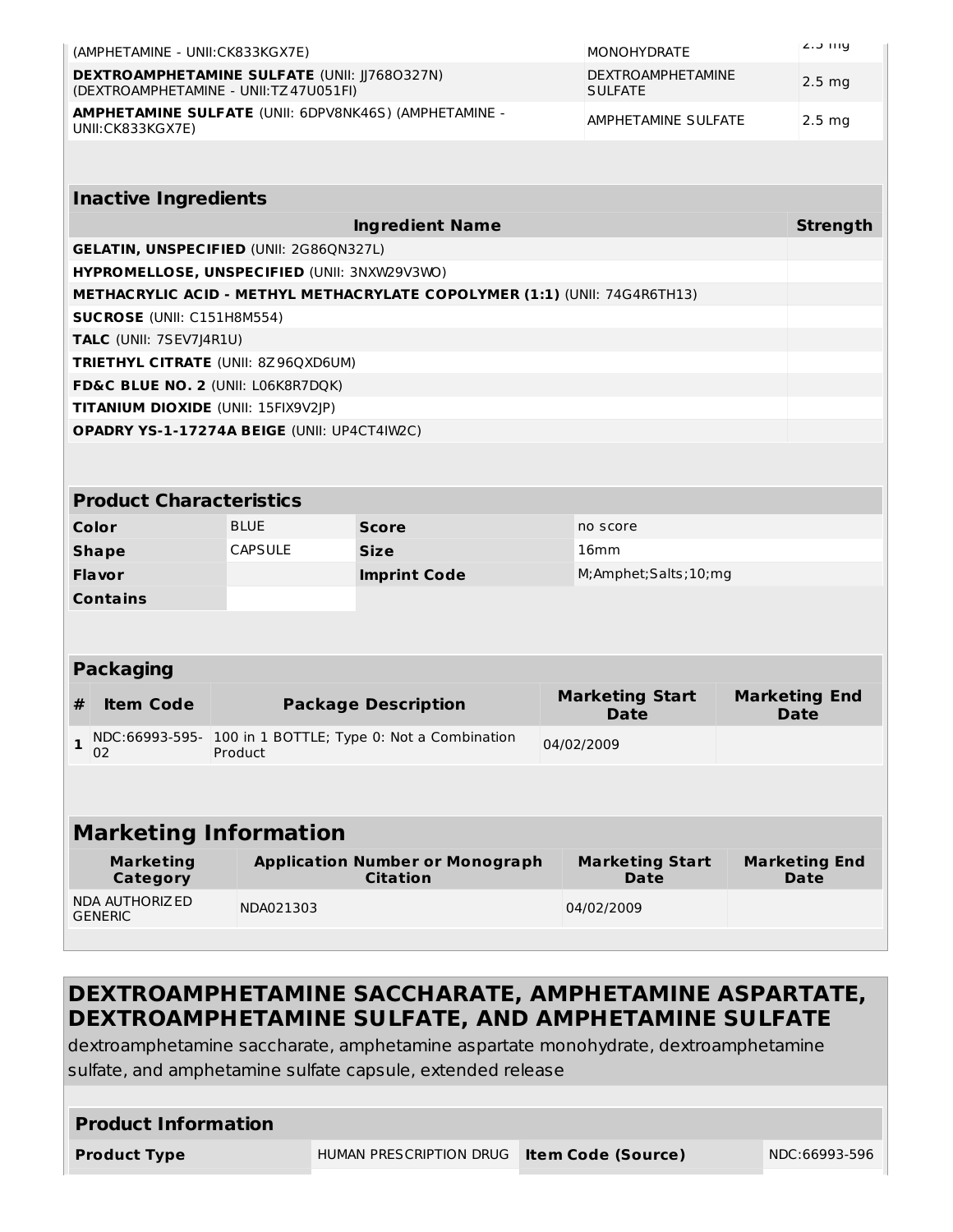| <b>Active Ingredient/Active Moiety</b>                                    |                                                                                                  |                                        |             |                                               |  |                      |  |
|---------------------------------------------------------------------------|--------------------------------------------------------------------------------------------------|----------------------------------------|-------------|-----------------------------------------------|--|----------------------|--|
|                                                                           | <b>Ingredient Name</b>                                                                           |                                        |             | <b>Basis of Strength</b>                      |  | <b>Strength</b>      |  |
|                                                                           | <b>DEXTROAMPHETAMINE SACCHARATE (UNII: G83415V073)</b><br>(DEXTROAMPHETAMINE - UNII:TZ 47U051FI) |                                        |             | <b>DEXTROAMPHETAMINE</b><br><b>SACCHARATE</b> |  | 3.75 mg              |  |
| (AMPHETAMINE - UNII:CK833KGX7E)                                           | <b>AMPHETAMINE ASPARTATE MONOHYDRATE (UNII: 01ZPV62004)</b>                                      |                                        |             | AMPHETAMINE AS PARTATE<br><b>MONOHYDRATE</b>  |  | 3.75 mg              |  |
|                                                                           | <b>DEXTROAMPHETAMINE SULFATE (UNII: JJ7680327N)</b><br>(DEXTROAMPHETAMINE - UNII:TZ 47U051FI)    |                                        |             | <b>DEXTROAMPHETAMINE</b><br><b>SULFATE</b>    |  | $3.75$ mg            |  |
| UNII:CK833KGX7E)                                                          | AMPHETAMINE SULFATE (UNII: 6DPV8NK46S) (AMPHETAMINE -                                            |                                        |             | AMPHETAMINE SULFATE                           |  | $3.75$ mg            |  |
|                                                                           |                                                                                                  |                                        |             |                                               |  |                      |  |
| <b>Inactive Ingredients</b>                                               |                                                                                                  |                                        |             |                                               |  |                      |  |
|                                                                           |                                                                                                  | <b>Ingredient Name</b>                 |             |                                               |  | <b>Strength</b>      |  |
|                                                                           | <b>GELATIN, UNSPECIFIED (UNII: 2G86QN327L)</b>                                                   |                                        |             |                                               |  |                      |  |
|                                                                           | HYPROMELLOSE, UNSPECIFIED (UNII: 3NXW29V3WO)                                                     |                                        |             |                                               |  |                      |  |
| METHACRYLIC ACID - METHYL METHACRYLATE COPOLYMER (1:1) (UNII: 74G4R6TH13) |                                                                                                  |                                        |             |                                               |  |                      |  |
| <b>SUCROSE (UNII: C151H8M554)</b>                                         |                                                                                                  |                                        |             |                                               |  |                      |  |
| <b>TALC</b> (UNII: 7SEV7J4R1U)                                            |                                                                                                  |                                        |             |                                               |  |                      |  |
| <b>TRIETHYL CITRATE (UNII: 8Z96OXD6UM)</b>                                |                                                                                                  |                                        |             |                                               |  |                      |  |
| FD&C BLUE NO. 2 (UNII: L06K8R7DQK)                                        |                                                                                                  |                                        |             |                                               |  |                      |  |
| <b>TITANIUM DIOXIDE (UNII: 15FIX9V2JP)</b>                                |                                                                                                  |                                        |             |                                               |  |                      |  |
| <b>OPADRY YS-1-17274A BEIGE (UNII: UP4CT4IW2C)</b>                        |                                                                                                  |                                        |             |                                               |  |                      |  |
|                                                                           |                                                                                                  |                                        |             |                                               |  |                      |  |
|                                                                           |                                                                                                  |                                        |             |                                               |  |                      |  |
| <b>Product Characteristics</b>                                            |                                                                                                  |                                        |             |                                               |  |                      |  |
| Color                                                                     | BLUE, WHITE                                                                                      | <b>Score</b>                           |             | no score                                      |  |                      |  |
| <b>Shape</b>                                                              | <b>CAPSULE</b>                                                                                   | <b>Size</b>                            |             | 18mm                                          |  |                      |  |
| <b>Flavor</b>                                                             |                                                                                                  | <b>Imprint Code</b>                    |             | M;Amphet;Salts;15;mg                          |  |                      |  |
| <b>Contains</b>                                                           |                                                                                                  |                                        |             |                                               |  |                      |  |
|                                                                           |                                                                                                  |                                        |             |                                               |  |                      |  |
|                                                                           |                                                                                                  |                                        |             |                                               |  |                      |  |
| <b>Packaging</b>                                                          |                                                                                                  |                                        |             |                                               |  |                      |  |
| <b>Item Code</b><br>#                                                     |                                                                                                  |                                        |             | <b>Marketing Start</b>                        |  | <b>Marketing End</b> |  |
|                                                                           | <b>Package Description</b>                                                                       |                                        | <b>Date</b> |                                               |  | <b>Date</b>          |  |
| NDC:66993-596-<br>$\mathbf{1}$<br>02                                      | 100 in 1 BOTTLE; Type 0: Not a Combination<br>Product                                            |                                        | 04/02/2009  |                                               |  |                      |  |
|                                                                           |                                                                                                  |                                        |             |                                               |  |                      |  |
| <b>Marketing Information</b>                                              |                                                                                                  |                                        |             |                                               |  |                      |  |
| <b>Marketing</b>                                                          |                                                                                                  | <b>Application Number or Monograph</b> |             | <b>Marketing Start</b>                        |  | <b>Marketing End</b> |  |
| Category                                                                  |                                                                                                  | <b>Citation</b>                        |             | Date                                          |  | Date                 |  |
| <b>NDA AUTHORIZED</b><br><b>GENERIC</b>                                   | NDA021303                                                                                        |                                        |             | 04/02/2009                                    |  |                      |  |
|                                                                           |                                                                                                  |                                        |             |                                               |  |                      |  |

# **DEXTROAMPHETAMINE SACCHARATE, AMPHETAMINE ASPARTATE,**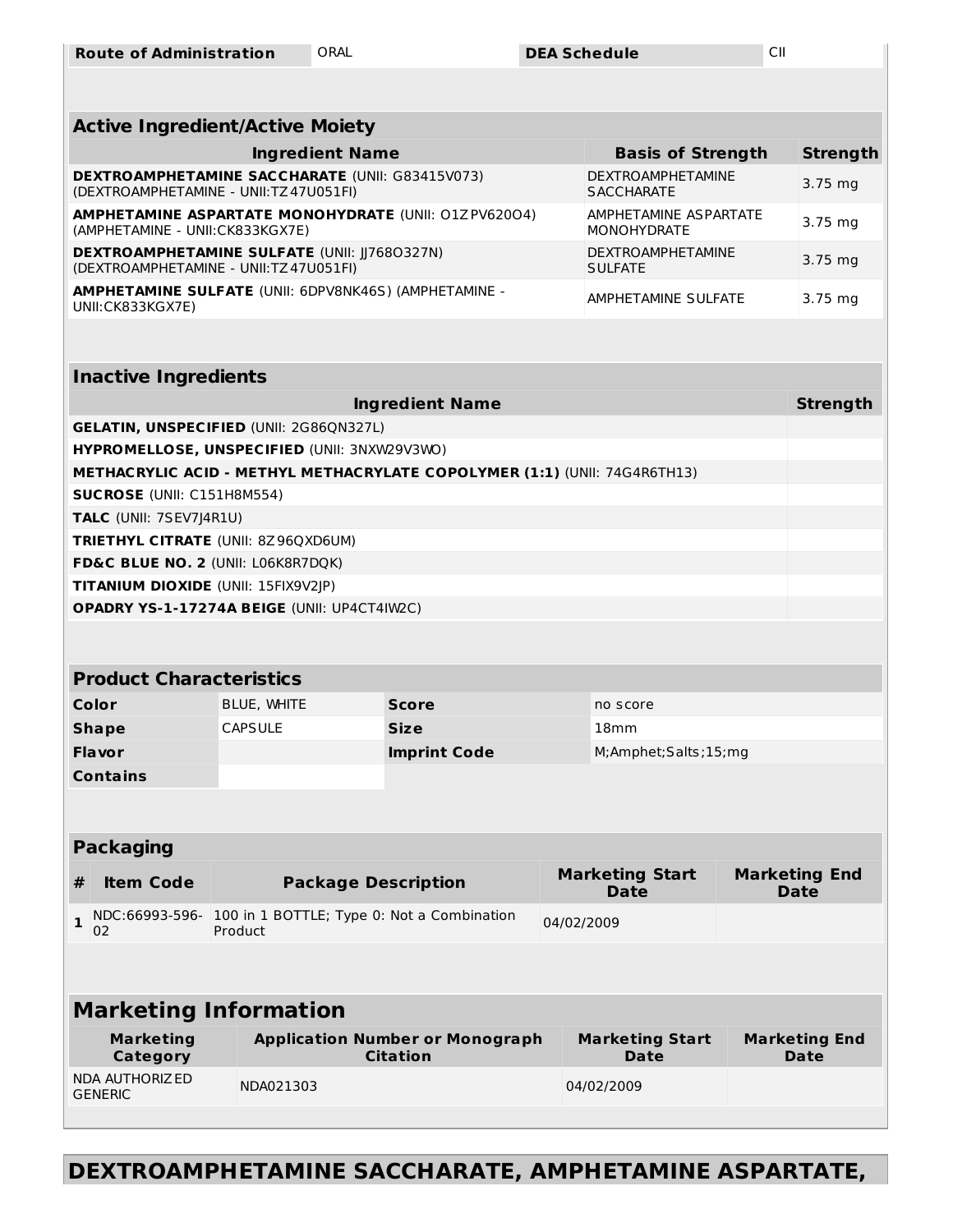# **DEXTROAMPHETAMINE SULFATE, AND AMPHETAMINE SULFATE**

dextroamphetamine saccharate, amphetamine aspartate monohydrate, dextroamphetamine sulfate, and amphetamine sulfate capsule, extended release

| <b>Product Information</b>                                                                                                                     |                                                      |                                                              |  |                                               |               |                                     |  |
|------------------------------------------------------------------------------------------------------------------------------------------------|------------------------------------------------------|--------------------------------------------------------------|--|-----------------------------------------------|---------------|-------------------------------------|--|
|                                                                                                                                                |                                                      |                                                              |  |                                               |               |                                     |  |
| <b>Product Type</b>                                                                                                                            | HUMAN PRESCRIPTION DRUG<br><b>Item Code (Source)</b> |                                                              |  |                                               | NDC:66993-597 |                                     |  |
| <b>Route of Administration</b>                                                                                                                 |                                                      | ORAL                                                         |  | <b>DEA Schedule</b>                           | CII           |                                     |  |
|                                                                                                                                                |                                                      |                                                              |  |                                               |               |                                     |  |
| <b>Active Ingredient/Active Moiety</b>                                                                                                         |                                                      |                                                              |  |                                               |               |                                     |  |
|                                                                                                                                                |                                                      | <b>Ingredient Name</b>                                       |  | <b>Basis of Strength</b>                      |               | <b>Strength</b>                     |  |
| (DEXTROAMPHETAMINE - UNII:TZ 47U051FI)                                                                                                         |                                                      | <b>DEXTROAMPHETAMINE SACCHARATE (UNII: G83415V073)</b>       |  | <b>DEXTROAMPHETAMINE</b><br><b>SACCHARATE</b> |               | 5 <sub>mg</sub>                     |  |
| <b>AMPHETAMINE ASPARTATE MONOHYDRATE (UNII: 01ZPV62004)</b><br>AMPHETAMINE AS PARTATE<br>(AMPHETAMINE - UNII:CK833KGX7E)<br><b>MONOHYDRATE</b> |                                                      |                                                              |  |                                               |               | 5 <sub>mg</sub>                     |  |
| <b>DEXTROAMPHETAMINE SULFATE (UNII: JJ7680327N)</b><br><b>DEXTROAMPHETAMINE</b><br>(DEXTROAMPHETAMINE - UNII:TZ 47U051FI)<br><b>SULFATE</b>    |                                                      |                                                              |  |                                               |               | 5 mg                                |  |
| UNII:CK833KGX7E)                                                                                                                               |                                                      | <b>AMPHETAMINE SULFATE (UNII: 6DPV8NK46S) (AMPHETAMINE -</b> |  | AMPHETAMINE SULFATE                           |               | 5 <sub>mg</sub>                     |  |
|                                                                                                                                                |                                                      |                                                              |  |                                               |               |                                     |  |
| <b>Inactive Ingredients</b>                                                                                                                    |                                                      |                                                              |  |                                               |               |                                     |  |
| <b>Ingredient Name</b><br><b>Strength</b>                                                                                                      |                                                      |                                                              |  |                                               |               |                                     |  |
| <b>GELATIN, UNSPECIFIED (UNII: 2G86QN327L)</b>                                                                                                 |                                                      |                                                              |  |                                               |               |                                     |  |
| HYPROMELLOSE, UNSPECIFIED (UNII: 3NXW29V3WO)                                                                                                   |                                                      |                                                              |  |                                               |               |                                     |  |
| METHACRYLIC ACID - METHYL METHACRYLATE COPOLYMER (1:1) (UNII: 74G4R6TH13)                                                                      |                                                      |                                                              |  |                                               |               |                                     |  |
| SUCROSE (UNII: C151H8M554)                                                                                                                     |                                                      |                                                              |  |                                               |               |                                     |  |
| TALC (UNII: 7SEV7J4R1U)                                                                                                                        |                                                      |                                                              |  |                                               |               |                                     |  |
| <b>TRIETHYL CITRATE (UNII: 8Z96QXD6UM)</b><br><b>FERRIC OXIDE RED (UNII: 1K09F3G675)</b>                                                       |                                                      |                                                              |  |                                               |               |                                     |  |
|                                                                                                                                                |                                                      |                                                              |  |                                               |               |                                     |  |
| <b>FERRIC OXIDE YELLOW (UNII: EX43802MRT)</b><br><b>TITANIUM DIOXIDE (UNII: 15FIX9V2JP)</b>                                                    |                                                      |                                                              |  |                                               |               |                                     |  |
| OPADRY YS-1-17274A BEIGE (UNII: UP4CT4IW2C)                                                                                                    |                                                      |                                                              |  |                                               |               |                                     |  |
|                                                                                                                                                |                                                      |                                                              |  |                                               |               |                                     |  |
|                                                                                                                                                |                                                      |                                                              |  |                                               |               |                                     |  |
| <b>Product Characteristics</b>                                                                                                                 |                                                      |                                                              |  |                                               |               |                                     |  |
| Color                                                                                                                                          | ORANGE                                               | <b>Score</b>                                                 |  | no score                                      |               |                                     |  |
| <b>Shape</b>                                                                                                                                   | <b>CAPSULE</b>                                       | <b>Size</b>                                                  |  | 18mm                                          |               |                                     |  |
| Flavor                                                                                                                                         | <b>Imprint Code</b><br>M;Amphet;Salts;20;mg          |                                                              |  |                                               |               |                                     |  |
| <b>Contains</b>                                                                                                                                |                                                      |                                                              |  |                                               |               |                                     |  |
|                                                                                                                                                |                                                      |                                                              |  |                                               |               |                                     |  |
| <b>Packaging</b>                                                                                                                               |                                                      |                                                              |  |                                               |               |                                     |  |
| <b>Item Code</b><br>#                                                                                                                          |                                                      | <b>Package Description</b>                                   |  | <b>Marketing Start</b><br><b>Date</b>         |               | <b>Marketing End</b><br><b>Date</b> |  |
| NDC:66993-597-<br>$\mathbf{1}$<br>02                                                                                                           | Product                                              | 100 in 1 BOTTLE; Type 0: Not a Combination                   |  | 04/02/2009                                    |               |                                     |  |
|                                                                                                                                                |                                                      |                                                              |  |                                               |               |                                     |  |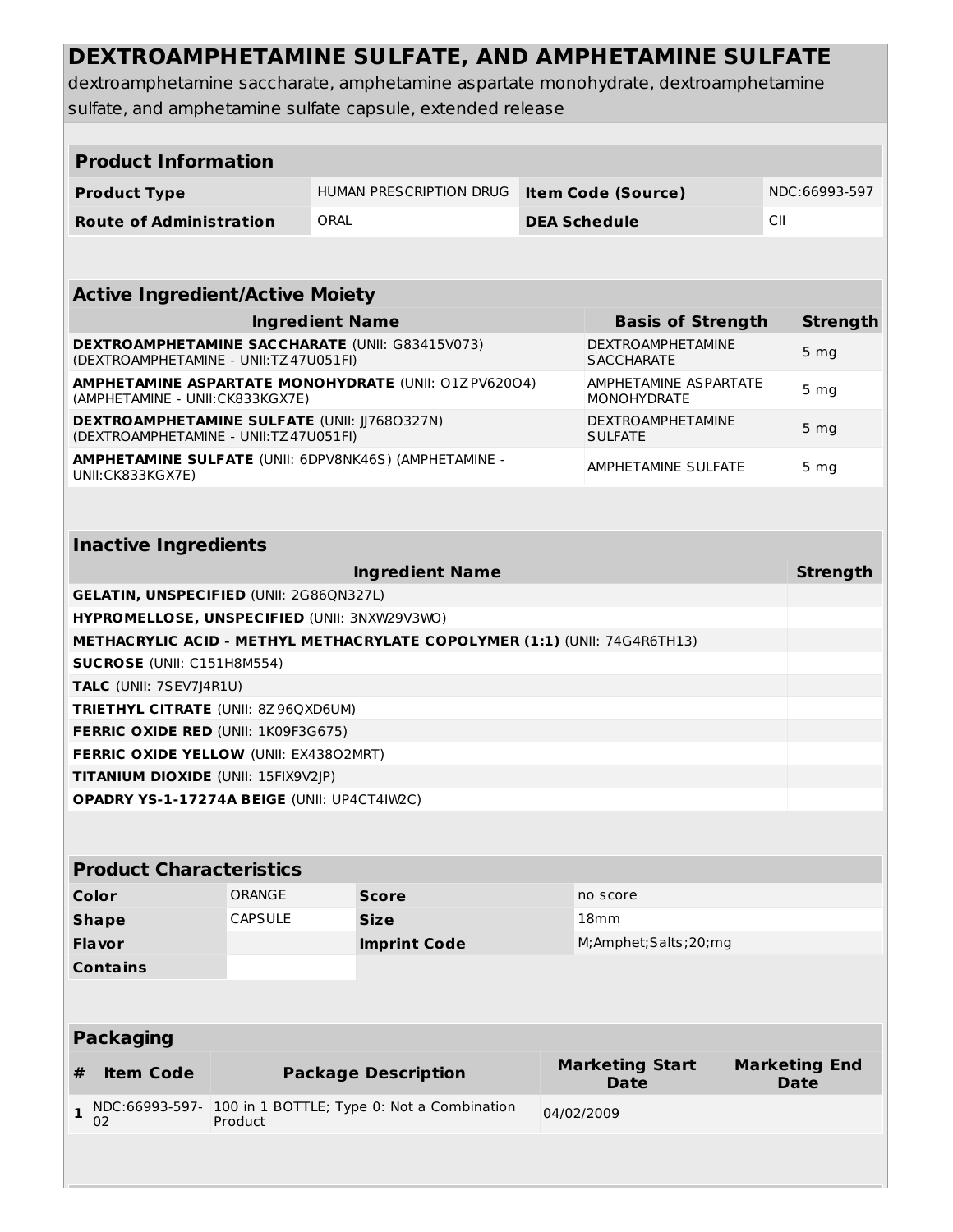| <b>Marketing Information</b>                                                                                                                   |                         |                        |                                        |  |                                                                                    |           |                              |
|------------------------------------------------------------------------------------------------------------------------------------------------|-------------------------|------------------------|----------------------------------------|--|------------------------------------------------------------------------------------|-----------|------------------------------|
| <b>Marketing</b><br><b>Category</b>                                                                                                            |                         | <b>Citation</b>        | <b>Application Number or Monograph</b> |  | <b>Marketing Start</b><br><b>Date</b>                                              |           | <b>Marketing End</b><br>Date |
| <b>NDA AUTHORIZED</b><br><b>GENERIC</b>                                                                                                        | 04/02/2009<br>NDA021303 |                        |                                        |  |                                                                                    |           |                              |
|                                                                                                                                                |                         |                        |                                        |  |                                                                                    |           |                              |
|                                                                                                                                                |                         |                        |                                        |  | DEXTROAMPHETAMINE SACCHARATE, AMPHETAMINE ASPARTATE,                               |           |                              |
|                                                                                                                                                |                         |                        |                                        |  | DEXTROAMPHETAMINE SULFATE, AND AMPHETAMINE SULFATE                                 |           |                              |
|                                                                                                                                                |                         |                        |                                        |  | dextroamphetamine saccharate, amphetamine aspartate monohydrate, dextroamphetamine |           |                              |
| sulfate, and amphetamine sulfate capsule, extended release                                                                                     |                         |                        |                                        |  |                                                                                    |           |                              |
| <b>Product Information</b>                                                                                                                     |                         |                        |                                        |  |                                                                                    |           |                              |
| <b>Product Type</b>                                                                                                                            |                         |                        | HUMAN PRESCRIPTION DRUG                |  | <b>Item Code (Source)</b>                                                          |           | NDC:66993-598                |
| <b>Route of Administration</b>                                                                                                                 |                         | ORAL                   |                                        |  | <b>DEA Schedule</b>                                                                | CII       |                              |
|                                                                                                                                                |                         |                        |                                        |  |                                                                                    |           |                              |
|                                                                                                                                                |                         |                        |                                        |  |                                                                                    |           |                              |
| <b>Active Ingredient/Active Moiety</b>                                                                                                         |                         |                        |                                        |  |                                                                                    |           |                              |
|                                                                                                                                                |                         | <b>Ingredient Name</b> |                                        |  | <b>Basis of Strength</b>                                                           |           | <b>Strength</b>              |
| DEXTROAMPHETAMINE SACCHARATE (UNII: G83415V073)<br><b>DEXTROAMPHETAMINE</b><br>(DEXTROAMPHETAMINE - UNII:TZ 47U051FI)<br><b>SACCHARATE</b>     |                         |                        |                                        |  |                                                                                    |           | $6.25$ mg                    |
| <b>AMPHETAMINE ASPARTATE MONOHYDRATE (UNII: O1ZPV62004)</b><br>AMPHETAMINE AS PARTATE<br>(AMPHETAMINE - UNII:CK833KGX7E)<br><b>MONOHYDRATE</b> |                         |                        |                                        |  |                                                                                    | $6.25$ mg |                              |
| <b>DEXTROAMPHETAMINE SULFATE (UNII: JJ7680327N)</b><br><b>DEXTROAMPHETAMINE</b><br>(DEXTROAMPHETAMINE - UNII:TZ 47U051FI)<br><b>SULFATE</b>    |                         |                        |                                        |  |                                                                                    |           | $6.25$ mg                    |
| AMPHETAMINE SULFATE (UNII: 6DPV8NK46S) (AMPHETAMINE -<br>AMPHETAMINE SULFATE<br>UNII: CK833KGX7E)                                              |                         |                        |                                        |  |                                                                                    |           | $6.25$ mg                    |
|                                                                                                                                                |                         |                        |                                        |  |                                                                                    |           |                              |
| <b>Inactive Ingredients</b>                                                                                                                    |                         |                        |                                        |  |                                                                                    |           |                              |
|                                                                                                                                                |                         |                        | <b>Ingredient Name</b>                 |  |                                                                                    |           | <b>Strength</b>              |
| <b>GELATIN, UNSPECIFIED (UNII: 2G86QN327L)</b>                                                                                                 |                         |                        |                                        |  |                                                                                    |           |                              |
| HYPROMELLOSE, UNSPECIFIED (UNII: 3NXW29V3WO)                                                                                                   |                         |                        |                                        |  |                                                                                    |           |                              |
| METHACRYLIC ACID - METHYL METHACRYLATE COPOLYMER (1:1) (UNII: 74G4R6TH13)                                                                      |                         |                        |                                        |  |                                                                                    |           |                              |
| <b>SUCROSE</b> (UNII: C151H8M554)<br><b>TALC</b> (UNII: 7SEV7J4R1U)                                                                            |                         |                        |                                        |  |                                                                                    |           |                              |
| TRIETHYL CITRATE (UNII: 8Z96QXD6UM)                                                                                                            |                         |                        |                                        |  |                                                                                    |           |                              |
| FERRIC OXIDE RED (UNII: 1K09F3G675)                                                                                                            |                         |                        |                                        |  |                                                                                    |           |                              |
| FERRIC OXIDE YELLOW (UNII: EX43802MRT)                                                                                                         |                         |                        |                                        |  |                                                                                    |           |                              |
| TITANIUM DIOXIDE (UNII: 15FIX9V2JP)                                                                                                            |                         |                        |                                        |  |                                                                                    |           |                              |
| OPADRY YS-1-17274A BEIGE (UNII: UP4CT4IW2C)                                                                                                    |                         |                        |                                        |  |                                                                                    |           |                              |
|                                                                                                                                                |                         |                        |                                        |  |                                                                                    |           |                              |
| <b>Product Characteristics</b>                                                                                                                 |                         |                        |                                        |  |                                                                                    |           |                              |
| Color                                                                                                                                          | ORANGE, WHITE           |                        | <b>Score</b>                           |  | no score                                                                           |           |                              |
| <b>Shape</b>                                                                                                                                   | <b>CAPSULE</b>          |                        | <b>Size</b>                            |  | 21mm                                                                               |           |                              |
| Flavor                                                                                                                                         |                         |                        | <b>Imprint Code</b>                    |  | M; Amphet; Salts; 25; mg                                                           |           |                              |
| <b>Contains</b>                                                                                                                                |                         |                        |                                        |  |                                                                                    |           |                              |
|                                                                                                                                                |                         |                        |                                        |  |                                                                                    |           |                              |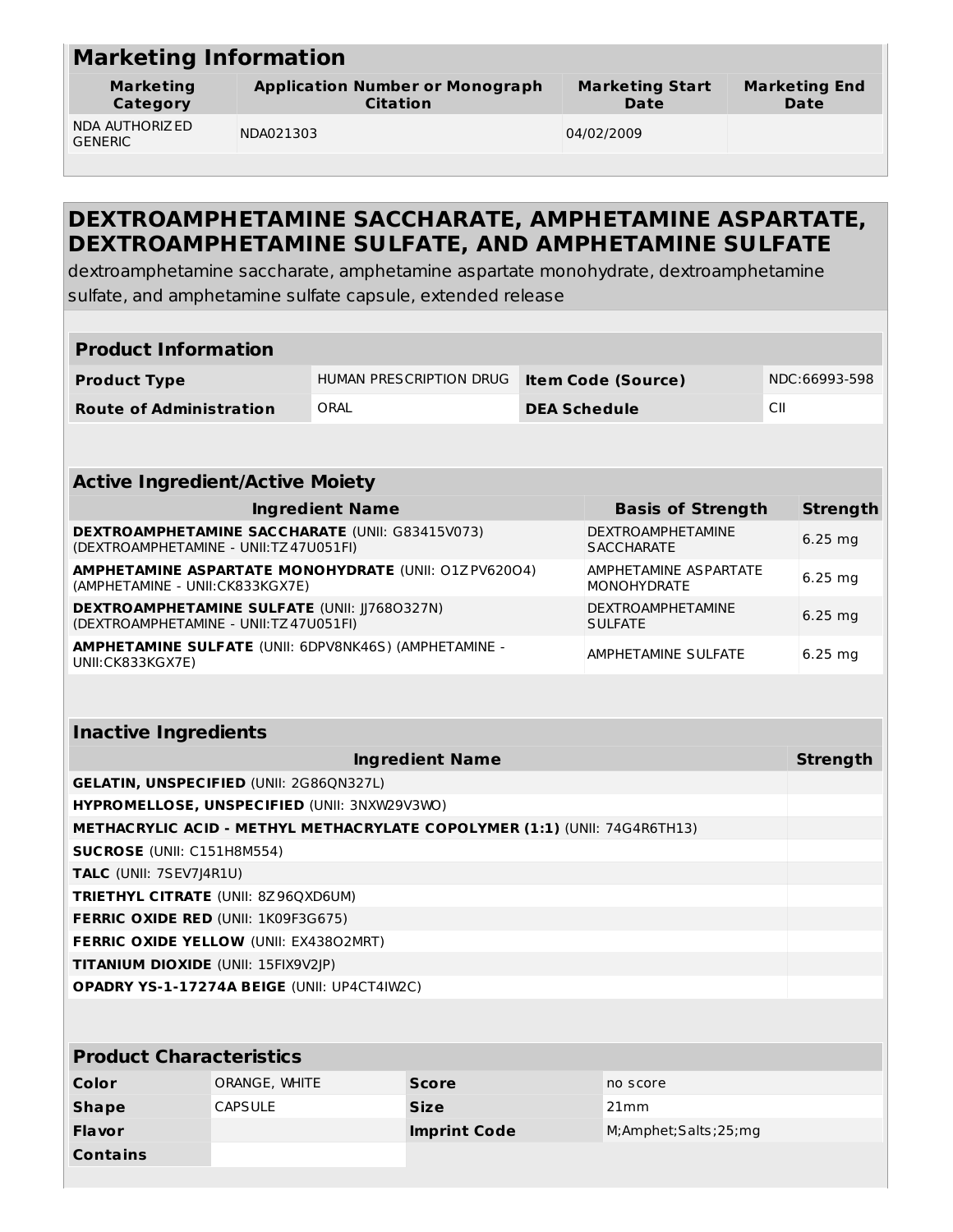|   | <b>Packaging</b>                  |                                                                      |                                       |                                     |
|---|-----------------------------------|----------------------------------------------------------------------|---------------------------------------|-------------------------------------|
| # | <b>Item Code</b>                  | <b>Package Description</b>                                           | <b>Marketing Start</b><br><b>Date</b> | <b>Marketing End</b><br><b>Date</b> |
|   | 02                                | NDC:66993-598- 100 in 1 BOTTLE; Type 0: Not a Combination<br>Product | 04/02/2009                            |                                     |
|   |                                   |                                                                      |                                       |                                     |
|   |                                   |                                                                      |                                       |                                     |
|   |                                   | <b>Marketing Information</b>                                         |                                       |                                     |
|   | <b>Marketing</b><br>Category      | <b>Application Number or Monograph</b><br><b>Citation</b>            | <b>Marketing Start</b><br><b>Date</b> | <b>Marketing End</b><br>Date        |
|   | NDA AUTHORIZ ED<br><b>GENERIC</b> | NDA021303                                                            | 04/02/2009                            |                                     |
|   |                                   |                                                                      |                                       |                                     |

I.

## **DEXTROAMPHETAMINE SACCHARATE, AMPHETAMINE ASPARTATE, DEXTROAMPHETAMINE SULFATE, AND AMPHETAMINE SULFATE**

dextroamphetamine saccharate, amphetamine aspartate monohydrate, dextroamphetamine sulfate, and amphetamine sulfate capsule, extended release

| <b>Product Information</b>                                                                                                                        |                                                      |  |                          |  |                 |
|---------------------------------------------------------------------------------------------------------------------------------------------------|------------------------------------------------------|--|--------------------------|--|-----------------|
| <b>Product Type</b>                                                                                                                               | HUMAN PRESCRIPTION DRUG<br><b>Item Code (Source)</b> |  |                          |  | NDC:66993-599   |
| ORAL<br><b>Route of Administration</b><br>СII<br><b>DEA Schedule</b>                                                                              |                                                      |  |                          |  |                 |
|                                                                                                                                                   |                                                      |  |                          |  |                 |
|                                                                                                                                                   |                                                      |  |                          |  |                 |
| <b>Active Ingredient/Active Moiety</b>                                                                                                            |                                                      |  |                          |  |                 |
|                                                                                                                                                   | <b>Ingredient Name</b>                               |  | <b>Basis of Strength</b> |  | <b>Strength</b> |
| <b>DEXTROAMPHETAMINE SACCHARATE (UNII: G83415V073)</b><br><b>DEXTROAMPHETAMINE</b><br><b>SACCHARATE</b><br>(DEXTROAMPHETAMINE - UNII:TZ 47U051FI) |                                                      |  |                          |  |                 |
| <b>AMPHETAMINE ASPARTATE MONOHYDRATE (UNII: 01ZPV62004)</b><br>AMPHETAMINE AS PARTATE<br><b>MONOHYDRATE</b><br>(AMPHETAMINE - UNII:CK833KGX7E)    |                                                      |  |                          |  |                 |
| <b>DEXTROAMPHETAMINE SULFATE (UNII: II7680327N)</b><br><b>DEXTROAMPHETAMINE</b><br>(DEXTROAMPHETAMINE - UNII:TZ 47U051FI)<br><b>SULFATE</b>       |                                                      |  |                          |  |                 |
| <b>AMPHETAMINE SULFATE (UNII: 6DPV8NK46S) (AMPHETAMINE -</b><br>AMPHETAMINE SULFATE<br>UNII:CK833KGX7E)                                           |                                                      |  |                          |  |                 |
|                                                                                                                                                   |                                                      |  |                          |  |                 |
| <b>Inactive Ingredients</b>                                                                                                                       |                                                      |  |                          |  |                 |
|                                                                                                                                                   | <b>Ingredient Name</b>                               |  |                          |  | <b>Strength</b> |
| <b>GELATIN, UNSPECIFIED (UNII: 2G86QN327L)</b>                                                                                                    |                                                      |  |                          |  |                 |
| HYPROMELLOSE, UNSPECIFIED (UNII: 3NXW29V3WO)                                                                                                      |                                                      |  |                          |  |                 |
| METHACRYLIC ACID - METHYL METHACRYLATE COPOLYMER (1:1) (UNII: 74G4R6TH13)                                                                         |                                                      |  |                          |  |                 |
| <b>SUCROSE (UNII: C151H8M554)</b>                                                                                                                 |                                                      |  |                          |  |                 |
| TALC (UNII: 7SEV7J4R1U)                                                                                                                           |                                                      |  |                          |  |                 |
| <b>TRIETHYL CITRATE (UNII: 8Z96QXD6UM)</b>                                                                                                        |                                                      |  |                          |  |                 |
| <b>FERRIC OXIDE RED (UNII: 1K09F3G675)</b>                                                                                                        |                                                      |  |                          |  |                 |
| <b>FERRIC OXIDE YELLOW (UNII: EX43802MRT)</b>                                                                                                     |                                                      |  |                          |  |                 |
| TITANIUM DIOXIDE (UNII: 15FIX9V2JP)                                                                                                               |                                                      |  |                          |  |                 |
| OPADRY YS-1-17274A BEIGE (UNII: UP4CT4IW2C)                                                                                                       |                                                      |  |                          |  |                 |
|                                                                                                                                                   |                                                      |  |                          |  |                 |